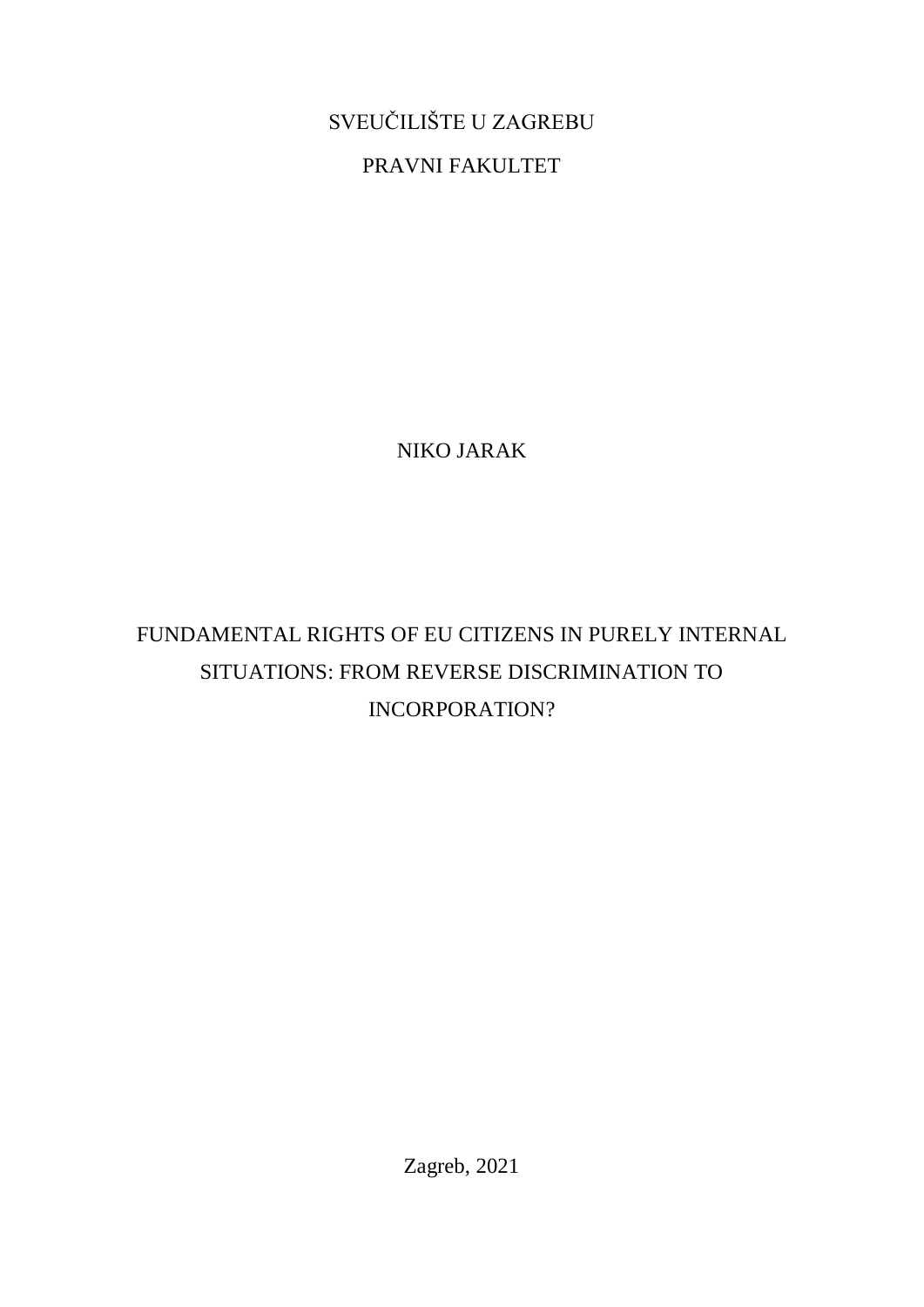Ovaj rad izrađen je na Katedri za europsko javno pravo (Pravni fakultet u Zagrebu) pod vodstvom dr.sc. Nike Bačić Selanec i predan je na natječaj za dodjelu Rektorove nagrade u akademskoj godini 2020./2021.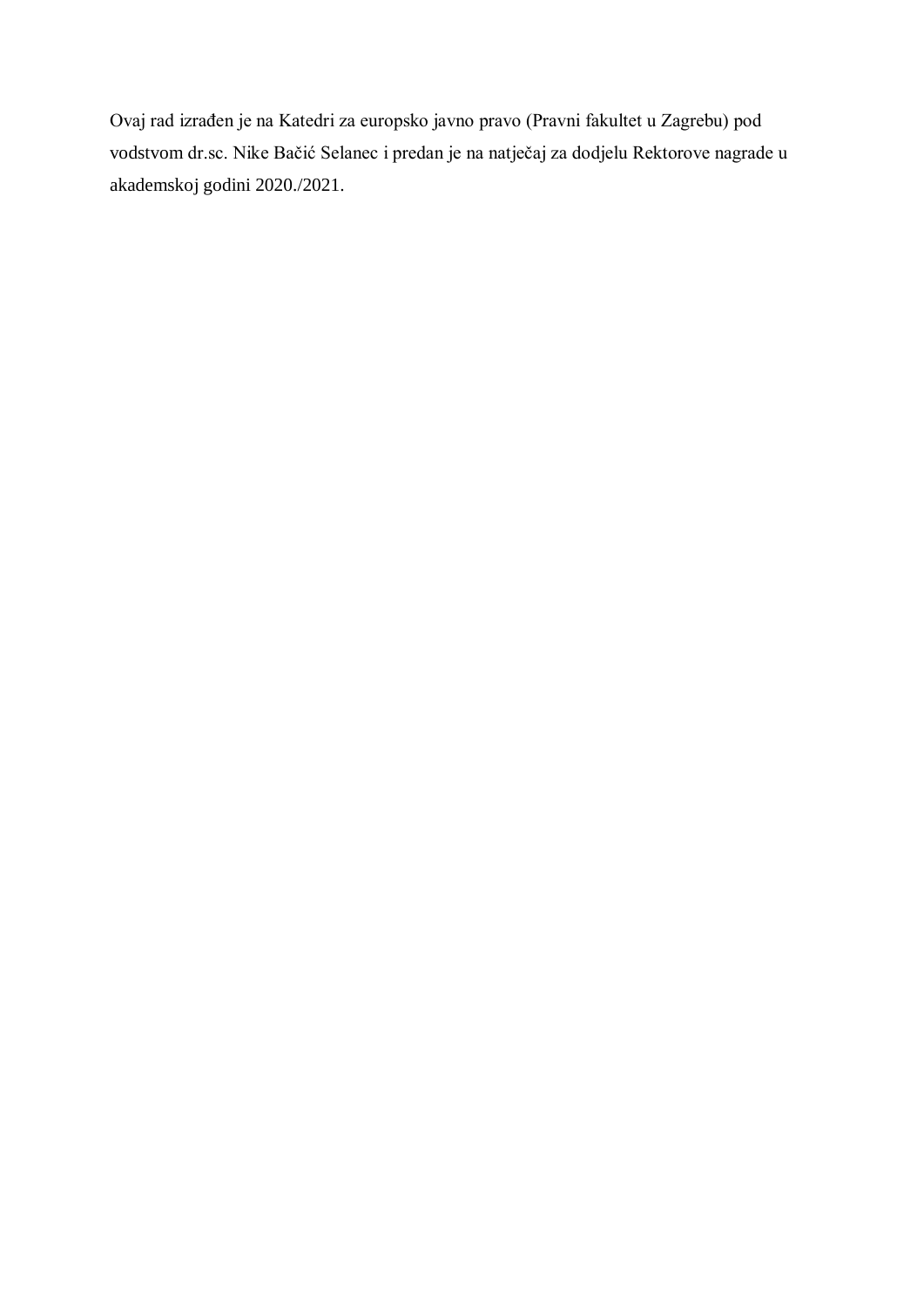#### **SUMMARY**

The phenomenon of reverse discrimination in the EU has been in the focus of academic research and debate due to the inequality it generates between citizens of the European Union, and it continues to create controversies. Reverse discrimination occurs when a Member State treats its own nationals who cannot point to a link with EU law less favourably than those whose situation is covered by EU law. Such difference in treatment leads to double standards in fundamental rights protection granted to EU citizens, undermining the EU principle of equality. At the same time, the development of EU citizenship suggests this legal status has the potential to tackle the issues of inequality. The Court of Justice has in its jurisprudence developed EU citizenship as a fundamental status of nationals of EU Member States, provoking many interesting and potentially outbreaking interpretations of citizenship in terms of pushing the borders of EU competences to protect fundamental rights. In that context, it seems relevant to explore the extent and the transformative potential of EU citizenship which rejects the supplementary market paradigm and embraces equality as its underlying purpose. This paper discusses the prospect of using the citizenship provisions of EU Treaties as a legal basis to end reverse discrimination by claiming EU competence in purely internal situations. To explain the possible implications of this option, a parallel is drawn with the US constitutional doctrine of incorporation. To that extent, the paper argues that the effects of applying EU fundamental rights protection in purely internal situations on the basis of EU citizenship would be similar to the effects of the incorporation doctrine in the US. Such possible development in EU law, even if normatively desirable, would be contrary to the EU's current constitutional design. The right forums to end reverse discrimination based on the principle of equality common to the Member States are, at the moment, only national courts or the European Court of Human Rights acting outside the EU's own legal framework. Still, a reform of the current system of EU fundamental rights protection would be welcome as the only way to efficiently end this type of inequality. The problem of reverse discrimination should no longer be tolerated under EU law as it contradicts its underlying substantive values and legal principles.

KEY WORDS: EU law, purely internal situations, reverse discrimination, EU citizenship, fundamental rights, incorporation doctrine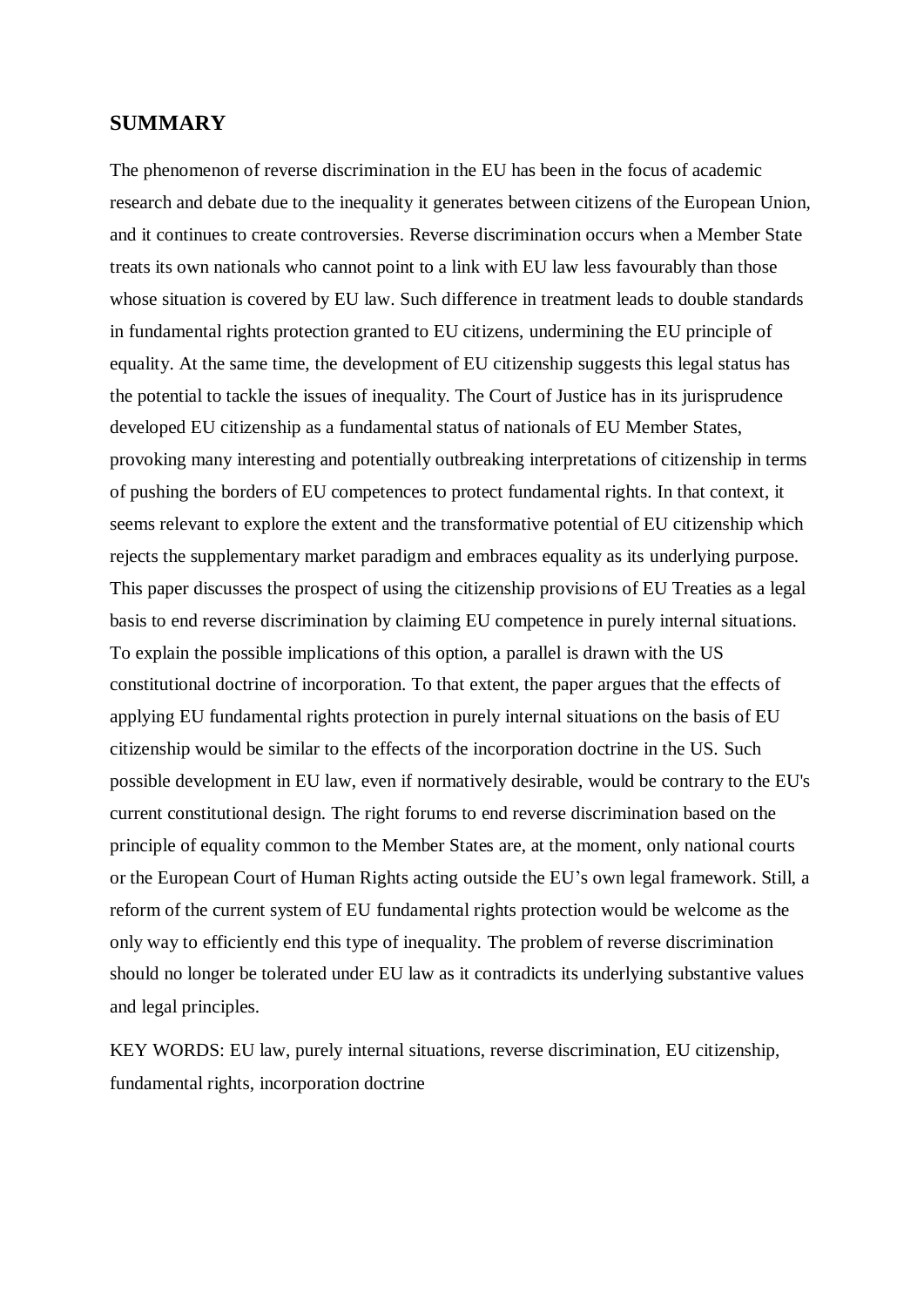# **SAŽETAK**

Fenomen obrnute diskriminacije u Europskoj uniji u fokusu je akademskih istraživanja i rasprava zbog nejednakosti koju uzrokuje među građanima Europske unije, te nastavlja izazivati kontroverze. Do obrnute diskriminacije dolazi kada država članica svoje državljane koji ne mogu ukazati na poveznicu s pravom Unije stavlja u nepovoljniji položaj od onih koji uživaju zaštitu prava Unije. Takva razlika u postupanju dovodi do dvostrukih standarda u zaštiti temeljnih prava namijenjenih građanima Unije i potkopava europsko načelo jednakosti. U isto vrijeme, razvoj građanstva Europske unije sugerira da ovaj pravni status ima potencijal za borbu protiv nejednakosti. Naime, Sud Europske unije u svojoj je praksi razvio građanstvo Europske unije kao temeljni status državljana država članica, izazivajući mnoga zanimljiva i potencijalno revolucionarna tumačenja statusa građanstva u smislu širenja nadležnosti Unije u zaštiti temeljnih prava. U tom kontekstu čini se relevantnim istražiti opseg i transformacijski potencijal građanstva Unije koji odbacuje supstitucijsku tržišnu paradigmu i prihvaća jednakost kao svoju osnovnu svrhu. U radu se raspravlja o mogućnosti korištenja odredbi Osnivačkih ugovora koje se odnosne na građanstvo kao pravne osnove za dokidanje obrnute diskriminacije i uspostavljanje nadležnosti Unije u isključivo unutarnjim situacijama. Kako bi se objasnili mogući učinci ovakvog razvoja, povlači se paralela s američkom ustavnom doktrinom o inkorporaciji. U radu se stoga brani teza da bi posljedice primjene standarda temeljnih prava Europske unije na temelju statusa građanstva Unije u isključivo unutarnjim situacijama bile slične učincima doktrine o inkorporaciji u Sjedinjenim Američkim Državama. Takav mogući razvoj u pravu Europske unije, iako normativno poželjan, bio bi suprotan trenutnom ustavnom uređenju Unije. Odgovarajući forumi za borbu protiv obrnute diskriminacije, na temelju načela jednakosti koje je zajedničko državama članicama, u ovome trenutku su samo nacionalni sudovi ili Europski sud za ljudska prava, djelujući van pravnih okvira Europske unije. Ipak, reforma sustava zaštite temeljnih prava u Europskoj uniji je dobrodošla jer je to jedini način da se učinkovito stane na kraj ovoj vrsti nejednakosti. S obzirom da pojava obrnute diskriminacije narušava temeljne materijalne vrijednosti i pravna načela Europske unije, više se kao takva ne bi smjela tolerirati.

KLJUČNE RIJEČI: pravo Europske unije, isključivo unutarnje situacije, obrnuta diskriminacija, građanstvo Europske unije, temeljna prava, doktrina inkorporacije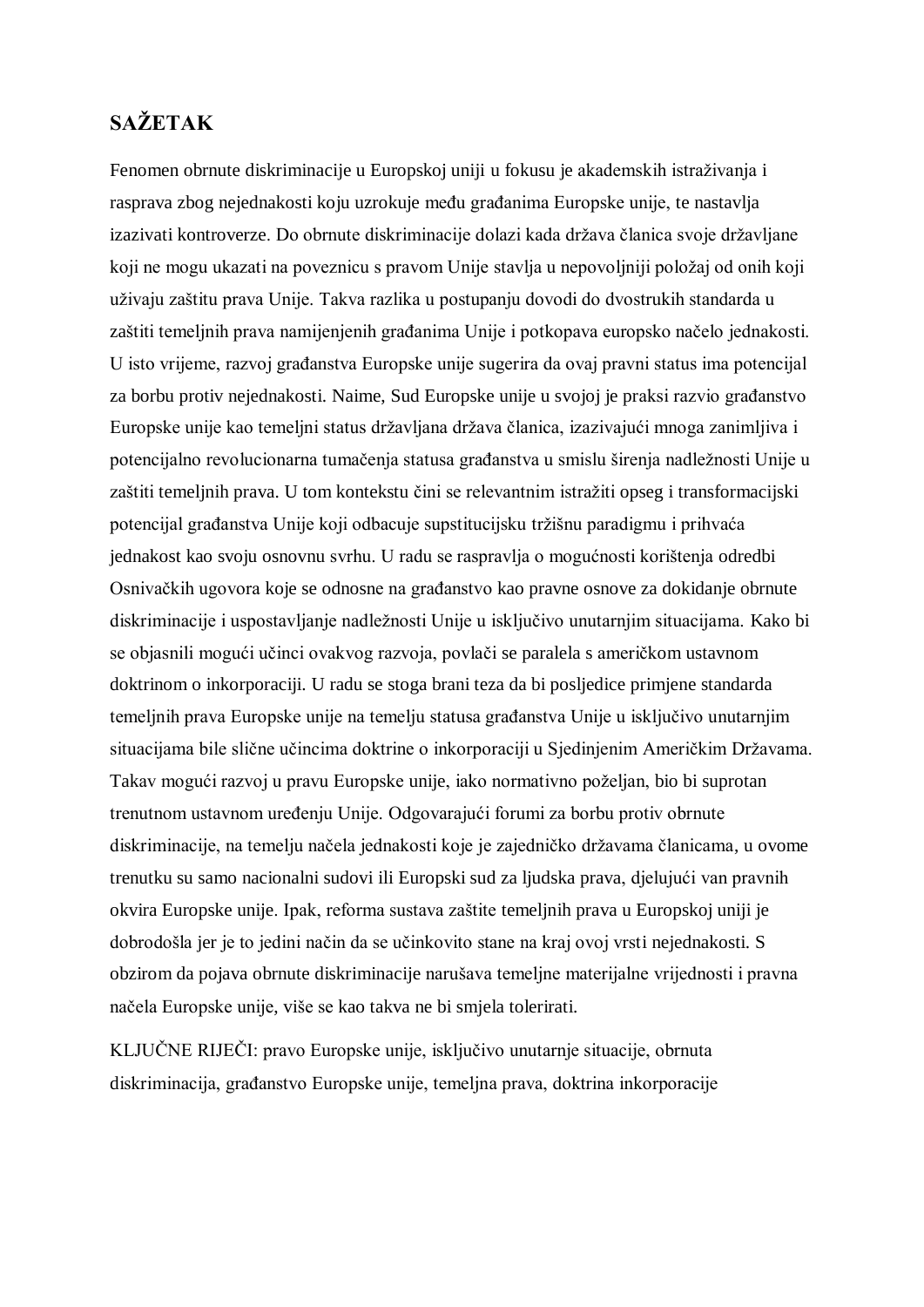# **CONTENTS**

| 1. |                                                                                       |  |
|----|---------------------------------------------------------------------------------------|--|
| 2. | THE PHENOMENON OF REVERSE DISCRIMINATION IN THE EU LEGAL                              |  |
|    |                                                                                       |  |
|    |                                                                                       |  |
|    |                                                                                       |  |
|    | 2.2.1. An Illustration: Mutual Recognition of Same-Sex Marriages and Possibilities of |  |
|    |                                                                                       |  |
| 3. | <b>CONSTITUTIONAL IMPLICATIONS OF EU CITIZENSHIP AND</b>                              |  |
|    |                                                                                       |  |
|    |                                                                                       |  |
|    | 3.1.1. The Ruiz Zambrano Case and 'Deprivation of Substance of Rights'11              |  |
|    |                                                                                       |  |
|    |                                                                                       |  |
|    |                                                                                       |  |
|    | 3.2.2. Establishing a Link With EU Law: The 'Dual Citizenship' Cases 16               |  |
|    |                                                                                       |  |
| 4. | USING EU CITIZENSHIP TO ELIMINATE REVERSE DISCRIMINATION:                             |  |
|    | 4.1. The Fourteenth Amendment to the US Constitution as a Basis for Incorporation 20  |  |
|    |                                                                                       |  |
|    |                                                                                       |  |
|    |                                                                                       |  |
|    |                                                                                       |  |
|    |                                                                                       |  |
| 5. | REVERSE DISCRIMINATION AS A PROBLEM OF NATIONAL LEGAL                                 |  |
|    | <b>ORDERS</b>                                                                         |  |
|    |                                                                                       |  |
| 6. |                                                                                       |  |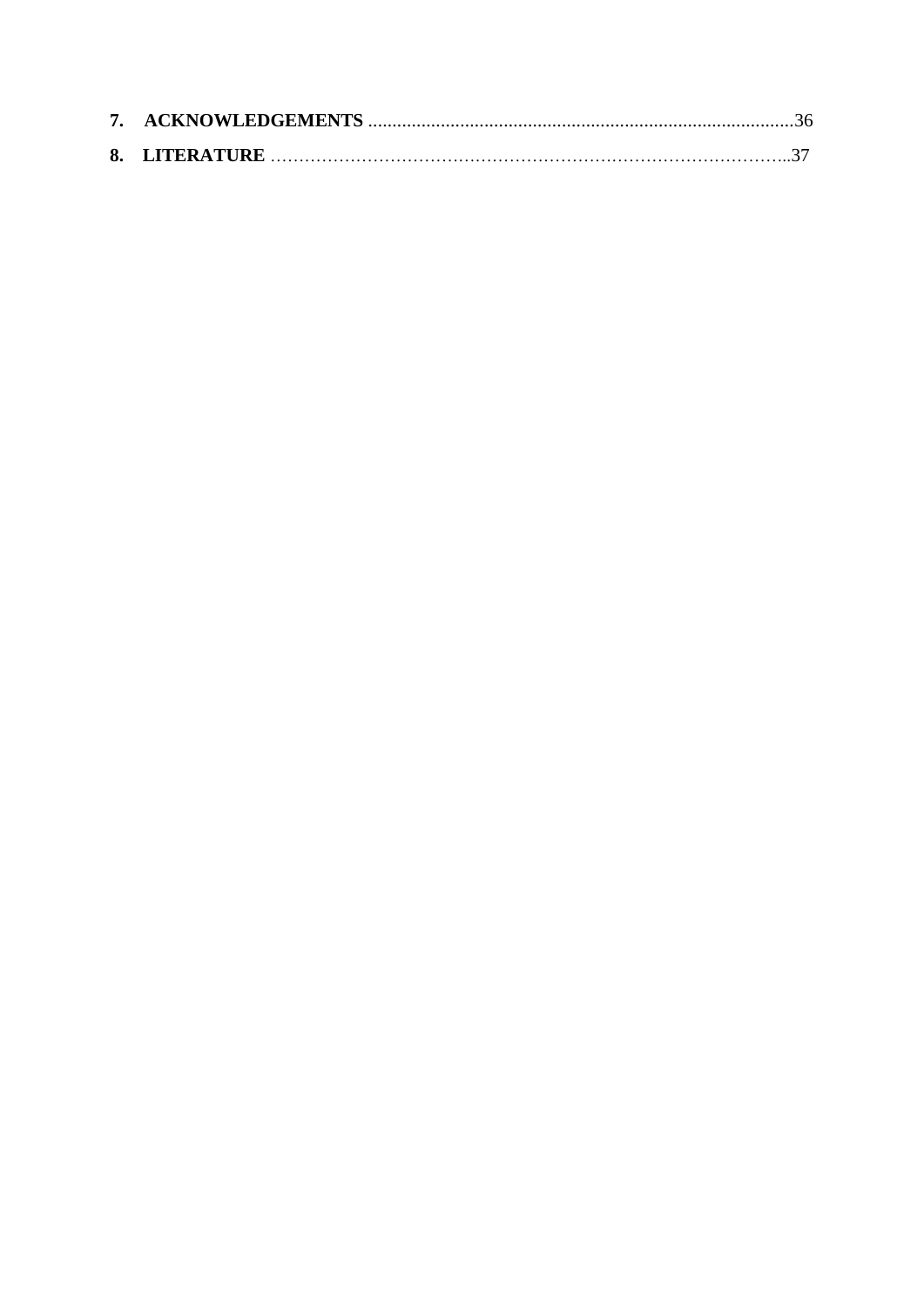## **ABBREVIATIONS**

- AG Advocate General
- ECHR European Convention on Human Rights
- ECtHR European Court of Human Rights
- EU European Union
- TEU Treaty on the European Union
- TFEU Treaty on the Functioning of the European Union
- US United States of America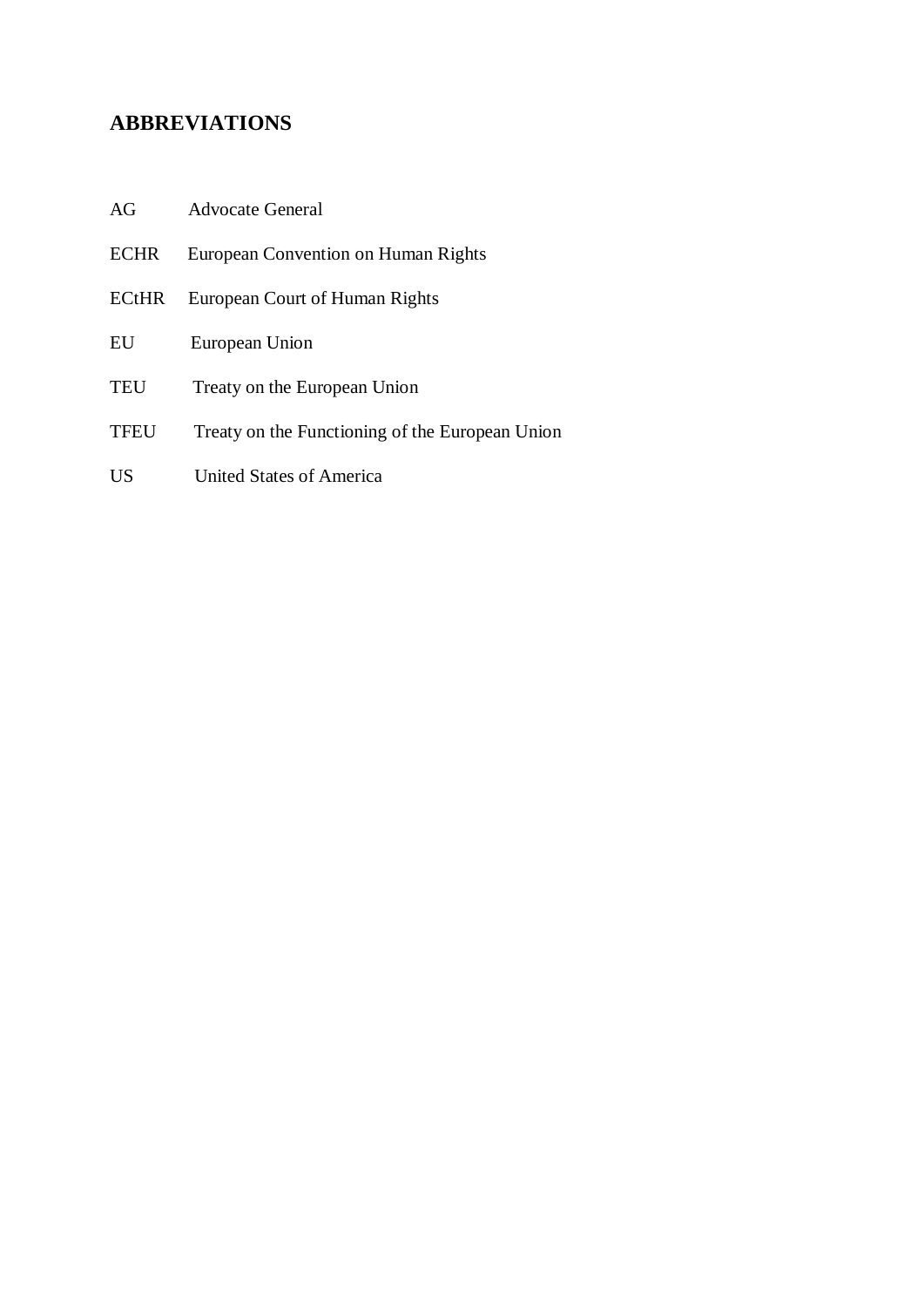### <span id="page-7-0"></span>**1. INTRODUCTION**

European Union is a community of limited powers based on the principle of conferral.<sup>1</sup> Relatedly, the reach of EU law is limited to situations situated within its sphere of competence. EU law does not apply to EU citizens who find themselves in purely internal situations. In other words, those who cannot point to a cross-border element are left without the protection of EU law. This feature of EU law gives rise to reverse discrimination, "a less favourable treatment that is suffered by persons who are in a purely internal situation and, as a result of that, cannot enjoy EU law protection in their own Member State".<sup>2</sup> EU citizens falling within the scope of EU law are thus suitable to enjoy the benefits of EU law in any Member State. In contrast, the same Member State is not required under EU law to grant the same standard of protection to its own nationals whose situation lacks cross-border elements. In that sense, reverse discrimination, as any other form of discrimination, fosters inequality and goes directly against "the values of equality, rule of law and human rights protection, enshrined in the foundations of the European Union".<sup>3</sup> On a substantive level, this phenomenon indeed poses a problem for equal and effective implementation of those principles.

 Since 1986, it has been pointed out that reverse discrimination is unsustainable in a true common market.<sup>4</sup> As European integration moved forward, the introduction of the status of EU citizenship in the Maastricht Treaty in 1992 has intensified legal debate on this issue, because "reverse discrimination is difficult to reconcile with the notion of EU citizenship".<sup>5</sup> The status of EU citizenship has enabled certain modifications of the purely internal rule.<sup>6</sup> The '*Ruiz Zambrano* test' established by the Court of Justice of the EU (hereinafter the Court) in the 'eponymous judgment'<sup>7</sup> introduced the possibility of applying EU law in purely internal situations to a limited extent. The 'deprivation of genuine enjoyment of the substance of rights

<sup>1</sup> Consolidated version of the Treaty on European Union [2012] OJ 326/13, Art 5 (2) (TEU)

<sup>2</sup> Alina Tryfonidou, '*Purely Internal Situations and Reverse Discrimination In a Citizens' Europe: Time to* 

*<sup>&</sup>quot;Reverse" Reverse Discrimination'*, in Peter George Xuereb (ed) *'Issues in Social Policy: A New Agenda.'* Jean Monnet Seminar Series (Progress Press 2009), p. 11

<sup>3</sup> Art 2 TEU

<sup>4</sup> Opinion of Advocate General Mischo in Joint Cases C-80/85 and C-159/85 *Edah* [1986] ECLI:EU:C:1986:333

<sup>5</sup> Peter Van Elsuwege, '*The Phenomenon of Reverse Discrimination: An Anomaly in the European* 

*Constitutional Order?*', in Lucia Serena Rossi, Federico Casolari (eds)'*The EU after Lisbon: Amending or coping with the existing treaties*?' (Springer 2014), p. 162

<sup>6</sup> See Nathan Cambien, '*The scope of EU Law in recent ECJ case law: reversing 'reverse discrimination' or aggravating inequalities*?' 2012 n. 47 Cuadernos Europeos de Deusto, pp. 127 - 148

<sup>7</sup> Case C-34/09 *Ruiz Zambrano* [2011] ECLI:EU:C:2011:124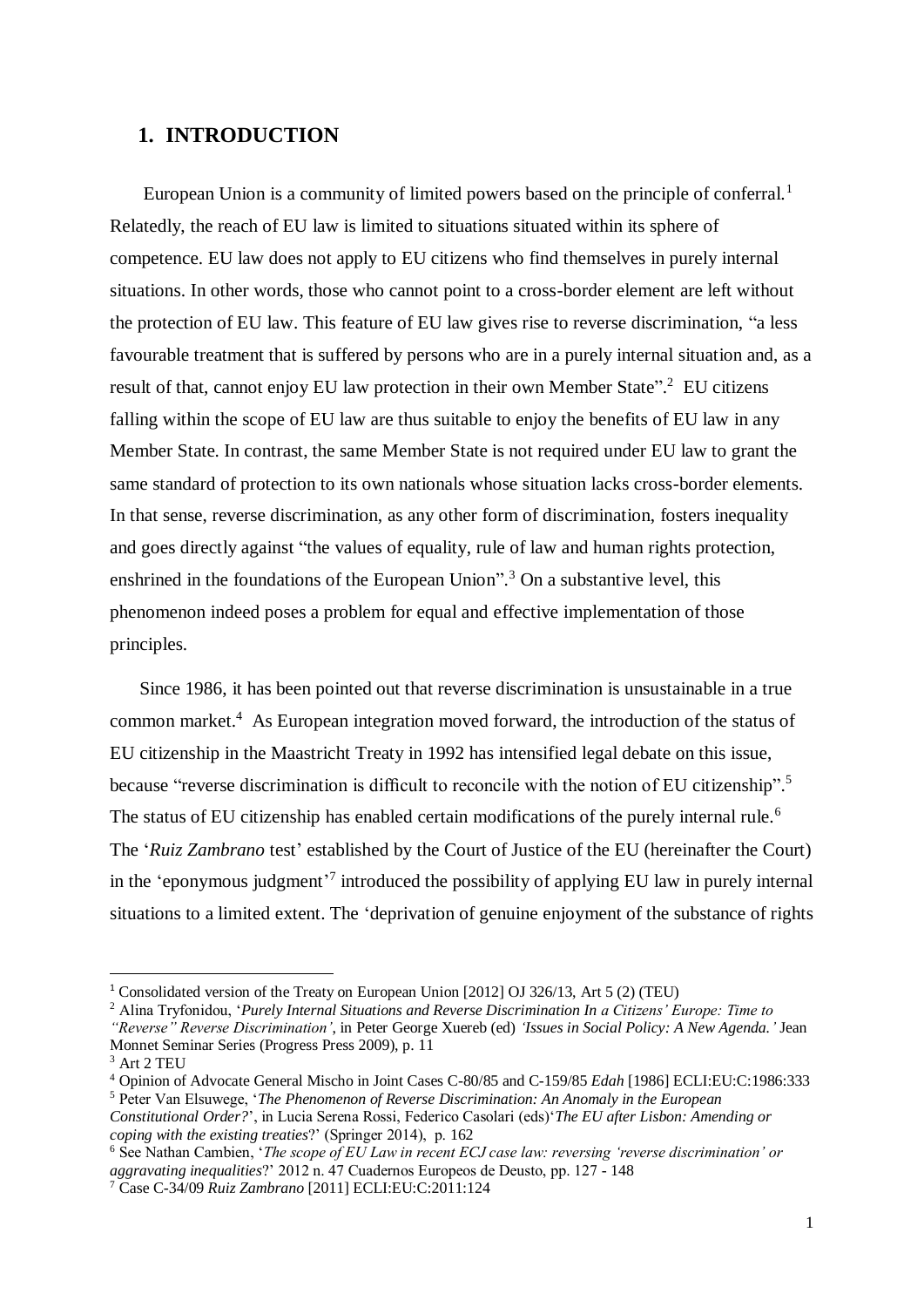attached to the status of EU citizen' caused by a national measure in purely internal situations does allow for Article 20 TFEU to be applied in absence of any cross-border element, and set aside the contested measure.<sup>8</sup>

 However, the *Ruiz Zambrano* route has been restricted to a great extent by future case law, most notably in *McCarthy<sup>9</sup>* and *Dereci<sup>10</sup> .* In those cases, the Court did not find that national measures undermined 'the effectiveness of the EU citizenship rights'.<sup>11</sup> Nonetheless, the legal debate on the potential of EU citizenship as a trigger for applying fundamental rights protection in reverse discrimination cases is still ongoing.<sup>12</sup> More specifically, as put by AG Kokott, "it cannot of course be ruled out that the Court will review its case law when the occasion arises and be led from then on to derive a prohibition on discrimination against one's own nationals from citizenship of the Union".<sup>13</sup> The right to move and reside freely on the territory of the Union could be interpreted as to contain a self-standing right to reside, which includes EU citizens residing in the Member State of their nationality.<sup>14</sup> This approach would cover the cases of EU citizens in purely internal situations and provide them with EU standard of fundamental rights protection.

 Although such a shift in interpretation would provide an efficient solution to the problem of reverse discrimination, it would change the underlying bases of EU constitutional law. As AG Sharpston argued in her opinion in the *Ruiz Zambrano* case, the prospect of applying the Charter of fundamental rights of the  $EU^{15}$  (hereinafter the Charter) on the basis of a free-standing right to reside which is not confined to cross-border element "would involve introducing an overtly federal element into the structure of the EU's legal and political system".<sup>16</sup> In the same opinion, AG Sharpston compares the described development in application of EU fundamental rights to the doctrine of incorporation in US law, "based on the 'due process' clause of the Fourteenth Amendment, which does not require an inter-state

-

<sup>13</sup> Opinion of AG Kokott in Case C-434/09 *McCarthy* [2011] ECLI:EU:C:2010:718, para. 42

<sup>14</sup> Opinion of AG Sharpston in Case C-34/09 *Ruiz Zambrano* [2010] ECLI:EU:C:2010:560, paras. 80 - 101

<sup>15</sup> Charter of Fundamental Rights of the European Union [2010] OJ C83/02 (Charter)

<sup>8</sup> ibid., para. 42

<sup>9</sup> Case C-434/09 *McCarthy* [2011] ECLI:EU:C:2011:277

<sup>10</sup> Case C-256/11 *Dereci* [2011] ECLI:EU:C:2011:734

<sup>&</sup>lt;sup>11</sup> For further explanation of the Court's strict approach to the 'deprivation of substance of rights' test and effectiveness of EU citizenship rights see Katerina Kalaitzaki, '*EU Citizenship as a Means of Broadening the Application of EU Fundamental Rights: Developments and Limits*', in Nathan Cambien, Dimitry Kochenov, Elise Muir (eds) '*EU Citizenship Under Stress: Social Justice, Brexit and Other Challenges'* Nijhoff Studies in European Union Law, vol.16 (Brill 2020), pp. 55 - 57

<sup>12</sup> See Dimitry Kochenov, '*On Tiles and Pillars: EU Citizenship as a Federal Denominator*', in Dimitry Kochenov (ed) '*EU Citizenship and Federalism: The Role of Rights*' (Cambridge University Press 2017), pp. 11  $-12$ 

<sup>16</sup> Opinion of AG Sharpston in Case C-34/09 *Ruiz Zambrano* [2010] ECLI:EU:C:2010:560, para. 172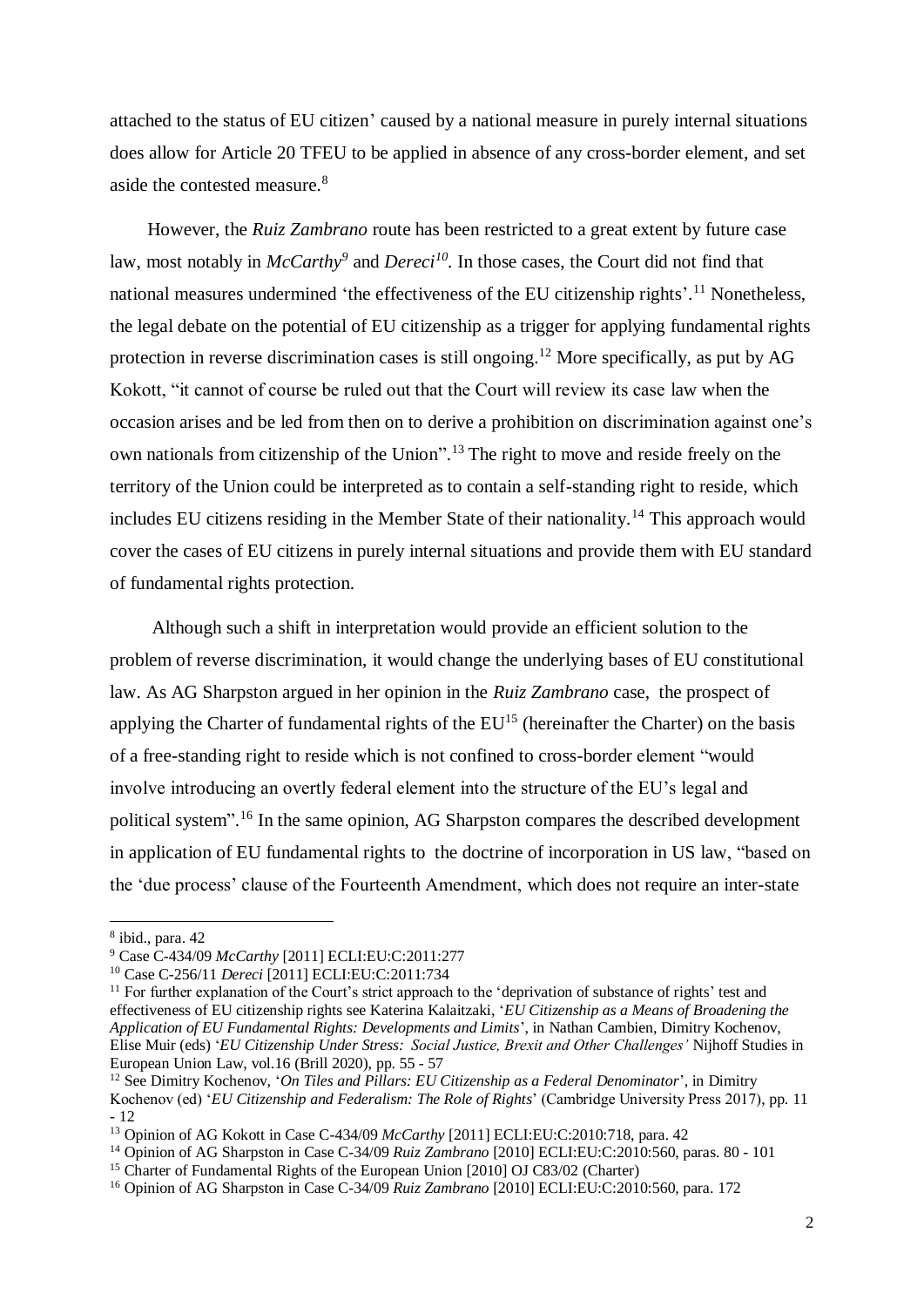movement nor legislative acts from Congress" in federal protection of fundamental rights against the States.<sup>17</sup>

 This paper will build upon the analysis of AG Sharpston and argue that the interpretation of EU citizenship provisions which situates purely internal situations within the field of EU competence is contrary to current EU constitutional design. A parallel will be drawn between the US constitutional doctrine of incorporation to illustrate why does the EU not have a proper legal basis in the Treaties to allow for such a derogation from the principle of conferral.<sup>18</sup> It will be concluded that incorporation of fundamental rights protection through EU citizenship would be difficult to reconcile with the EU's constitutional principles because its effects would radically change the division of powers between the Member States and the Union.

 The argument will be presented as follows. First, reverse discrimination will be further examined as an underminer of the core values of the EU legal order. An analysis of case law on EU citizenship in purely internal situations will follow, explaining the extent to which the Court expanded the reach of EU citizenship, providing a critique of market-based notion of citizenship. The central part of the paper then places the problem in a comparative perspective by assessing the main features of the incorporation doctrine developed by the US Supreme Court. Finally, it will be acknowledged that, as things currently stand, national law should be regarded as the proper legal arena for taking action against reverse discrimination. Nevertheless, it will be emphasized that reverse discrimination should still stay in the focus of the Union 'de lege ferenda' and a political commitment by the Member States would be necessary to achieve full equality.

### <span id="page-9-0"></span>**2. THE PHENOMENON OF REVERSE DISCRIMINATION IN THE EU LEGAL ORDER**

 The following chapter will place the phenomenon of reverse discrimination in a broader context of the EU legal order. The first part provides an analysis of reverse discrimination as a product of applying the purely internal rule. The second part explores reverse discrimination as an unwanted feature of a legal order which is based on equality and rule of law.

 $17$  ibid.

<sup>18</sup> For a comparative perspective on federalism in the EU and the US, see Sergio Fabbrini (ed), *'Democracy and Federalism in the European Union and the United States: Exploring Post-National Governance'* (Routledge 2004) and Robert Schütze, '*From Dual to Cooperative Federalism: The Changing Structure of European Law'* (Oxford University Press 2009)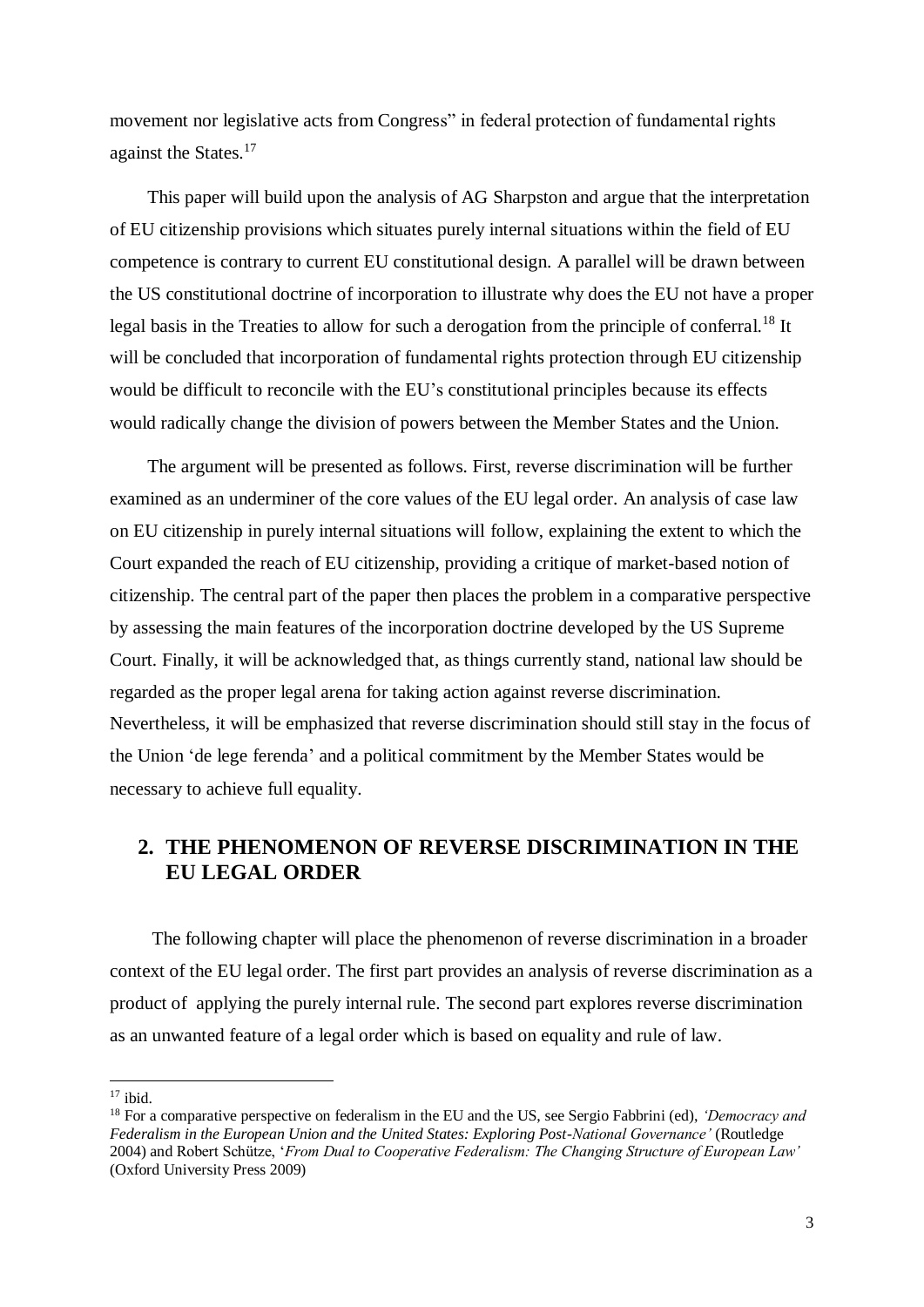#### <span id="page-10-0"></span>**2.1. Etiology of Reverse Discrimination: Purely Internal Rule**

Reverse discrimination is caused by the application of the purely internal rule.<sup>19</sup> According to that rule developed by the Court, a case is purely internal when all of its elements "are confined within a single Member State".<sup>20</sup> These 'purely internal situations' are thus out of reach of EU law. EU citizens who cannot point to a link with EU law are left without the protection of EU law.

 The case *Saunders<sup>21</sup>* was the first case in which the Court applied the purely internal rule. The facts of the case concerned an order issued by the Crown Court of Bristol in a criminal procedure against Mrs Saunders. The order demanded her to move to Northern Ireland and not to return to England and Wales for three years. The Court's decision in the preliminary ruling procedure held that freedom of movement within the territory of a single Member State constituted a situation purely internal to the Member State in question and therefore fell outside the scope of Treaty provisions on free movement of workers.<sup>22</sup> As the ruling in Saunders stated, "the provisions of the Treaty on freedom of movement for workers cannot … be applied to situations which are wholly internal to a Member State, in other words, where there is no factor connecting them to any of the situations envisaged by Community law"<sup>23</sup>. In essence, the purely internal rule has been developed by the Court to make sure that the application of EU law is in line with the scope of EU law as defined in the Treaties.<sup>24</sup> Consequently, reverse discrimination can be understood as a "by-product of the vertical division of competences" in the EU.<sup>25</sup>

### <span id="page-10-1"></span>**2.1.1. Vertical Division of Competences**

 When it comes to defining the division of competences between the EU and the Member States, two types of principles are applied. The limits of EU competences are governed by the principle of conferral, while the use of EU competences is governed by the principles of

<sup>19</sup> Alina Tryfonidou, *'The outer limits of Article 28 EC: Purely internal situations and the development of the Court's approach through the years'*, in Catherine Barnard, Okeoghene Odudu (eds) *'The Outer Limits of European Union Law'* (Hart Publishing 2009), p. 203

<sup>20</sup> Sara Iglesias Sánchez, '*Purely Internal Situations and the Limits of EU Law: A Consolidated Case Law or a Notion to be Abandoned*?' (2018) vol. 14, n. 1 European Constitutional Law Review, pp. 9 - 10 <sup>21</sup> Case 175/78 [1979] *The Queen v Vera Ann Saunders* ECLI:EU:C:1979:88

 $22$  ibid., para. 12

 $23$  ibid., para. 11

<sup>24</sup> Peter Van Elsuwege, *'The Phenomenon of Reverse Discrimination: An Anomaly in the European Constitutional Order?'*, in Lucia Serena Rossi, Federico Casolari (eds*) 'The EU after Lisbon: Amending or coping with the existing treaties?'* (Springer 2014), p. 164

 $25$  ibid., pp. 163 - 164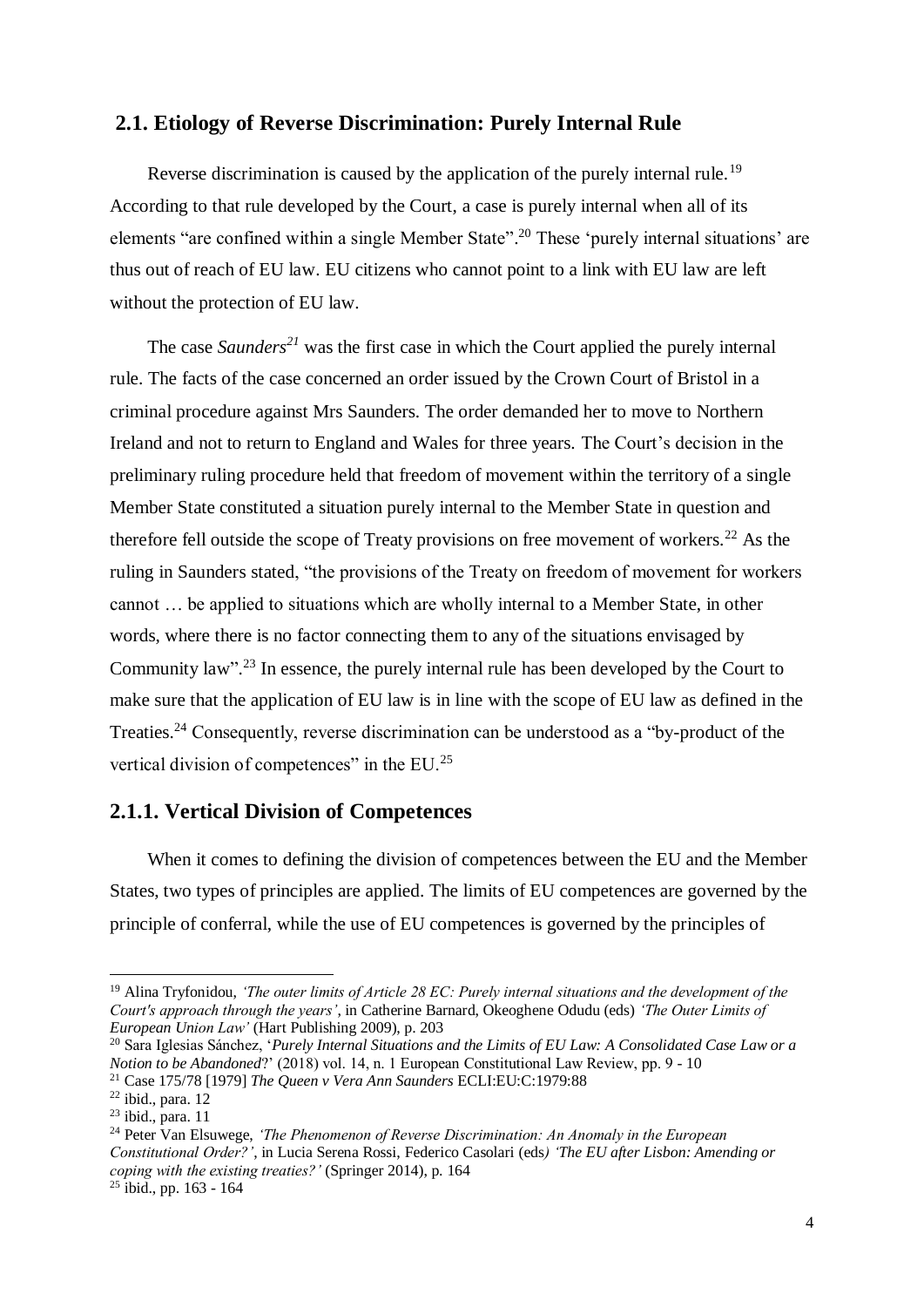subsidiarity and proportionality.<sup>26</sup> The principle of conferral is the main principle at stake when assessing the possibility of abolishing the purely internal rule.<sup>27</sup> The content of the principle, laid out in Art 5 TEU, defines the Union as acting only within the limits of the competences conferred upon it by the Member States in the Treaties to attain the objectives set out therein.<sup>28</sup> Competences not conferred upon the Union in the Treaties remain with the Member States, following the rule of retained powers of the Member States.<sup>29</sup> Principle of conferral, as a core principle of the EU constitutional design, enables the EU to function by conferring sovereignty of the Member States to the bodies of the Union, but only in certain areas and to a certain extent.<sup>30</sup> This principle enables the EU to pass laws which are binding on the Member States while giving them, at the same time, a guarantee that it won't act in the areas of competences which are retained by the Member States.

 In that light, EU citizenship as a legal status also functions under these principles and rights attached to that status are exercised within the sphere of EU law. The status of EU citizenship did create certain autonomous rights of free movement and residence independent of other Treaty provisions governing free movement in the context of market freedoms.<sup>31</sup> The Directive  $2004/38$  (Citizens' Rights Directive)<sup>32</sup> formulates that it shall apply exclusively to Union citizens (and their family members) who move to or reside in a Member State other than that of which they are a national, thus defining that the scope of that right is confined to cross-border movement.<sup>33</sup> Once EU citizens use their free movement rights they also enjoy protection of fundamental rights under EU law.

 The fundamental rights enshrined in the Charter are also applied only in situations which are situated in the sphere of EU law. Moreover, the provisions of the Charter governing its

<sup>26</sup> Art 5 TEU

<sup>27</sup> For a broader analysis of divison of competences in the EU see Jacques Ziller*,* '*Separation of Powers in the European Union's Intertwined System of Government - A Treaty Based Analysis for the Use of Political Scientists and Constitutional Lawyers*' (2008) vol. 73, n. 3 Il Politico, pp. 133 - 179

<sup>28</sup> Art 5 TEU

 $^{29}$ ibid.

<sup>&</sup>lt;sup>30</sup> "The transfer by the states from their domestic legal system to the community legal system of the rights and obligations arising under the Treaty carries with it a permanent limitation of their sovereign rights", in Case 6-64 *Costa v E.N.E.L.* [1964] ECLI:EU:C:1964:66, para. 3

<sup>31</sup> Paul Craig and Gráinne de Búrca, '*EU Law: Text, Cases and Materials*' (6th Edition, Oxford University Press 2015), p. 853

<sup>&</sup>lt;sup>32</sup> Directive 2004/38/EC of the European Parliament and of the Council of 29 Apr. on the right of citizens of the Union and their family members to move and reside freely within the territory of the Member States amending Regulation 1612/68 and repealing Directives 64/221, 68/360, 73/148, 75/34, 75/35, 90/364, 90/365 and 93/96 [2004] OJ L158/77 (Citizens' Rights Directive)

<sup>33</sup> Art 3 (1) of the Citizens' Rights Directive as explained in Anja Wiesbrock, *'Union Citizenship and the Redefinition of the "Internal Situations" Rule: The Implications of Zambrano'*, (2011) vol. 12 German Law Journal, p. 2079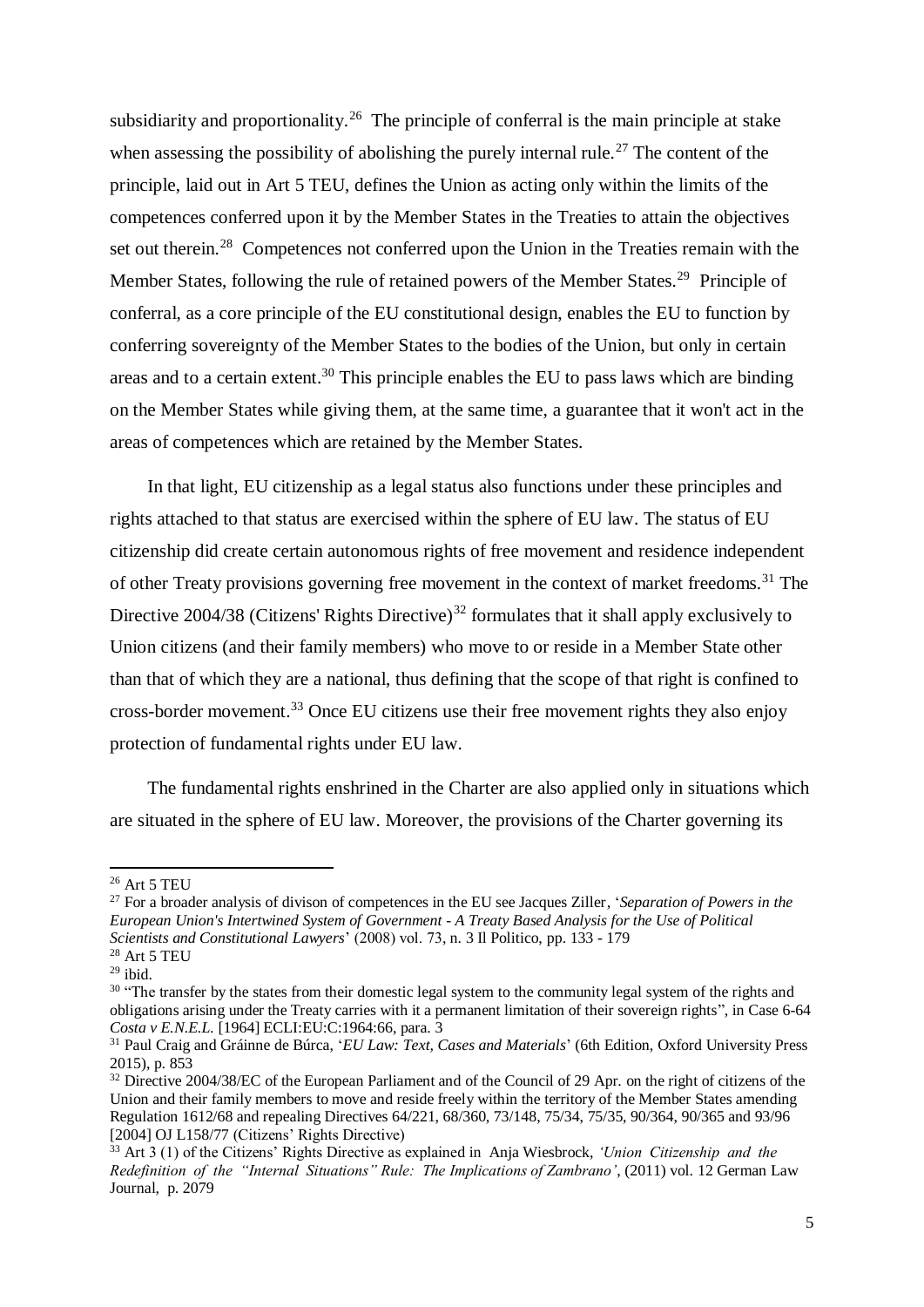field of application explicitly say that the provisions of the Charter are addressed to the Member States only when they are implementing Union law.<sup>34</sup> The Charter text codified the pre-Charter case law on fundamental rights protection in which the Court protected fundamental rights as general principles of EU law only when the Member States were acting within the scope of EU law, demonstrating the Court's respect for the principle of conferred powers.<sup>35</sup>

#### <span id="page-12-0"></span>**2.2. Notion and Instances of Reverse Discrimination**

 As the purpose of the purely internal rule is to make sure the EU does not overstep its area of competence, a number of EU citizens who cannot point to a link with EU law are discriminated against by their own state of nationality since "Member States are free to apply a more restrictive regime than the one applicable by virtue of EU law to situations that fall within the scope of EU law".<sup>36</sup> The issue of reverse discrimination is therefore a flaw in the system which is based on rule of law and the principle of equality.

 In cases of discrimination that is 'reverse', "an unexpected group of persons is treated less favourably than a group of persons that is normally treated less beneficially".<sup>37</sup> Generally, Member States tend to favour their own nationals, therefore discrimination suffered by Member State nationals in purely internal situations is considered as 'reverse discrimination'.<sup>38</sup> According to Tryfonidou, instances of reverse discrimination can emerge in three ways: (A) a Member State decides to apply to its nationals a legal regime that is more restrictive than the one granted to nationals of other Member States on its territory, (B) a ruling of the Court obliges a Member State to disregard a national measure that is breaching one of the fundamental freedoms in situations under EU law regime, and (C) a piece of Community minimum harmonisation legislation contains a market access clause that allows a Member State to impose on its own nationals stricter requirements than the minimum laid down by the legislation.<sup>39</sup>

 $34$  Art 51 (1) of the Charter. A similar provision is found in Art 6 (1) TEU.

<sup>35</sup> See<https://fra.europa.eu/en/eu-charter/article/51-field-application> last accessed 15 April 2021

<sup>36</sup> Alina Tryfonidou, '*The outer limits of Article 28 EC: Purely internal situations and the development of the Court's approach through the years*', in Catherine Barnard, Okeoghene Odudu (eds) '*The Outer Limits of European Union Law*' (Hart Publishing 2009), p. 203

<sup>37</sup>Alina Tryfonidou, *'Purely Internal Situations and Reverse Discrimination In a Citizens' Europe: Time to "Reverse" Reverse Discrimination'*, in Peter George Xuereb (ed) '*Issues in Social Policy: A New Agenda.'* Jean Monnet Seminar Series (Progress Press 2009), p.14

<sup>38</sup> ibid., pp. 14 - 15

 $39$  ibid., p.16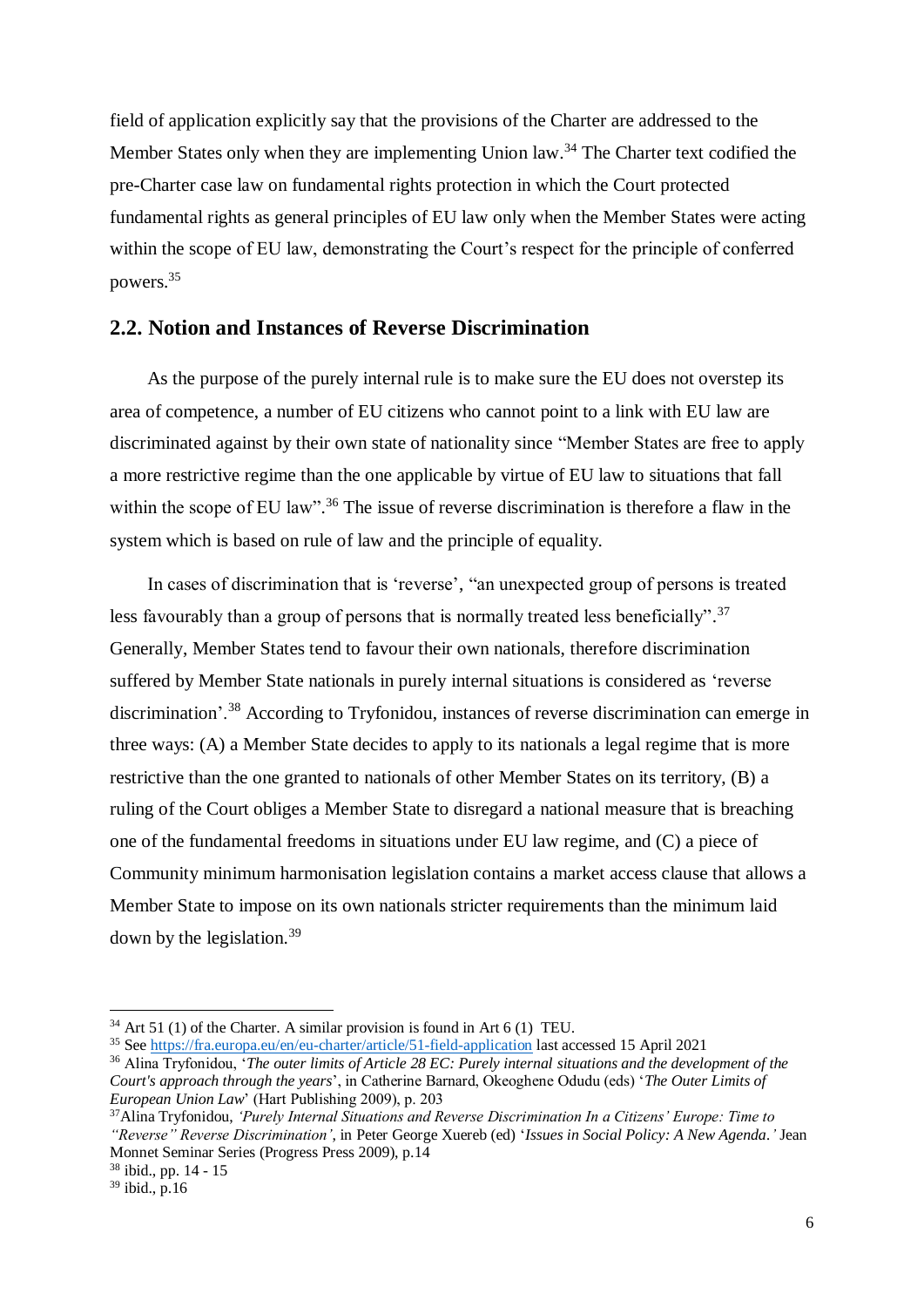In all of these instances, the phenomenon of reverse discrimination generates inequality of EU citizens that is contrary to both the requirement of respecting fundamental rights of individuals and the respect for the rule of law. In substance, creating a divide between EU citizens who can point to a cross-border link and those who cannot and are therefore left without the protection of EU law is breaching core principles of the Union.

### <span id="page-13-0"></span>**2.2.1. An Illustration: Mutual Recognition of Same-Sex Marriages and Possibilities of Reverse Discrimination**

 To illustrate how the phenomenon of reverse discrimination unravels in practice leading to violations of fundamental rights protected by EU law, a recent ruling of the Court will be taken as an example. In case *Coman*, *<sup>40</sup>* the Court held that the term 'spouse' in Citizens' Rights Directive includes same-sex spouses. Consequently, the ruling required all Member States to mutually recognize same-sex marriages lawfully entered into in other Member States for the purpose of EU free movement rights. $41$  Implementation of this ruling can generate reverse discrimination. In this case, inequality would be caused directly by a ruling of the Court that requires application of the principle of mutual recognition.

 In order for provisions of EU law on free movement to be applicable, there has to be a cross-border element that links the case with EU law. In *Coman*, the cross-border element was genuine residence and solemnization of a (same-sex) marriage in Belgium between a Romanian national and a third country national who later moved back to Romania.<sup>42</sup> The cross-border movement between two EU member states served as a link to EU law and thus made EU law applicable.

 In other circumstances, "if a Union citizen happens to be a national of, and reside in, a Member State which does not legally recognise same-sex relationships , (s)he will not be able to be joined there by his/her same-sex third-country national spouse, unless, of course, the latter has the right to enter that Member State on a basis other than the EU family reunification rights enjoyed by the Union citizen". <sup>43</sup> The proportionality assessment in *Coman*

<sup>40</sup> Case C-673/16 *Coman* [2018] ECLI:EU:C:2018:385

<sup>41</sup> For an exhaustive analysis of the ruling, see Dimitry Kochenov and Uladzislau Belavusau, *'After the celebration: Marriage equality in EU Law post-Coman in eight questions and some further thoughts*' (2020) vol. 27, n. 5 Maastricht Journal of European and Comparative Law, pp. 549 - 572

<sup>42</sup> Case C-673/16 *Coman* [2018] ECLI:EU:C:2018:385, para. 32

<sup>43</sup> Alina Tryfonidou, '*An analysis of the ECJ ruling in case C-673/16 Coman - The right of Same-Sex Spouses Under EU Law to move freely between EU Member States' –* a report for NELFA (January 2019), p. 16 available a[t http://nelfa.org/inprogress/wp-content/uploads/2019/01/NELFA-Tryfonidou-report-Coman-final-NEW.pdf](http://nelfa.org/inprogress/wp-content/uploads/2019/01/NELFA-Tryfonidou-report-Coman-final-NEW.pdf) last accessed 15 April 2021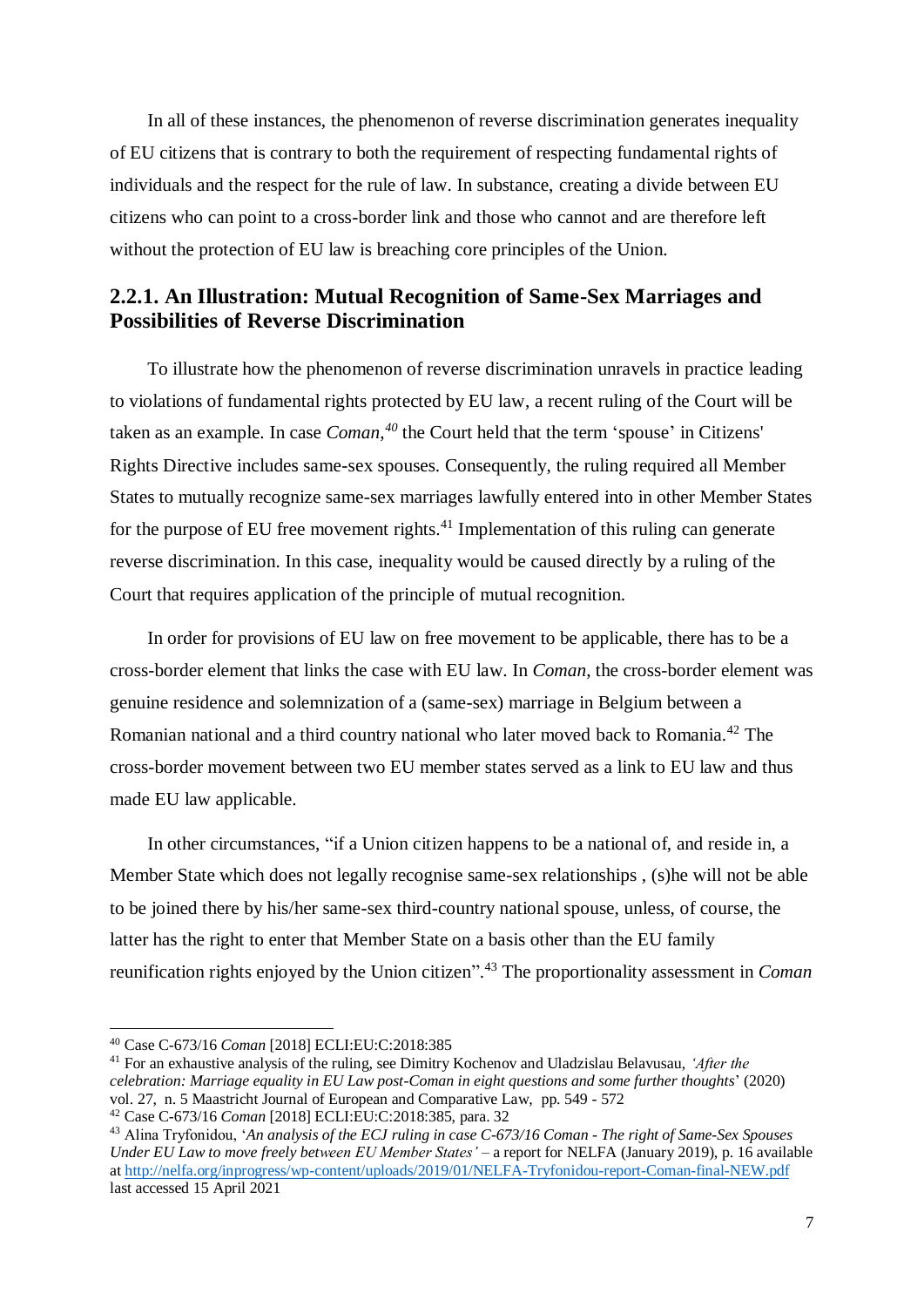involved a fundamental rights argument and Romania, as it was implementing EU provisions on free movement, had to respect the family life of Mr Coman and his spouse as guaranteed under EU law.<sup>44</sup>

 However, a same-sex couple in a purely internal situation in Romania could not invoke EU law protection in national courts and Romania would not be obliged to provide protection of their right to respect for family life because its national law does not offer any form of protection to same-sex couples. Romania will therefore grant residence permits to married same-sex couples on the basis of EU law but its own nationals who are not qualified for the protection of EU law and wish to have their same-sex marriage recognized for the purpose of residing in Romania will be left with no protection. Their fundamental rights which are protected under EU law would simply be irrelevant to Romanian authorities because the situation would be purely internal. EU citizens are therefore discriminated against on the basis of having or not having a cross-border element which is relevant enough to trigger the application of EU law.

#### <span id="page-14-0"></span>**2.2.2. Reverse Discrimination and Discrimination Based on Nationality**

 Although reverse discrimination in some cases might seem as discrimination based on nationality, that is not entirely the case because nationality is not used as the main ground to draw a line between two groups of people that are treated differently.<sup>45</sup> If we go back to case *Coman*, it is apparent that EU law obliged Romania to issue a residence permit to a same-sex spouse of their own national who exercised his free movement rights before returning to Romania. The case concerned migration from the Member State of nationality to a different Member State (host Member State) and then back to the Member State of nationality.

This line of reasoning dates back to case *Singh*<sup>46</sup> which established the following. Free movement rights under EU law include a right to return to the Member State of nationality (a different approach would discourage EU citizens to move in the first place). At the same time, the residence rights of family members of EU citizens who move back to their Member State of nationality should correspond to the rights they would be granted if they moved to a

<sup>44</sup> Case C-673/16 *Coman* [2018] ECLI:EU:C:2018:385, paras. 47 - 50

<sup>45</sup> Alina Tryfonidou, '*Purely Internal Situations and Reverse Discrimination In a Citizens' Europe: Time to* 

*<sup>&</sup>quot;Reverse" Reverse Discrimination'*, in Peter George Xuereb (ed) '*Issues in Social Policy: A New Agenda*.' Jean Monnet Seminar Series (Progress Press 2009), p. 16

<sup>46</sup> Case C-370/90 *Surrinder Singh* [1992] ECLI:EU:C:1992:296.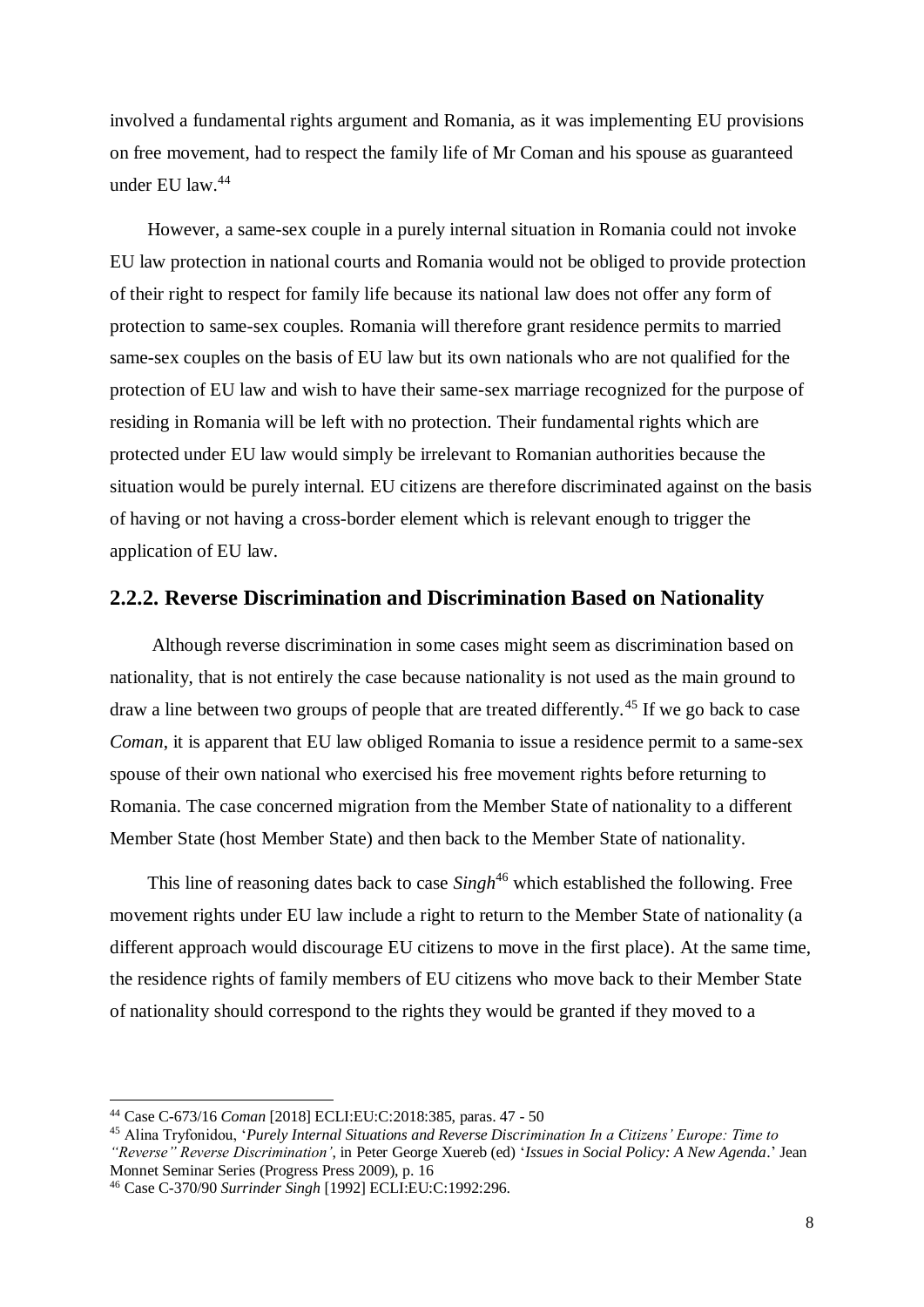different Member State.<sup>47</sup> The cross-border element that triggered the application of EU law in *Coman* was the cross-border movement between Belgium and the Member State of nationality of the applicant, Romania.

 Therefore, Romanian nationals who went to the US, got married with an American national of the same sex in New York and then came back to Romania would be treated less favourably than Mr Coman because they would not be able to rely on EU law to have their marriage recognized for the purpose of residence rights. It is evident from this example that the main ground for discriminating against EU citizens who find themselves in purely internal situations is not their nationality, but their inability to find a factor which situates their case within the scope of EU law, such as cross-border movement between Member States.<sup>48</sup>

### <span id="page-15-0"></span>**3. CONSTITUTIONAL IMPLICATIONS OF EU CITIZENSHIP AND FUNDAMENTAL RIGHTS PROTECTION**

 As it was laid out in the previous chapter, reverse discrimination generated by the application of the purely internal rule goes directly against substantive values of the EU. Equality of EU citizens is a basic value of the Union enshrined in the primary law of the EU.<sup>49</sup> Art 2 TEU provides that equality and respect for human rights are amongst the values the Union is founded on. The wording of the Article defines them as values that are "common to the Member States in a society in which pluralism, non-discrimination, tolerance, justice, solidarity and equality between women and men prevail".<sup>50</sup>

 The phenomenon of reverse discrimination reveals that "equality in the EU does not in fact behave as a true principle of law".<sup>51</sup> As Kochenov explains, "it is impossible to uphold key elements of a mature legal system" such as "equal citizenship, legal certainty and democratic legitimation" when equality "depends on establishing a cross-border element or proving deprivation of substance of EU citizenship rights".<sup>52</sup> Equality in EU legal order is not

<sup>47</sup> Colin Yeo, '*The Surinder Singh immigration route: how does it work?*'

<https://www.freemovement.org.uk/surinder-singh-immigration-route/> last accessed 15 April 2021 <sup>48</sup> Alina Tryfonidou, '*Purely Internal Situations and Reverse Discrimination In a Citizens' Europe: Time to* 

*<sup>&</sup>quot;Reverse" Reverse Discrimination'*, in Peter George Xuereb (ed) '*Issues in Social Policy: A New Agenda*.' Jean Monnet Seminar Series (Progress Press 2009), p. 17

<sup>49</sup> Equality and non-discrimination as founding EU values are deeply enshrined in EU primary law. See Art 2, 3, 9 TEU, Art 8, 10, 18, 19 TFEU and Art 20, 21 of the Charter.

<sup>50</sup> Art 2 TEU

<sup>51</sup> Dimitry Kochenov, '*Equality across the Legal Orders; Or Voiding EU Citizenship of Content*' in Elspeth Guild, Cristina Gortázar Rotaeche and Dora Kostakopoulou (eds)*'The Reconceptualisation of European Citizenship'* (Martinus Nijhoff 2014), p. 303

<sup>52</sup> ibid.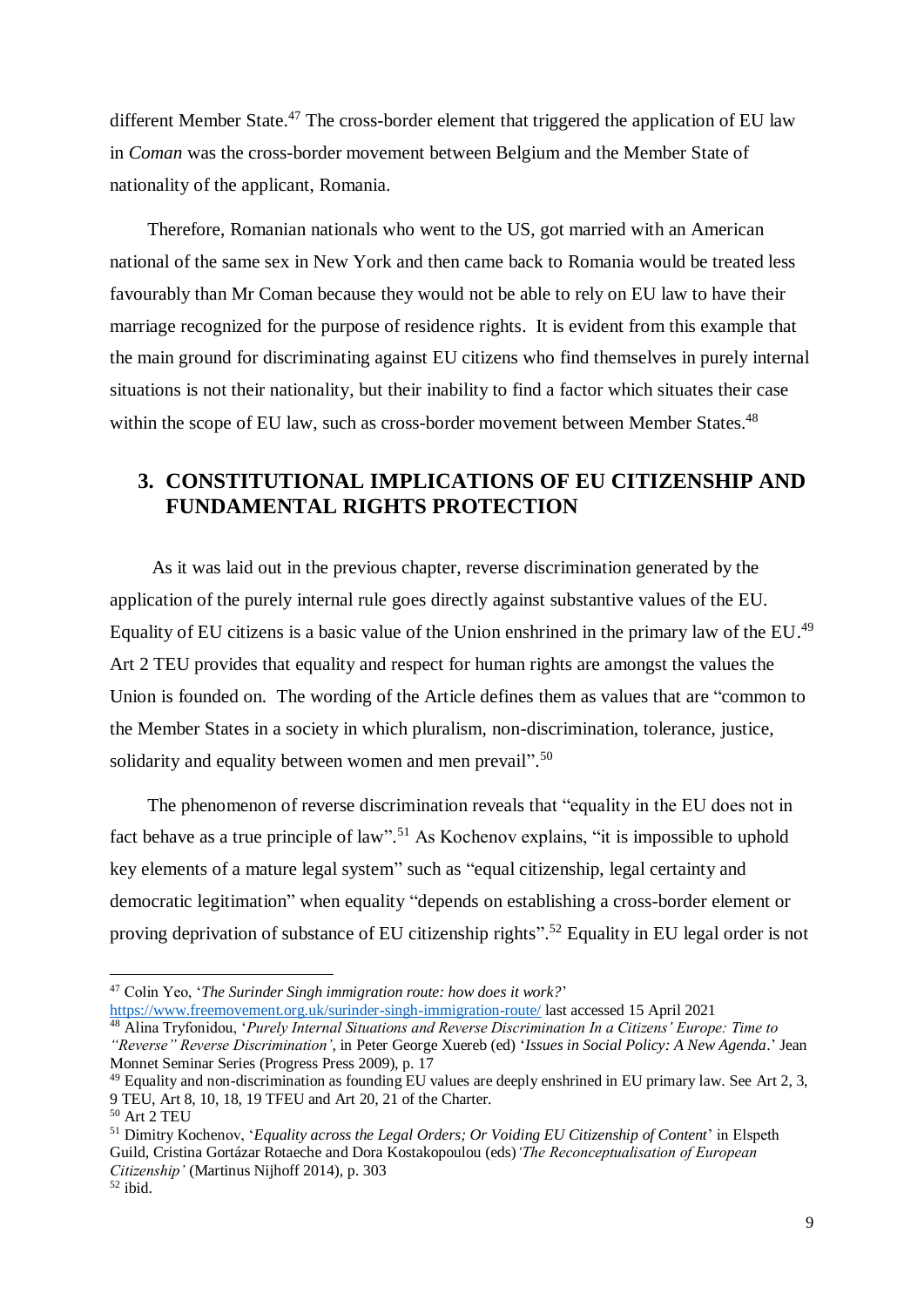unconditional as it depends on whether one can point to a link with EU law or not. EU citizenship therefore is not a status based on equality due to its dependence on links with EU law –"its declared benefits and protections can always be overridden by personal circumstances of the holder". 53

### <span id="page-16-0"></span>**3.1. EU Citizenship and Internal Market: Market Citizenship**

In general, the legal concept of citizenship is about equality of individuals in a society  $-$ "any individual can expect to be regarded as being as valuable a member of the community as any other individual possessing the same status".<sup>54</sup> It follows that "the laws apply to all the citizens equally and no action on the part of the citizen is required in order to be entitled to treatment equal with others".<sup>55</sup> Accordingly, the legal concept of citizenship guarantees equality to all citizens without asking them anything in return.<sup>56</sup>

 EU citizenship is driven by a different rationale. The Court accepted the 'internal market logic' when deciding EU citizenship cases, focusing on "market citizenship [to] compensate[] those whom it claims to have empowered".<sup>57</sup> In order for a measure to constitute restriction on market freedoms, the Court examines three requirements: existence of a cross-border element, the situation has to concern movement with an economic aim, and finally, the relevant measure has to specifically restrict the pursuit of cross-border movement with an economic aim.<sup>58</sup> The compensatory logic behind the market freedoms is applied to EU citizenship cases, meaning that those who contribute to the internal market are also the ones who enjoy the protection of EU law.

 EU citizenship has changed the strictly economic rationale of EU law to a certain, but very limited extent. 59

<sup>53</sup> Dimitry Kochenov, '*The Citizenship of Personal Circumstances in Europe*' in Daniel Thym (ed) '*Questioning EU Citizenship Judges and the Limits of Free Movement and Solidarity in the EU*' (Hart Publishing 2018), p. 37 <sup>54</sup> Dimitry Kochenov, '*Ius Tractum of Many Faces: European citizenship and the difficult relationship between status and rights*' (2009) vol. 15, n. 2 Columbia Journal of European Law, p. 173  $55$  ibid.

<sup>56</sup> Dimitry Kochenov, '*Equality across the Legal Orders; Or Voiding EU Citizenship of Content'* in Elspeth Guild, Cristina Gortázar Rotaeche and Dora Kostakopoulou (eds)'*The Reconceptualisation of European Citizenship'* (Martinus Nijhoff 2014), p. 304

<sup>57</sup> Dimitry Kochenov, *'The Oxymoron of 'Market Citizenship' and the Future of the Union*' in Fabian Amtenbrink,, Gareth Davies, Dimitry Kochenov, Justin Lindeboom (eds) '*The Internal Market and the Future of European Integration: Essays in Honour of Laurence W. Gormley'* (Cambridge Universitiy Press 2019), p. 228 <sup>58</sup> Pedro Caro de Sousa, '*Quest for the Holy Grail—Is a Unified Approach to the Market Freedoms and European Citizenship Justified*?' (2014) vol. 20, n. 4 European Law Journal, pp. 501 - 502 <sup>59</sup> ibid., pp. 507 - 508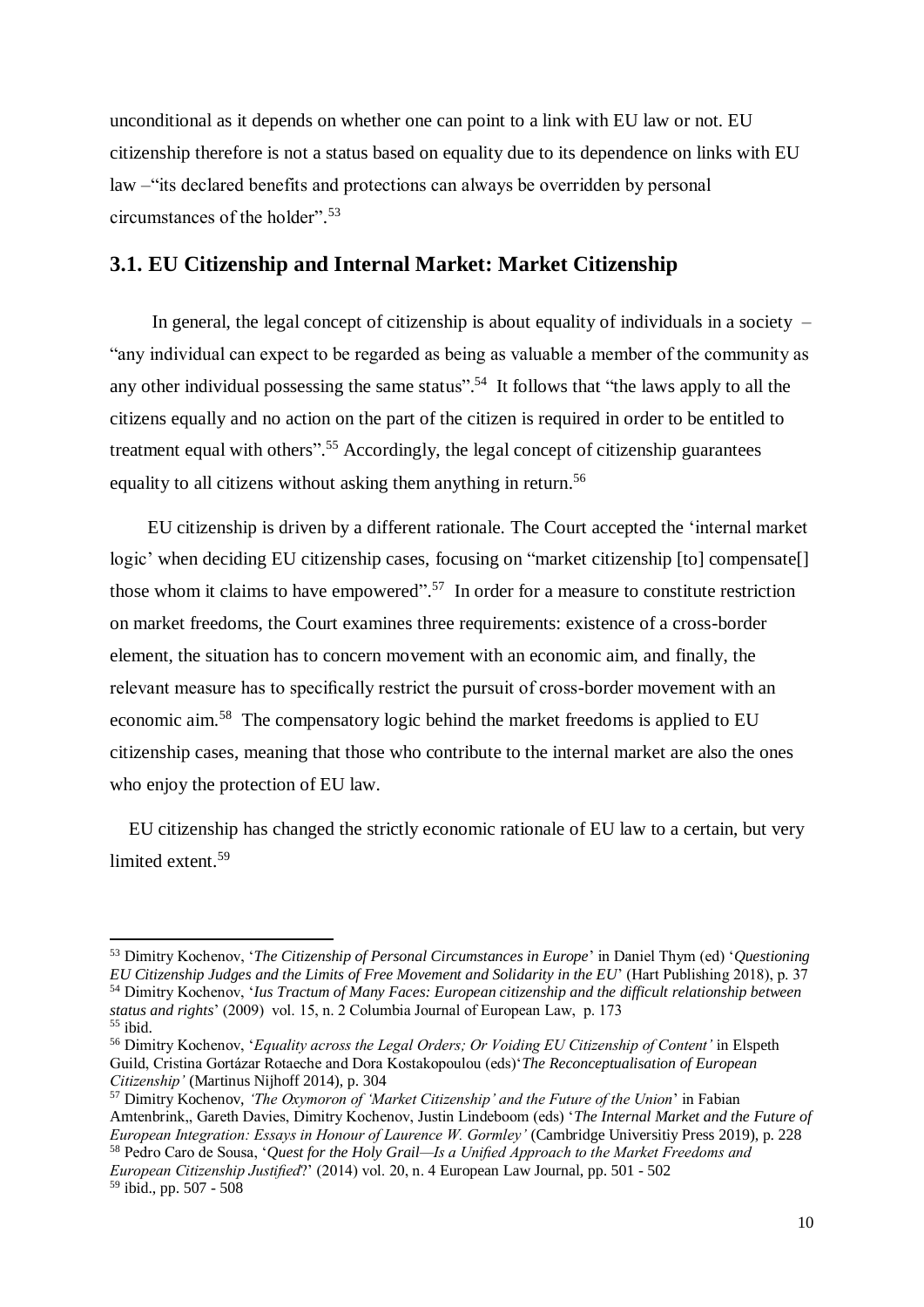### <span id="page-17-0"></span>**3.1.1. The** *Ruiz Zambrano* **Case and 'Deprivation of Substance of Rights'**

 The seminal case concerning the status of EU citizenship and application of EU law in purely internal situations is the free movement case *Ruiz Zambrano*. Mr Ruiz Zambrano was a Colombian national who sought asylum in Belgium. His two children were born in Belgium and thus acquired Belgian nationality by 'ius soli'. The entire family was to be deported so Mr Zambrano lodged an application for a residence permit based on Belgian nationality of his children, invoking the protection of EU law. The situation in the case was purely internal, "as there was no cross-border element, even remote one, which could provide a bridge with EU law".<sup>60</sup> All the governments which submitted observations in the case argued that the situation of Mr Zambrano is purely internal to Belgium and as such should be kept out of reach of EU law.<sup>61</sup> Nevertheless, the Court ruled in favour of Mr Zambrano, establishing a test of 'deprivation of genuine enjoyment of substance of rights attached to the status of EU citizenship'.<sup>62</sup> Refusing to grant a residence permit to parents who held Colombian citizenship would force the children, EU citizens to leave the territory of the EU, and thus deprive them of the enjoyment of the substance of rights attached to their EU citizenship status.<sup>63</sup> The Court also decided that the rights granted to EU citizens who are children of third-country nationals include the right to a work permit for the third country national parents to support the children because otherwise they would not be able to exercise the substance of rights attached to their EU citizenship status.<sup>64</sup>

 The vague concept of 'substance of rights' was introduced in the judgment without any elaboration whatsoever. The same outcome of the case could have been reached by straightforwardly abolishing the purely internal rule. Instead, the Court circumvented the intricacies of revoking the purely internal rule and took the 'substance of rights' route. Unlike the extensive argumentation provided in the opinion of AG Sharpston, <sup>65</sup> the Court restrained itself from entering into a profound analysis of the problems which arise from the case.<sup>66</sup> In

<sup>60</sup> Erik Kotlárik, '*The EU Citizenship in Purely Internal Situations and Reverse Discrimination'* (2013), available at SSRN:<https://ssrn.com/abstract=2279861>or<http://dx.doi.org/10.2139/ssrn.2279861> , p. 5 last accessed 15 April 2021

<sup>61</sup> Case C-34/09 *Ruiz Zambrano* [2011] ECLI:EU:C:2011:124, para. 37

 $62$  ibid., para. 44

<sup>63</sup> See Erik Kotlárik, '*The EU Citizenship in Purely Internal Situations and Reverse Discrimination*' (2013), available at SSRN:<https://ssrn.com/abstract=2279861> or<http://dx.doi.org/10.2139/ssrn.2279861> , pp. 5 - 6 last accessed 15 April 2021

<sup>64</sup> Case C-34/09 *Ruiz Zambrano* [2011] ECLI:EU:C:2011:124, para. 44

<sup>65</sup> Opinion of AG Sharpston in Case C-34/09 *Ruiz Zambrano* [2010] ECLI:EU:C:2010:560.

<sup>66</sup> Koen Lenaerts, '*EU citizenship and the European Court of Justice's 'stone-by-stone' approach*' (2015) vol 1., n.1. International Comparative Jurisprudence, p. 2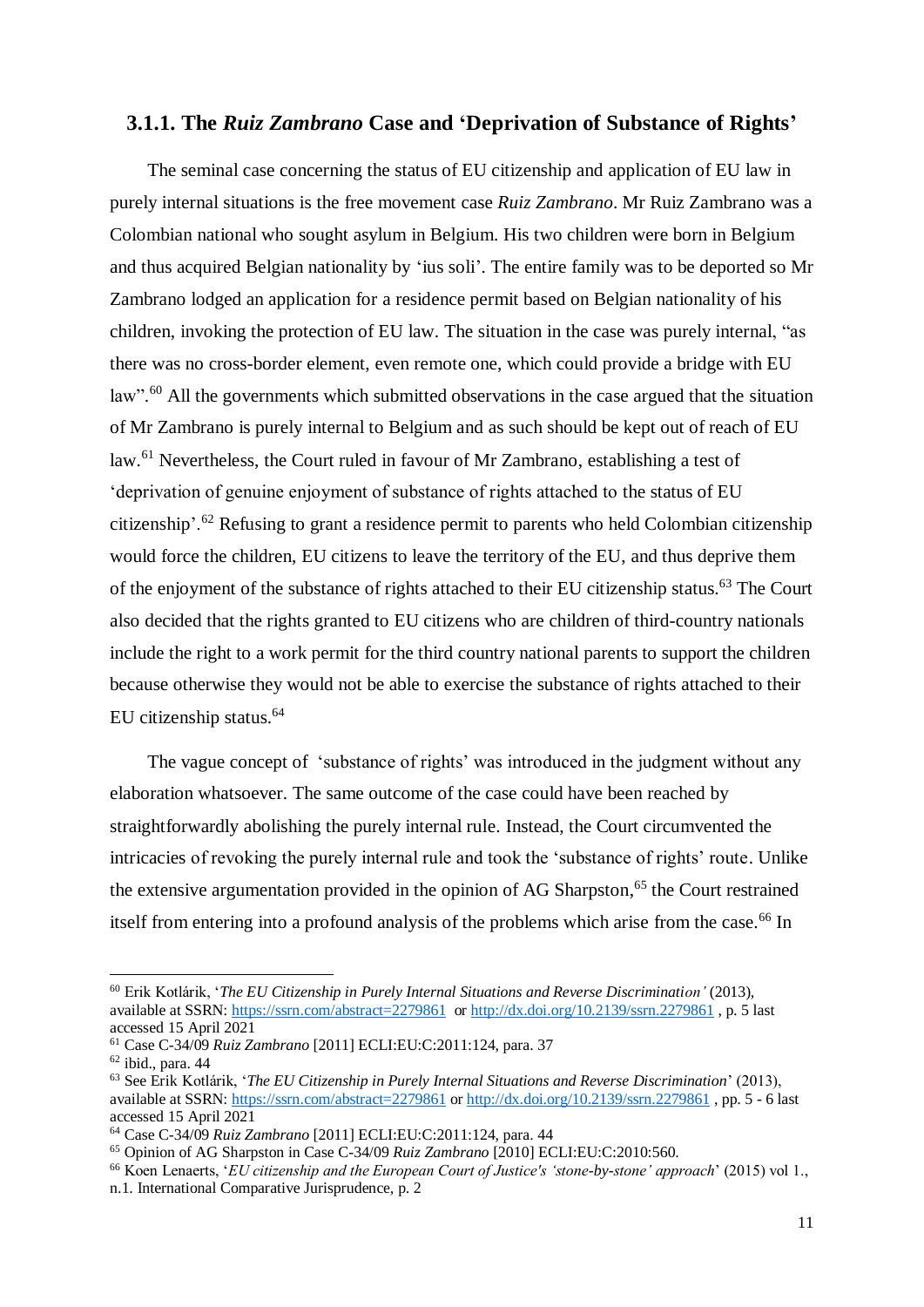her opinion, AG Sharpston provided a broad analysis of the problem of reverse discrimination in the context of evolving case law on EU citizenship, adding emphasis on the scope of application of EU fundamental rights and proposing application of EU fundamental rights which would depend on "the existence and scope of a material EU competence".<sup>67</sup> Nonetheless, she concluded that "at the time of the relevant facts, the fundamental right to family life under EU law could not be invoked as a free-standing right, independently of any other link with EU law".<sup>68</sup> The Grand Chamber took a different approach. The minimalistic approach is quite visible in the judgment – the Court decided the case without mentioning the right to respect for family life.<sup>69</sup> Its "cryptic" ruling addressed only the citizenship dimension of the case. 70

 Although *Ruiz Zambrano* indeed is a groundbreaking judgment, its reasoning is based on previous case law and "it did not come out of the blue".<sup>71</sup> The ruling was based on an antecedent decision in case *Rottmann*, <sup>72</sup> which "set the founding stone that paved the way towards the emancipation of EU citizenship from the limits inherent in its free movement origins". <sup>73</sup> In *Rottmann*, concerning the applicant who lost both his German and Austrian nationality, the Court of Justice ruled that the situation in which a Member State decides to withdraw naturalisation of an EU citizen who has already lost the nationality of a Member State he previously possessed does fall in the sphere of EU law. <sup>74</sup> The situation in *Rottmann* is situated within the ambit of EU law "by its nature and its consequences" due to the fact that the concerned EU citizen is in a position "capable of causing him to lose his EU citizenship status".<sup>75</sup>

 In *Ruiz Zambrano*, the Court applied the principles laid out in *Rottmann* and also took a step further in developing the social aspect of EU citizenship which arised in *Grzelczyk.* <sup>76</sup> EU citizenship, which is destined to be the fundamental status of nationals of EU Member States,

<sup>67</sup> Opinion of AG Sharpston in Case C-34/09 *Ruiz Zambrano* [2010] ECLI:EU:C:2010:560., para. 163

<sup>68</sup> ibid., para. 176

<sup>69</sup> Xavier Groussot, Gunnar Thor Petursson, Nina Louisa Arold, '*The paradox of human rights protection in Europe: two courts, one goal?*'in Oddný Mjöll Arnardóttir, Antoine Buyse (eds) '*Shifting Centres of Gravity in Human Rights Protection'* (Routledge 2016), p. 13  $70$  ibid.

<sup>71</sup> Koen Lenaerts, '*EU citizenship and the European Court of Justice's 'stone-by-stone' approach'* (2015) vol. 1, n. 1 International Comparative Jurisprudence, p. 2

<sup>72</sup> Case C-135/08 *Rottmann* [2010] ECLI:EU:C:2010:104

 $73$  ibid.

<sup>74</sup> Case C-135/08 *Rottmann* [2010] ECLI:EU:C:2010:104, para. 42

 $75$  ibid.

<sup>76</sup> Anja Wiesbrock, '*Union Citizenship and the Redefinition of the "Internal Situations" Rule: The Implications of Zambrano'* (2011) vol. 12 German Law Journal, pp. 2083 – 2084, referring to Case C‑184/99 *Grzelczyk* [2001] ECLI:EU:C:2001:458, para. 31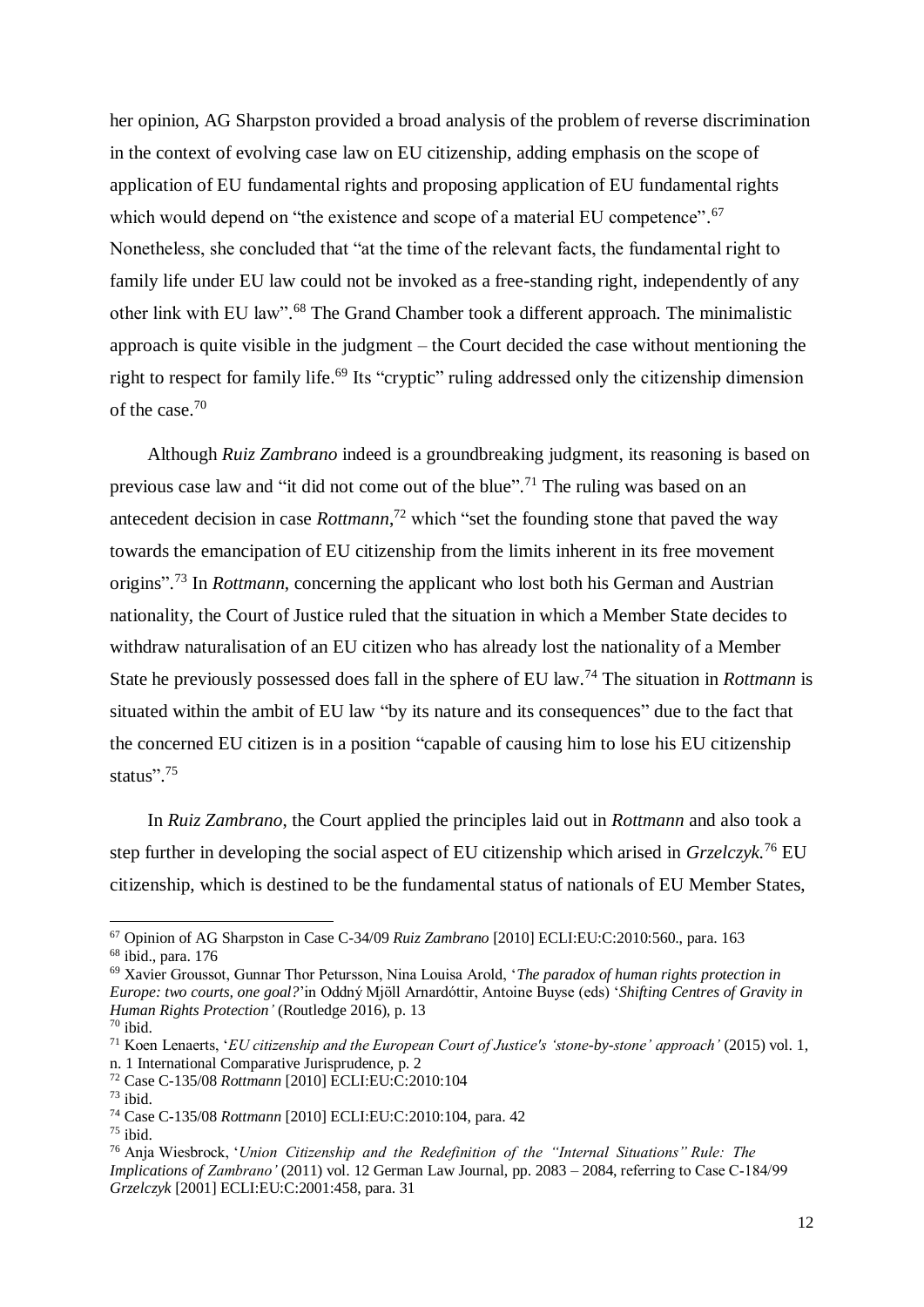"precludes nationals measures which have the effect of depriving citizens of the Union of the genuine enjoyment of the substance of the rights conferred by virtue of their status as citizens of the Union".<sup>77</sup> However, this change in approach did not solve the problem of reverse discrimination and inequality of EU citizens. When it comes to "drawing the boundaries between the scope of application of EU and national law," the 'genuine enjoyment of substance of rights' criterion even added "a feeling of legal uncertainty". <sup>78</sup> Many questions were left open and the Court still had to clarify the role of EU citizenship regarding the fundamental rights protection. It was particularly left unclear whether fundamental rights could be regarded as a part of the 'substance of EU citizenship rights' or not. If the answer was affirmative, then the EU fundamental rights protection could go beyond the purely internal rule. However, it soon became evident the Court chose a different path. The possible effects of *Ruiz Zambrano* were significantly constrained by future cases *McCarthy* and *Dereci*.

### <span id="page-19-0"></span>**3.1.2. Clarifying 'Deprivation of Substance of Rights'**

 *Dereci* concerned joined cases which all dealt with a third country national who wished to reside in Austria with their family member who was an EU citizen, a national of Austria and who never exercised their free movement rights. The case gave the Court of Justice an opportunity to provide further clarification on the scope of 'the substance of EU citizenship rights'. <sup>79</sup> In a nutshell, the denial of the genuine enjoyment of substance of EU citizenship rights exists if the EU citizen has to leave not only the territory of the state of their nationality but also the territory of the EU as a whole.<sup>80</sup> Furthermore, a mere desire to keep the family together in the Member State of nationality for economic or other reasons does not indicate to the Court that the EU citizen will be forced to leave the EU territory and thus be deprived of the effectiveness of EU citizenship.<sup>81</sup> The case did address the issue of fundamental rights protection, but the Court simply stated that Art 7 of the Charter is applicable only if the case is situated in the sphere of EU law while, if the case is out of the scope of EU law, the protection

<sup>81</sup> ibid., paras. 67 - 68

<sup>77</sup> Case C-34/09 *Ruiz Zambrano* [2011] ECLI:EU:C:2011:124, para. 42

<sup>78</sup> Peter Van Elsuwege and Dimitry Kochenov, '*On Limits of Judicial Intervention: EU Citizenship and Family Reunification Rights'* (2011) vol.13, n. 4 European Journal of Migration and Law, p. 453

<sup>79</sup> For a critical perspective on developments in EU citizenship case law (*Ruiz Zambrano*, *McCarthy* and *Dereci*) see Iris Goldner Lang, '*The Reach of EU Citizenship Rights for "Static" EU Citizens: Time to Move On?*' in Ana Paula Dourado (ed*) 'Movement of Persons and Tax Mobility in the European Union: Changing Winds'* (IBFD 2014), pp. 307 - 328

<sup>80</sup> Case C-256/11 *Dereci* [2011] ECLI:EU:C:2011:734, para. 66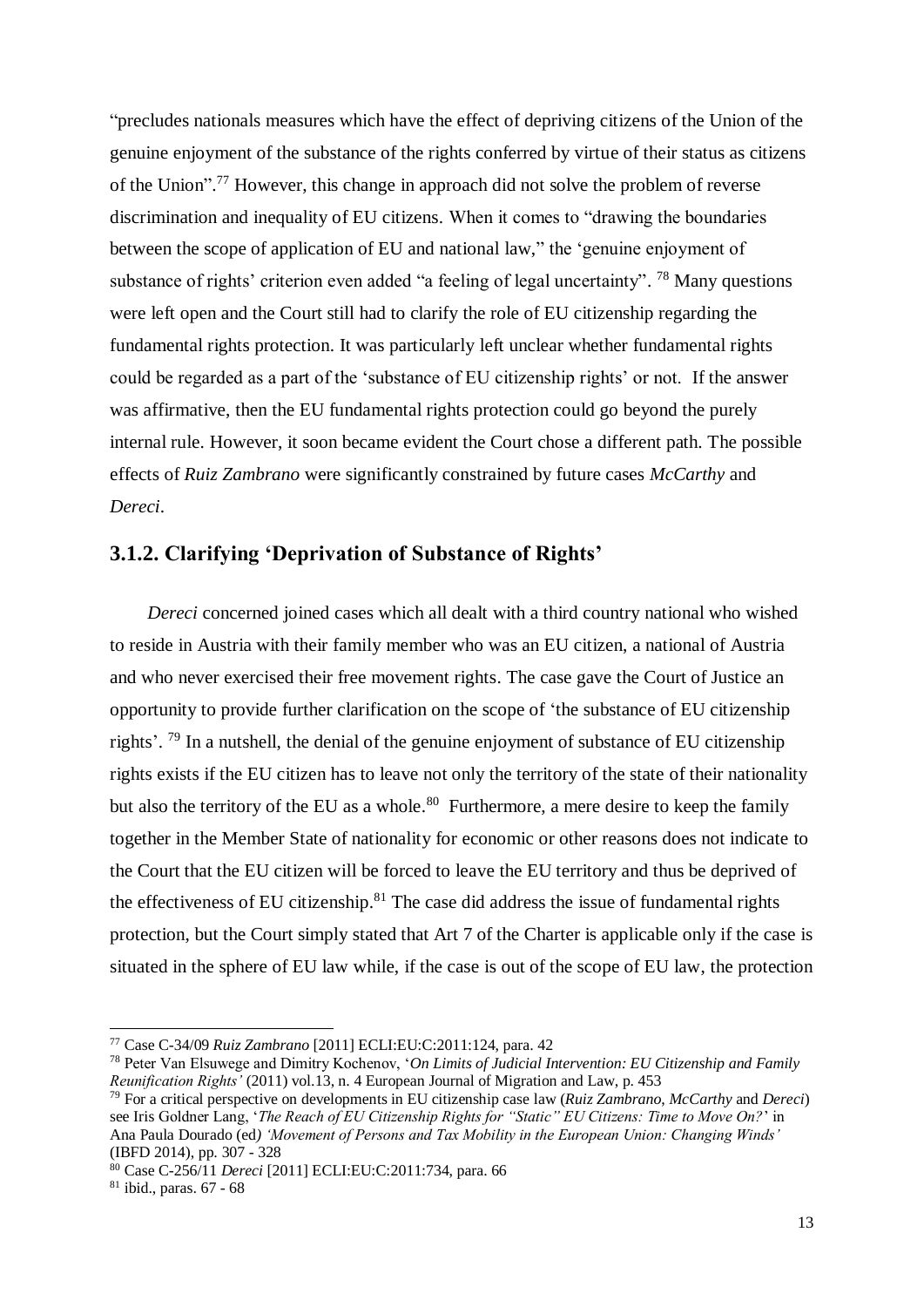could potentially be granted at a national level or the level of ECHR. $^{82}$  By deciding that the right to respect for private and family life is not a part of the 'substance of rights' pertaining to the EU citizenship status, the Court accepted that the family of a third country national who is facing expulsion from the Member State territory "could not rely" on their EU citizenship status.<sup>83</sup> This approach allows Member States to "practically shatter" families consisting of EU citizens and third country nationals.<sup>84</sup>

Considering how the Court narrowed the criterion introduced in *Ruiz Zambrano*, the restrained outcome of *Dereci* might seem as a "reaction to the anger of the Member States which was stirred up by *Ruiz Zambrano*". <sup>85</sup> From a doctrinal point of view, *Dereci* "simply restated the fundamental principle of *Ruiz Zambrano*"<sup>86</sup> and confirmed that the deprivation of substance of rights attached to EU citizenship is linked to the EU citizen having to leave the territory of the EU and not just the Member State. By developing the test of 'deprivation of substance of EU citizenship rights,' the Court definitely challenged the purely internal rule. However, the test of deprivation of genuine enjoyment of substance of rights applies to situations which are truly exceptional.<sup>87</sup> It does not function as a substitute for the purely internal rule, "but rather complements the cross-border approach in order to determine whether or not national measures fall within the scope of application of EU law".<sup>88</sup>

Instead of using only the logic inherent to the internal market and its economic aims, in a limited number of situations it is possible for EU citizens to find a link to EU law by proving deprivation of substance of EU citizenship rights. This development in EU law is welcome, but in practice it only accentuates the limits of EU citizenship and its divergence from the concept of citizenship based on human dignity and equality. Equality of EU citizens cannot be achieved as long as there are two types of citizens – those who contribute to the market and those who do not contribute to the market. Reverse discrimination stems directly from this scheme of two types of EU citizens, accentuating the dividing line between those

 $82$  ibid., para. 72

<sup>83</sup> Erik Kotlárik , '*The EU Citizenship in Purely Internal Situations and Reverse Discrimination'* (2013), available at SSRN:<https://ssrn.com/abstract=2279861> or [http://dx.doi.org/10.2139/ssrn.2279861,](http://dx.doi.org/10.2139/ssrn.2279861) p. 9 last accessed 15 April 2021

 $84$  ibid.

<sup>85</sup> ibid., p. 8

<sup>86</sup> Gareth Davies, '*The Family Rights of European Children: Expulsion of Non-European Parents'* (February 10, 2012) EUI Working Paper No. RSCAS 2012/04, p. 3

<sup>87</sup> Hester Kroeze and Peter Van Elsuwege, *'Editorial: Revisiting Ruiz Zambrano: A Never Ending Story?*' (2021) vol. 23, n. 1 European Journal of Migration and Law Volume, p. 5

<sup>88</sup> ibid., p. 12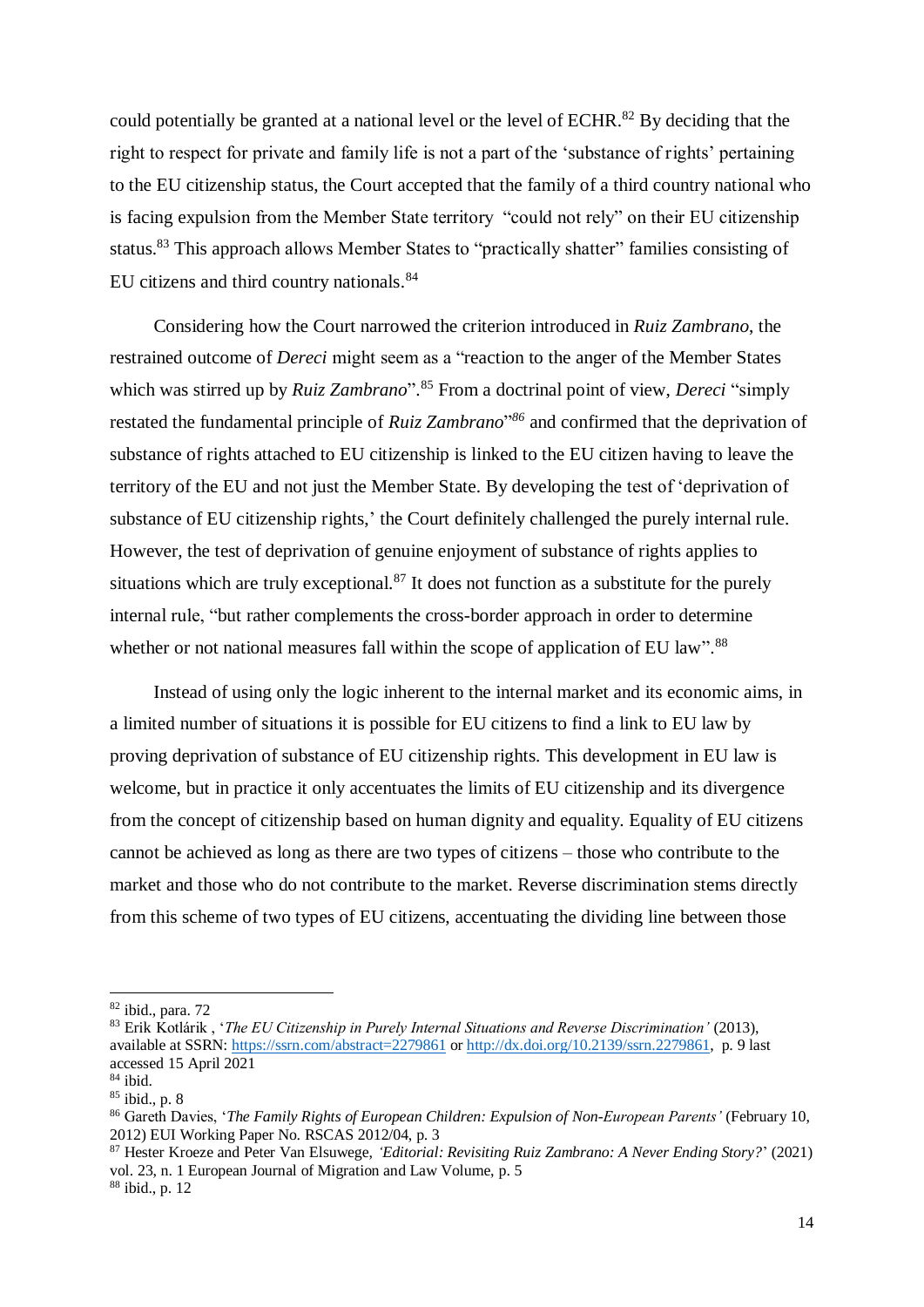EU citizens who have activated their citizenship by contributing to the market, and those who have not.

### <span id="page-21-0"></span>**3.2. Active vs Inactive EU Citizens and Fundamental Rights**

 Market citizenship disqualifies a number of citizens before the law, "those construed by law as economically active are viewed as inherently more valuable than the uninterested, less affluent or disabled".<sup>89</sup> Consequently, EU law cares to protect fundamental rights of EU citizens who have 'activated' their citizenship by engaging in an economic activity with a cross-border element. The logic behind EU citizenship is therefore in conflict with the notion of citizenship based on equality and respect for fundamental rights – "human being, whose liberty and good life is at the core of the rationale of integration, came to be replaced with an economically active citizen who stands in the focus of EU's concern".<sup>90</sup> Only those EU citizens who exercised their free movement rights enjoy protection of their fundamental rights, making other EU citizens akin to "second-class citizens". 91

#### <span id="page-21-1"></span>**3.2.1. The** *McCarthy* **Case: Whose Fundamental Rights?**

 This is clearly visible from the aforementioned judgment in the *McCarthy* case. Mrs McCarthy was a national of the United Kingdom who also held Irish citizenship. She has always lived in the United Kingdom and she was in receipt of State benefits, thus not being a worker, self-employed person or self-sufficient person. After marrying Mr McCarthy, a Jamaican national, they applied for a residence permit for Mr McCarthy in the United Kingdom under EU law. The Court ruled that Directive 2004/38 does not confer a derived right of residence on Mr McCarthy because Mrs McCarthy has never exercised her right of free movement. She is not a beneficiary of the Directive, so her husband is also not granted a derived right to reside in the United Kingdom on the basis of being married to an EU citizen who has never activated her free movement rights attached to her status as an EU citizen.<sup>92</sup> The Court ruled that "Directive 2004/38 is not applicable to a Union citizen who has never

<sup>89</sup> Dimitry Kochenov, *'The Oxymoron of 'Market Citizenship' and the Future of the Union*' in Fabian Amtenbrink,, Gareth Davies, Dimitry Kochenov, Justin Lindeboom (eds) '*The Internal Market and the Future of European Integration: Essays in Honour of Laurence W. Gormley'* (Cambridge Universitiy Press 2019), p. 225 <sup>90</sup> Dimitry Kochenov, '*The Citizenship Paradigm'* (2013) vol. 15 Cambridge Yearbook of European Legal

Studies, p. 207

<sup>91</sup> Dimitry Kochenov, *'Ius Tractum of Many Faces: European citizenship and the difficult relationship between status and rights'* (2009) vol. 15, n. 2 Columbia Journal of European Law, p. 214

<sup>92</sup> Case C-434/09 *McCarthy* [2011] ECLI:EU:C:2011:277, para. 42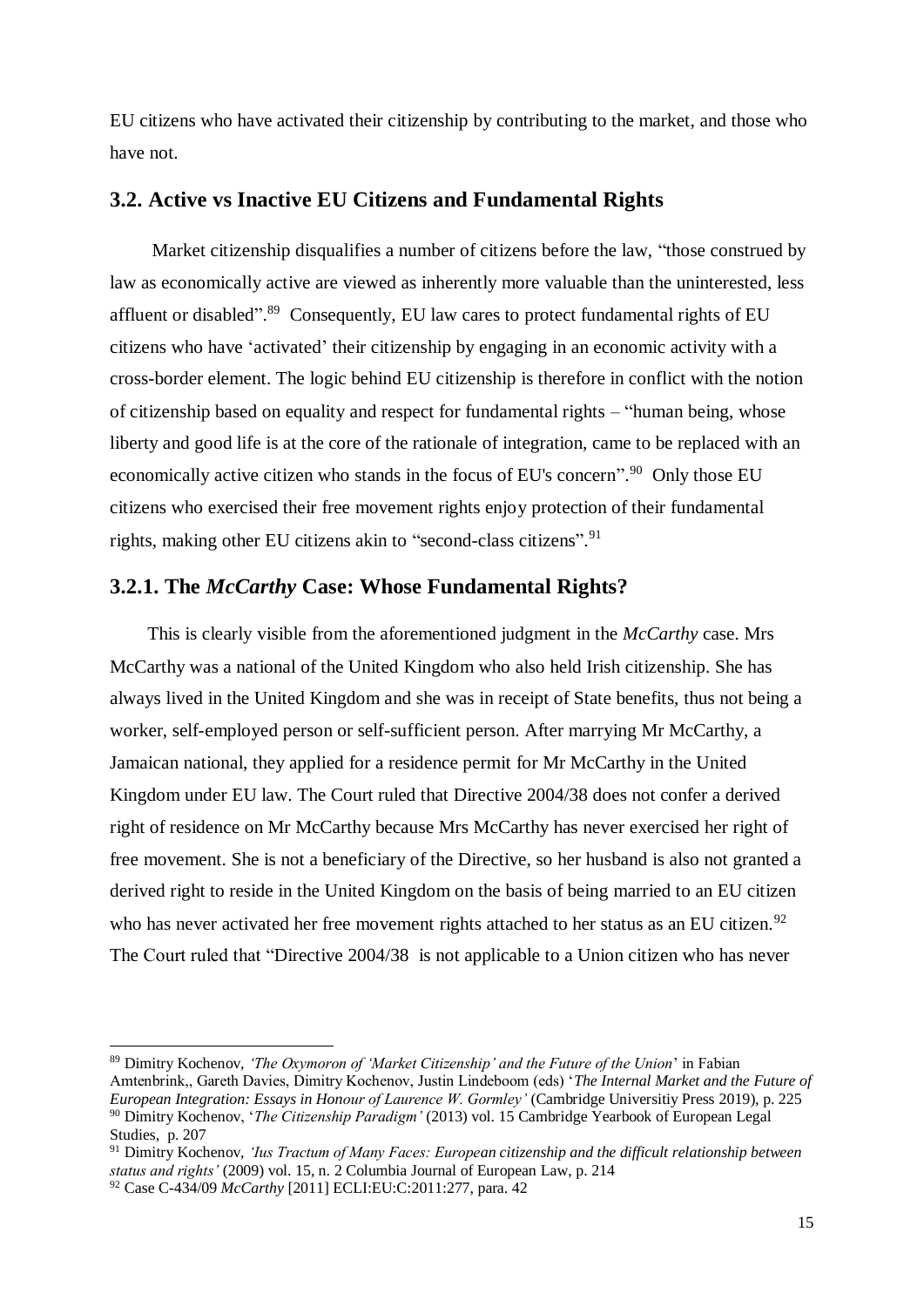exercised his right of free movement, who has always resided in a Member State of which he is a national and who is also a national of another Member State".<sup>93</sup>

 After establishing that Mrs McCarthy is not covered by the Directive 2004/38, the Court went on to apply the *Ruiz Zambrano* test of deprivation of substance of EU citizenship rights. Despite the fact that the situation of an EU citizen who has not used his free movement rights could not automatically and for that reason alone be perceived as a purely internal situation, EU law could not help Mrs McCarthy to obtain a residence permit for her husband.<sup>94</sup> The refusal of the authorities to issue a residence permit to Mr McCarthy does not deprive Mrs McCarthy of the genuine enjoyment of the substance of her EU citizenship rights and it does not impede the exercise of her right to move and reside freely within the Member States.<sup>95</sup> The fact that Mrs McCarthy also held Irish nationality did not make any difference.<sup>96</sup>

### <span id="page-22-0"></span>**3.2.2. Establishing a Link With EU Law: The 'Dual Citizenship' Cases**

In a striking contrast, in so called surname cases, *Garcia Avello*<sup>97</sup> and *Grunkin and* Paul,<sup>98</sup> dual nationality of EU citizens brought the situation into the sphere of EU law. Both cases dealt with EU citizens having different surnames in two legal systems which was liable to cause serious inconveniences for their right to free movement.<sup>99</sup>

 *Garcia Avello* dealt with two minors residing in Belgium, who never made use of their right to free movement.<sup>100</sup> Their father was of Spanish and mother of Belgian nationality. According to Spanish law, the Spanish Embassy registered the children with a dual surname, Garcia Weber, while Belgium registered them with their father's surname, Garcia Avello. The parents requested Belgian authorities to change the surname because they wanted their children to bear the Spanish version of the surname, but their request was refused. The case eventually reached the Court of Justice.

 The judgment reiterated how the citizenship of the Union is not intended to extend the scope *ratione materiae* of the Treaty also to internal situations which have no link with

<sup>93</sup> ibid., para. 43

 $94$  ibid., para. 46

<sup>95</sup> ibid., para. 49

 $96$  ibid.

<sup>97</sup> Case C‑148/02 *García Avello* [2003] ECLI:EU:C:2003:539

<sup>98</sup> Case C- C‑353/06 *Grunkin and Paul* [2008] ECLI:EU:C:2008:559

<sup>99</sup> Case C-434/09 *McCarthy* [2011] ECLI:EU:C:2011:277, paras. 51-52

<sup>100</sup> See Sandra Winkler, '*Pravo na osobno ime u praksi europskih sudova*' in Aleksandra Korać Graovac, Irena Majstorović (eds) '*Europsko obiteljsko pravo'* (Narodne Novine 2013), p. 135-136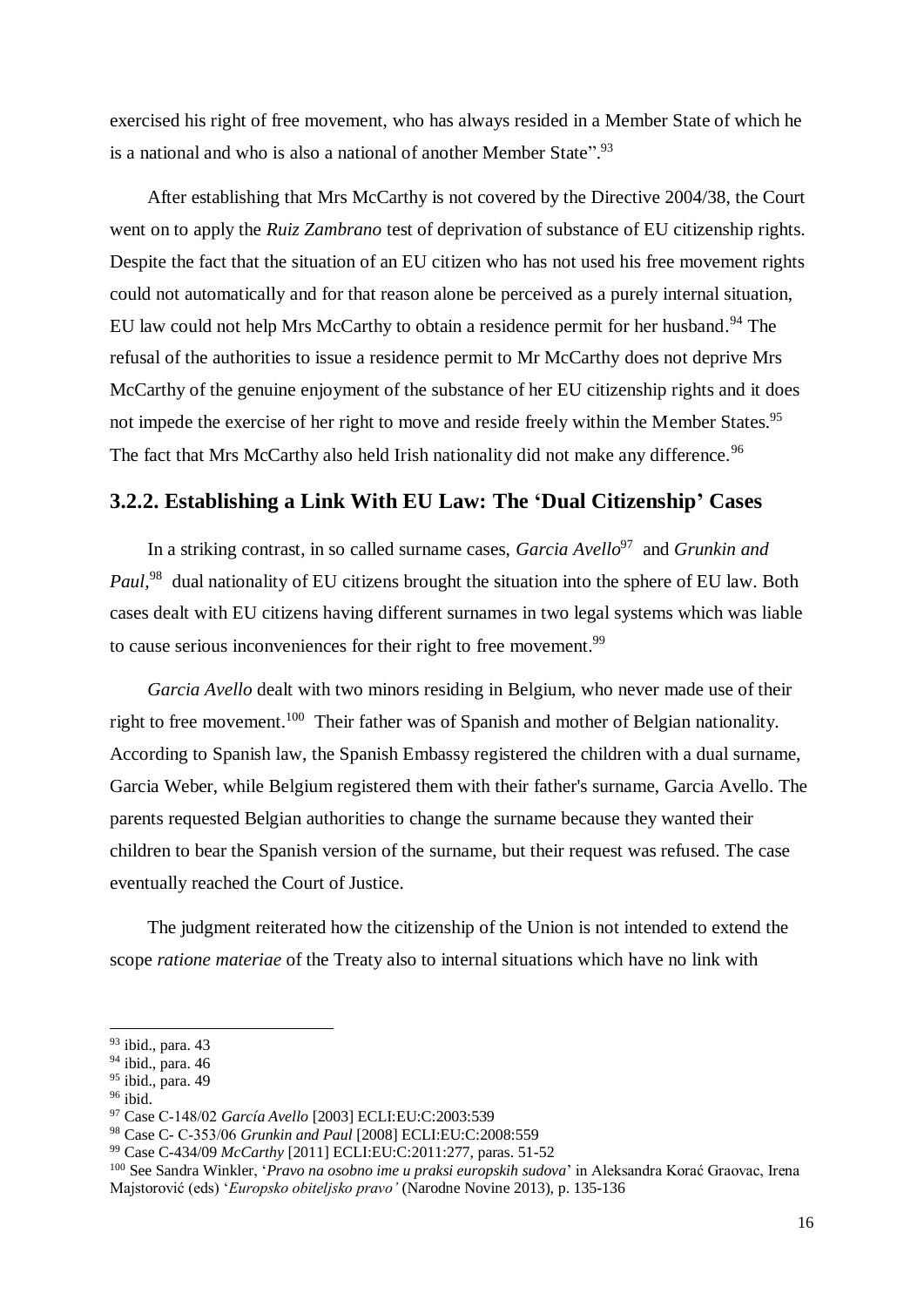Community law.<sup>101</sup> However, such a link with Community law was found to exist in *Garcia Avello*. The case "dealt with no actual migration across state lines, let alone that it entailed some economic objectives of the movement".<sup>102</sup> At first, facts of the case might seem as a classic purely internal situation case. In spite of an evident lack of cross-border movement, children of the applicant in the case were "nationals of one Member State lawfully resident in the territory of another Member State" because of the dual citizenship factor.<sup>103</sup> Furthermore, the discrepancy in surnames under the two legal systems might cause 'serious inconvenience' for EU citizens on many levels, including difficulties regarding recognition of various documents and diplomas obtained under a different surname.<sup>104</sup> Those difficulties therefore amount to restrictions on the free movement rights of EU citizens. The Court decided the case by applying the principle of non-discrimination based on nationality.<sup>105</sup> The outcome of the proportionality assessment was that Belgium failed to justify its refusal to grant a change of surname to dual EU citizens and consequently had to "recognize the surname of a dual Union citizen registered with another Member State".<sup>106</sup>

 The next 'dual citizenship' case *Grunkin and Paul,* "unlike *Garcia Avello*, concerned a less far-fetched cross-border situation of a child residing in Denmark, but having only German nationality".<sup>107</sup> Germany refused to recognize Danish surname given to the child (double-barrelled surname Grunkin-Paul). The Court decided that rights granted by EU citizenship "preclude the authorities of a Member State, in applying national law, from refusing to recognise a child's surname, as determined and registered in a second Member State in which the child – who, like his parents, has only the nationality of the first Member State – was born and has been resident since birth".<sup>108</sup> The ruling relied on the precedent established in *Garcia Avello* – 'serious inconveniences' arising from the discrepancy of surnames of EU citizens possessing dual nationality were a disadvantage which qualified as a restriction on free movement rights.<sup>109</sup> These inconveniences were elaborated on by the Court: "every time the child crosses the border between Denmark and Germany, he will bear a

<sup>101</sup> Case C‑148/02 *García Avello* [2003] ECLI:EU:C:2003:539, para. 26

<sup>102</sup> Nika Bačić Selanec, *'A Realist Account of European Union Citizenship'* (Doctoral Dissertation, University of Zagreb 2019), p. 318

<sup>103</sup> Case C‑148/02 *García Avello* [2003] ECLI:EU:C:2003:539, para. 27

 $104$  ibid., paras. 35 - 36

<sup>105</sup> ibid., para. 29

<sup>106</sup> Nika Bačić Selanec, '*A Realist Account of European Union Citizenship*' (Doctoral Dissertation, University of Zagreb 2019), p. 320

<sup>107</sup> ibid., p. 323

<sup>108</sup> Case C- C‑353/06 *Grunkin and Paul* [2008] ECLI:EU:C:2008:559, para. 39

<sup>109</sup> ibid., paras. 21 - 23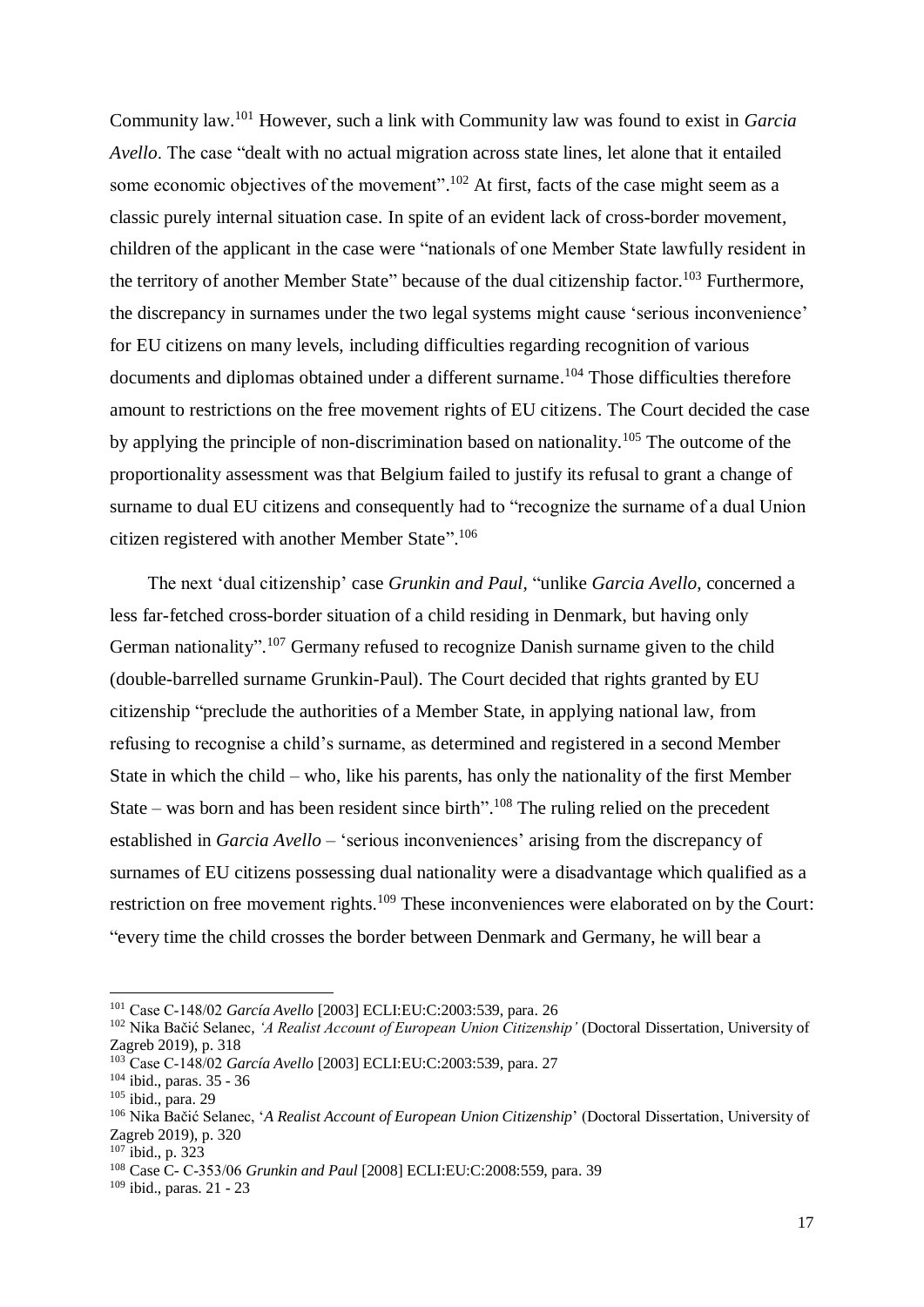different name which will cause great inconveniences"<sup>110</sup> and "a difference in surnames is likely to give rise to doubts as to the person's identity and the authenticity of the documents submitted, or the veracity of their content".<sup>111</sup>

 The dual citizenship argument was rejected in *McCarthy*. Moreover, the Court reinterpreted the 'surname cases' and clarified that the link to EU law in *Garcia Avello* and *Grunkin and Paul* was not dual nationality of EU citizens but 'serious inconveniences' which restricted free movement rights.<sup>112</sup> Taking into consideration the arguments offered by the Court, Mrs McCarthy's dual citizenship seems not to establish a connecting factor to EU law. The applied measures did not have the effect of depriving her of the genuine enjoyment of the substance of EU citizenship rights or of impeding the exercise of her free movement rights.<sup>113</sup> Accordingly, in such a context, this factor is not sufficient, in itself, to find the situation as covered by Article 21 TFEU.<sup>114</sup>

#### <span id="page-24-0"></span>**3.2.3. Market-Oriented Fundamental Rights Protection**

 The situation in McCarthy was also different from the one in the *Carpenter<sup>115</sup>* case. Mr Carpenter, a national of the United Kingdom, was married to Mary Carpenter, a national of the Philippines, who faced deportation. Mr Carpenter provided cross-border services while his wife took care of their children in the United Kingdom, so the Court sought to protect Mr Carpenter's freedom to provide services. Deportation of his wife would pose an impediment to the exercise of his fundamental freedom to provide services.<sup>116</sup> Separation of Mr and Mrs Carpenter would have the effect of deterring Mr Carpenter from exercising his freedom to provide services, therefore undermining its effectiveness.<sup>117</sup> A national measure interfering with the conditions under which Mr Carpenter exercises his freedom to provide services has to be in line with his right to respect for family life.<sup>118</sup> The Court's reasons to take into account the fundamental rights dimension of this case reveal a purely economic paradigm and confirm that active citizens (like Mr Carpenter, who provided cross-border services) are

<sup>110</sup> ibid., para. 32

 $111$  ibid., para. 28

<sup>112</sup> Koen Lenaerts, '*EU citizenship and the European Court of Justice's 'stone-by-stone' approach*' (2015) vol. 1, n. 1, International Comparative Jurisprudence, p. 4. See also Stanislas Adam and Peter Van Elsuwege, '*Citizenship rights and the federal balance between the European Union and its Member States: comment on* 

*Dereci'* (2012) vol. 37 n. 2 European Law Journal, p. 183

<sup>113</sup> Case C-434/09 *McCarthy* [2011] ECLI:EU:C:2011:277, para. 54

<sup>114</sup> ibid., para. 55

<sup>115</sup> Case C-60/00 *Carpenter* [2002] ECLI:EU:C:2002:434

<sup>116</sup> ibid., paras. 38 - 39

<sup>117</sup> ibid., para. 39

<sup>118</sup> ibid., para. 41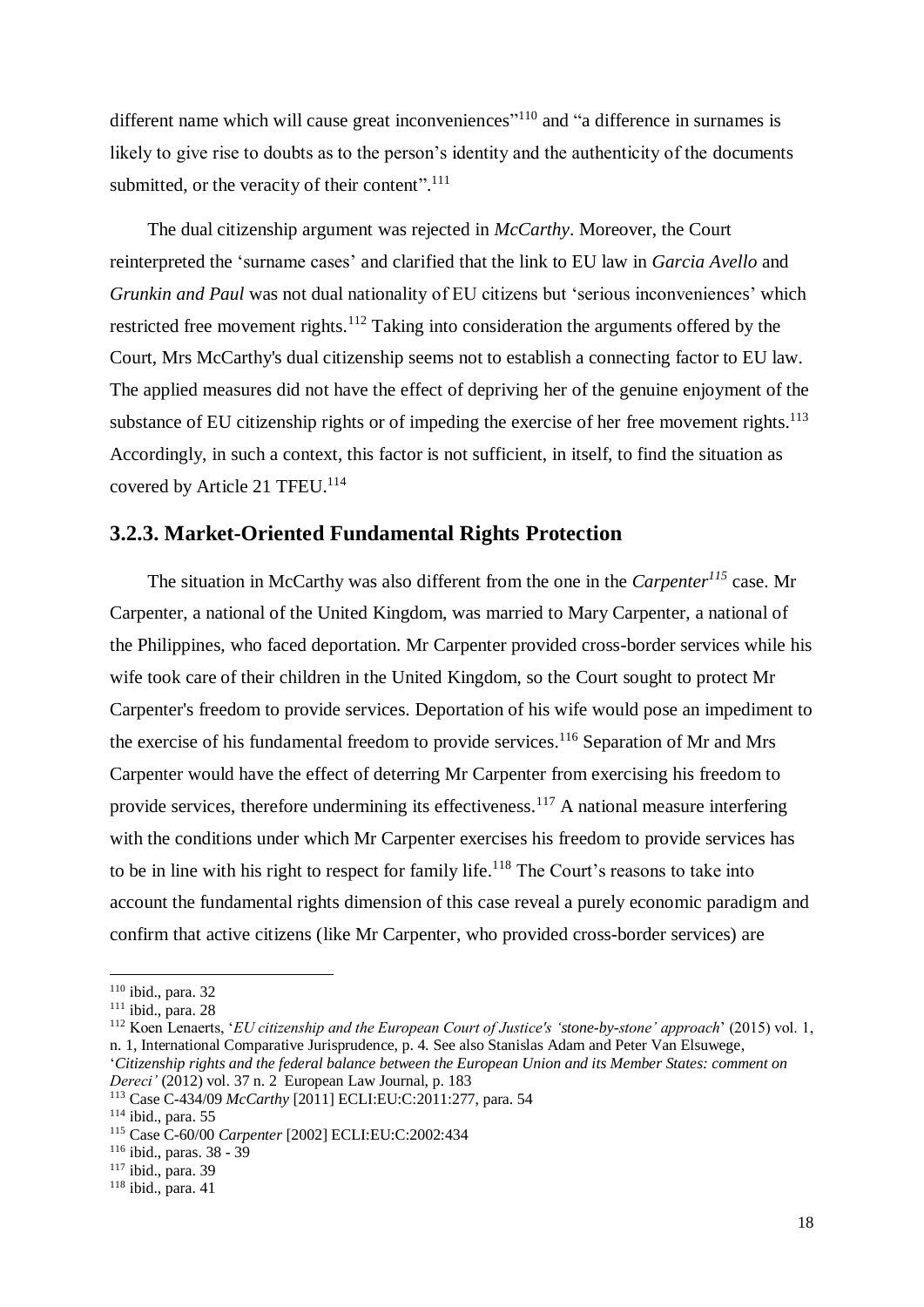entitled to fundamental rights protection, while non-active citizens are disqualified from fundamental rights assessment.

 In *McCarthy,* there were no relevant factors which could trigger the protection of EU law as the impediments on her right to move were "purely hypothetical".<sup>119</sup> Mrs McCarthy's right to respect for her family life was completely irrelevant to the Court because she was a passive, non-active EU citizen. Her situation was purely internal and thus confined to internal laws of the United Kingdom. Although AG Kokott did tackle the issue of reverse discrimination in her opinion in the case,<sup>120</sup> the judgment of the Court did not address this issue at all. AG Kokott concluded that a static EU citizen such as Mrs McCarthy is not discriminated against compared to mobile EU citizens because she does not fulfil the remaining conditions for the acquisition of longer-term rights of residence that are to be met by Union citizens.<sup>121</sup> Those include workers, self-employed persons and self-sufficient persons. The overall message is clear. The Court's approach to EU citizenship allows for reverse discrimination to emerge. Fundamental rights protection depends on one's ability to point to a link with EU law, or one's ability to be lucky enough to trigger the protection of EU law. The question I will continue to analyse is - can the Court change its position by using the status of EU citizenship as a tool for applying the EU set of fundamental rights in situations where cross-border movement is non-existent?

### <span id="page-25-0"></span>**4. USING EU CITIZENSHIP TO ELIMINATE REVERSE DISCRIMINATION: WHAT EU CAN LEARN FROM THE US**

 The main purpose of the purely internal rule developed by the Court of Justice is to keep the balance of powers between the Union and the Member States in the boundaries defined by the Treaties, considered as "the constitutional charter of the EU". <sup>122</sup> As it was laid out in the previous chapters, the status of EU citizenship indeed does have a transformative potential to shift the market-based logic in a direction towards respect for human dignity and fundamental rights. Protecting fundamental rights stands in the sole centre of equality and in principle it should be granted to everyone under the same conditions. EU citizenship based on human

<sup>119</sup> Koen Lenaerts, '*EU citizenship and the European Court of Justice's 'stone-by-stone' approach*' (2015) vol. 1, n. 1 International Comparative Jurisprudence, p. 5

<sup>120</sup> Opinion of AG Kokott in Case C-434/09 *McCarthy* [2011 ] ECLI:EU:C:2010:718, paras. 39-43  $121$  ibid., para. 43

<sup>122</sup> The Treaty was refered to as "the basic constitutional charter" for the first time in Case 294/83 *Les Verts* [1986] ECLI:EU:C:1986:166, para. 23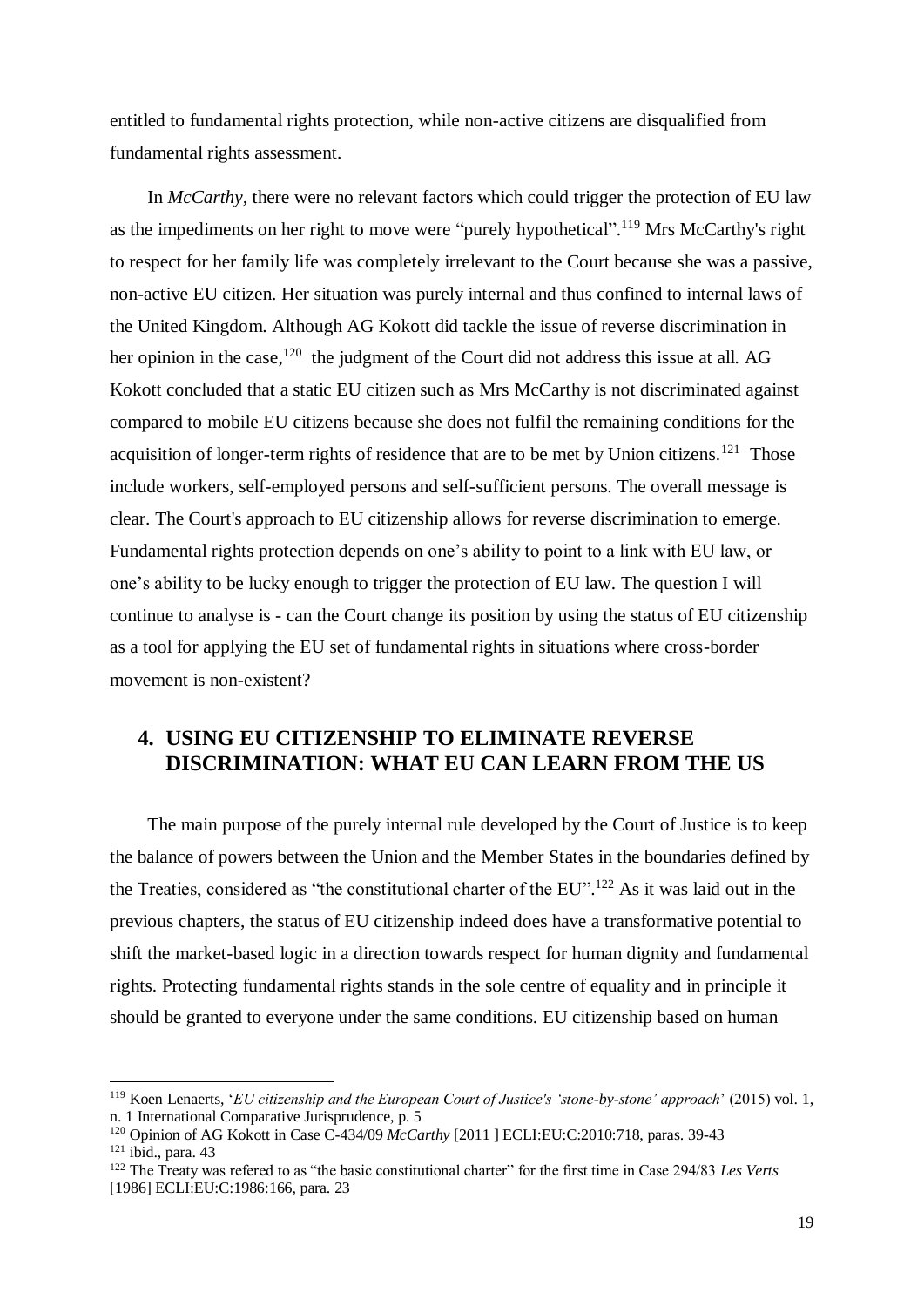dignity rather than on market values does seem like a desirable route to follow in order to truly achieve equality. Nevertheless, it cannot be used in a way which completely disregards constitutional barriers, such as the principle of conferral. The Court's jurisprudence should aim to interpret EU citizenship rights in conformity with protection of human dignity of individuals possessing the status and at the same time remain in line with the constitutional framework of the EU.

 In relation to this, American experience with the so-called 'incorporation doctrine' could be valuable to help understand how a change in fundamental rights protection might affect EU federalism, or the balance of powers between the Union and its Member States.<sup>123</sup> American constitutional doctrine of incorporation, in essence, demonstrates how can the requirement to uphold individual rights, which is in the Constitution originally addressed only to the federal government, also become binding on the constituent states through different judicial interpretations of a constitutional guarantee of due process for individuals. In that sense, the similarities between the hypothetical usage of EU citizenship rights as a tool for broadening EU competence and incorporation doctrine in the US are "striking".<sup>124</sup> Keeping in mind that the dividing line between national and EU law protection of fundamental rights is still fairly unclear, even described as "puzzling," the US context can shed some light on this issue from a federal perspective.<sup>125</sup> In that context, this chapter aims to provide an analysis of the incorporation doctrine in the US and its implications. The first part focuses on the Fourteenth Amendment to the US Constitution as a legal basis for incorporation. The second part examines relevant case law to explain the selective approach to incorporation as well as the reach of this approach. The third part lays out how the incorporation doctrine affected US federalism.

# <span id="page-26-1"></span><span id="page-26-0"></span>**4.1. The Fourteenth Amendment to the US Constitution as a Basis for Incorporation**

-

 American constitutional doctrine of incorporation, developed by the US Supreme Court during the twentieth century, holds that most of the rights contained in the Bill of Rights,<sup>126</sup>

<sup>123</sup> See Opinion of AG Sharpston in Case C-34/09 *Ruiz Zambrano* [2010] ECLI:EU:C:2010:560, para. 172 <sup>124</sup> Martijn van den Brink, '*The Origins and the Potential Federalising Effects of the Substance of Rights Test*' in Dimitry Kochenov (ed*) 'EU Citizenship and Federalism: The Role of Rights'* (Cambridge University Press 2017), p. 102

<sup>125</sup> Stanislas Adam and Peter Van Elsuwege, *'Citizenship rights and the federal balance between the European Union and its Member States: comment on Dereci'* (2012) vol. 37, n. 2 European Law Journal, pp. 185 - 186 <sup>126</sup> The first ten amendments to the US Constitution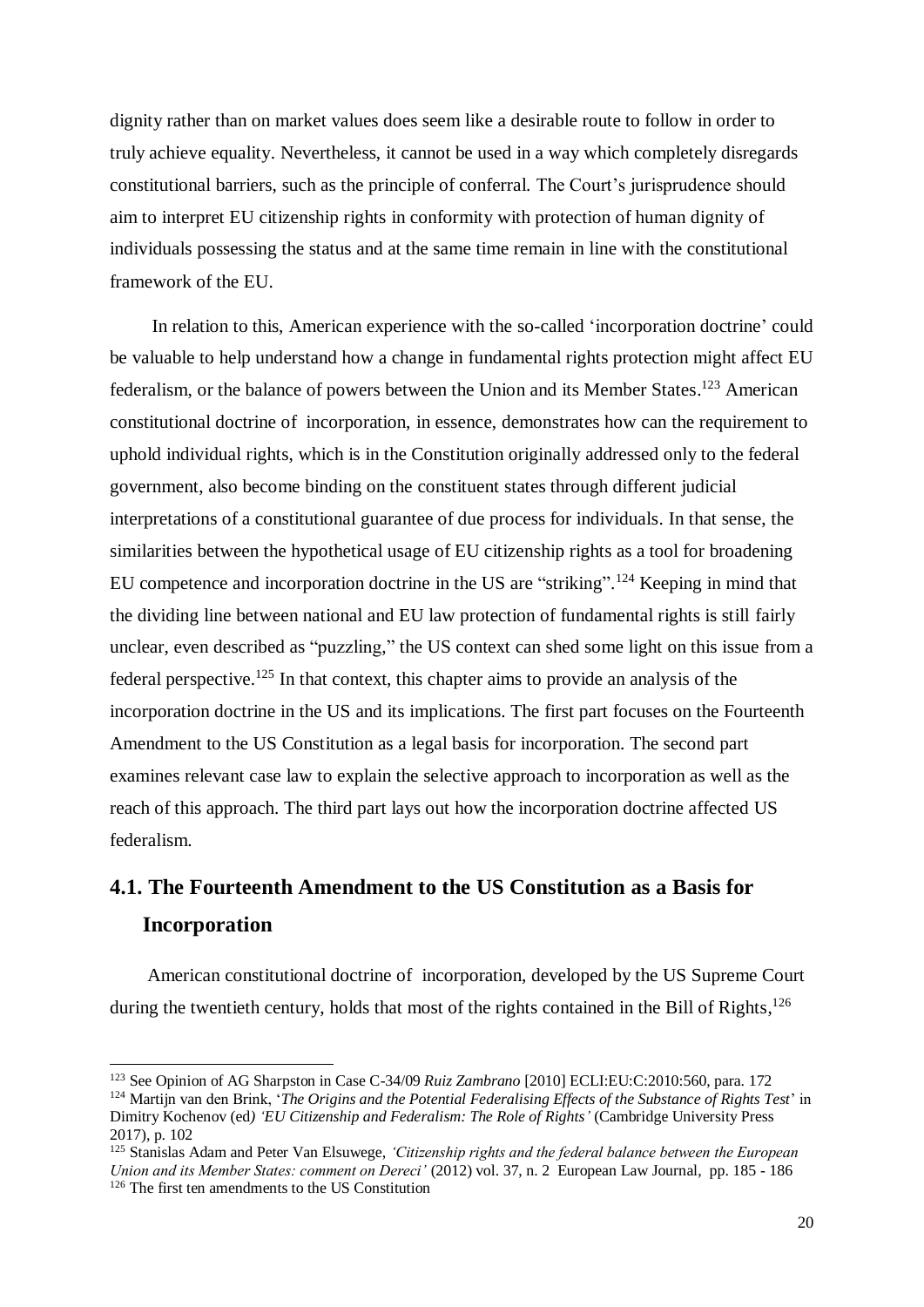which originally applied only to the federal government, also become binding on the states by virtue of the Fourteenth Amendment's due process clause.<sup>127</sup> Before the ratification of the Fourteenth Amendment, Bill of Rights was understood as posing limitations only on the federal authority.<sup>128</sup> The Supreme Court established this precedent in case *Barron v. Baltimore* when it ruled that the Fifth Amendment is not applicable to the states but only the federal government.<sup>129</sup> The ratification of the Fourteenth Amendment changed this legal landscape.

The Fourteenth Amendment and its due process clause<sup>130</sup> were part of the reconstruction amendments to the Constitution adopted after the end of American Civil War (1861 – 1865).<sup>131</sup> The reconstruction upgrade of the Constitution was adopted to both establish equality of all American people (regardless of their skin colour) and to distribute the triumphant set of values to former seceded states.<sup>132</sup> The main goal was "to build an egalitarian society on the ashes of slavery".<sup>133</sup> The Constitution became "a vehicle through which members of vulnerable minorities could stake a claim to substantive freedom and seek protection against misconduct by all levels of government".<sup>134</sup> The Fourteenth Amendment is the only amendment to the US constitution which is directly addressed to the States (not the federal government) and due to its role in expansion of judicial protection of fundamental rights and liberties in mid-twentieth century onwards it has been described as "a central – if not 'the central' – provision in US constitutional jurisprudence".<sup>135</sup>

-

[https://www.senate.gov/artandhistory/history/common/generic/CivilWarAmendments.htm.](https://www.senate.gov/artandhistory/history/common/generic/CivilWarAmendments.htm) last accessed 15 April 2021. The 'Confederate States of America' opposed the abolition of slavery promoted by the newly elected

President Lincoln and because of that they seceded from the US. See

<sup>&</sup>lt;sup>127</sup> See [https://www.law.cornell.edu/wex/incorporation\\_doctrine](https://www.law.cornell.edu/wex/incorporation_doctrine) last accessed 15 April 2021

<sup>128</sup> See Lee J.Strang, '*Incorporation Doctrine's Federalism Costs: A Cautionary Note for the European Union'* (2018) vol. 20, n.  $2-3$  European Journal of Law Reform, p. 131

<sup>129</sup> *Barron v. Baltimore* 32 U.S. 243 (1833)

<sup>&</sup>lt;sup>130</sup> US Constitution, Amendment XIV (1). The due process clause is formulated as "nor shall any State deprive any person of life, liberty, or property, without due process of law"

<sup>131</sup> See<https://www.history.com/topics/american-civil-war/reconstruction> last accessed 15 April 2021

<sup>132</sup> See Eric Foner, '*The Second Founding: How the Civil War and Reconstruction Remade the Constitution'* (W. W. Norton & Company 2019). Also see

<https://www.britannica.com/topic/Confederate-States-of-America> last accessed 28 May 2021

<sup>133</sup> Eric Foner, '*The Second Founding: How the Civil War and Reconstruction Remade the Constitution'* (W. W. Norton & Company 2019), *preface*, p. 19

<sup>134</sup> Eric Foner, '*The Strange Career of the Reconstruction Amendments'* (1999) vol. 108, n. 2 The Yale Law Journal, p. 2006

<sup>135</sup> Paul Finkelman*, 'The Historical Context of the Fourteenth Amendment'*' (2004) vol. 13, n. 2 Temple Political & Civil Rights Law Review, p. 389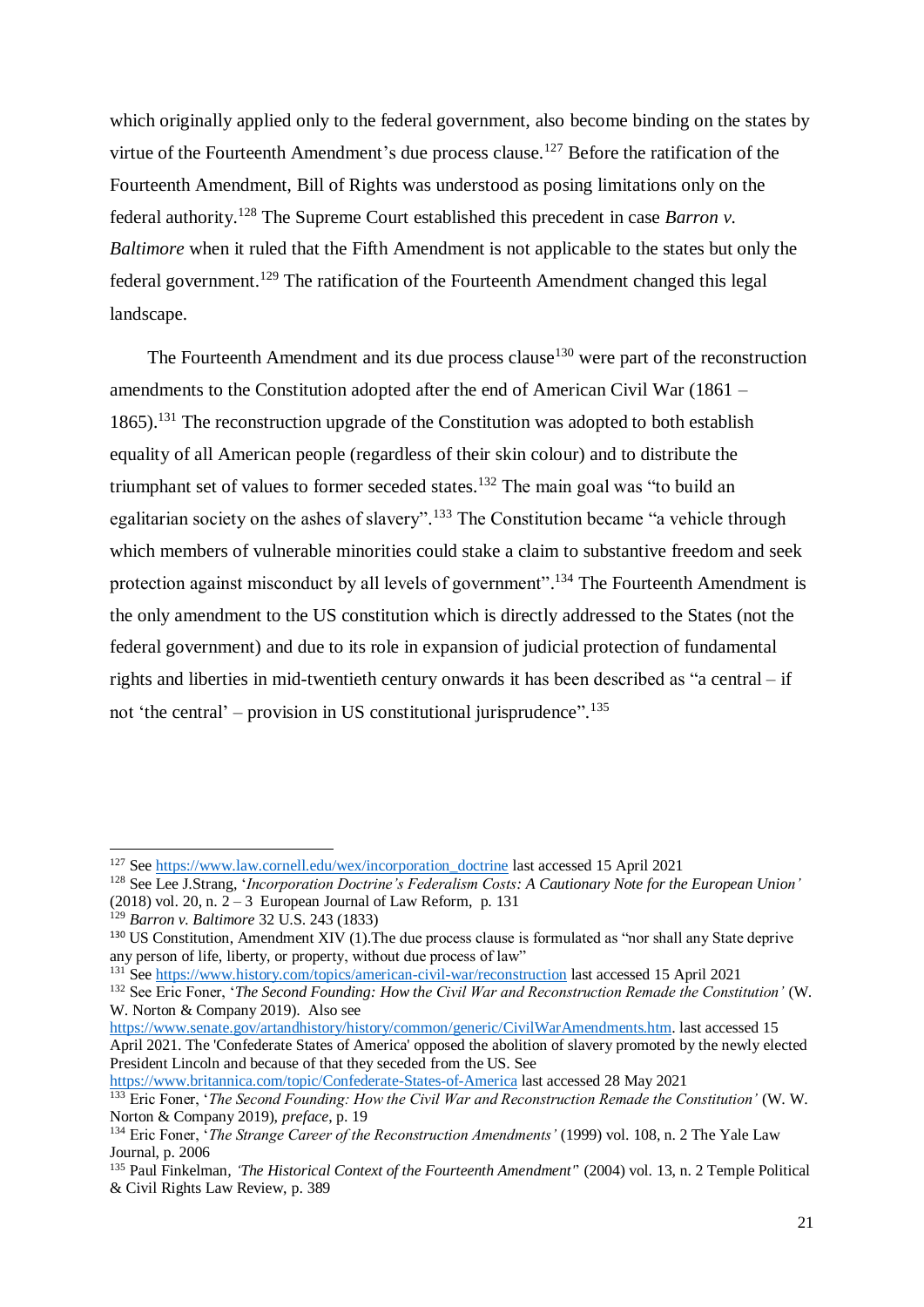Before the emergence of incorporation case law based on the due process clause, the Supreme Court first ruled on the privileges or immunities clause<sup>136</sup> of the Fourteenth Amendment. In the landmark *Slaughter-House* ruling, <sup>137</sup> the Supreme Court rejected the possibility of incorporation of the Bill of Rights through the aforementioned clause. To this day, this ruling is heavily criticized.<sup>138</sup>

 The 1873 *Slaughter-House* cases concerned a piece of legislation adopted by the state of Louisiana which aimed to protect the public health of the city of New Orleans from contamination caused by unregulated slaughtering of livestock. The concerned statute established a state-owned Slaughter-House company with exclusive rights to perform slaughtering of livestock while butchers had to pay a certain fee to use the state facilities in order to do their job. The butchers of New Orleans claimed, inter alia, that the state of Louisiana violated the privileges or immunities clause of the Fourteenth Amendment. The Supreme Court rejected the arguments by concluding that the privileges or immunities clause protects only those rights which "owe their existence to the federal government".<sup>139</sup> The majority drew a "sharp distinction" between federal and state rights of citizens, relying on the wording of the clause which referred to privileges or immunities of 'the citizens of the United States'.<sup>140</sup> Secondly, the ruling addressed the federal argument – "the whole theory of the relations of the State and Federal governments to each other and of both these governments to the people" would be radically changed by imposing the federal standard of fundamental rights protection on the States.<sup>141</sup> In that capacity, the Supreme Court found the wording of the privileges or immunities clause to be insufficient as a legal basis for incorporation in "absence of language which expresses such a purpose too clearly to admit of doubt".<sup>142</sup>

 The Supreme Court rejected the privileges or immunities clause as a basis for incorporation but afterwards it accepted incorporation of the Bill of Rights through the due process clause of the Fourteenth Amendment. In *Gitlow v. New York*, <sup>143</sup> the Supreme Court

 $136$  U.S. Constitution, Amendment XIV (1). The wording states: "no State shall make or enforce any law which shall abridge the privileges or immunities of citizens of the United States"

<sup>137</sup> *Slaughter-House* 83 U.S. 36 (1872)

<sup>138</sup> For further analysis of the *Slaughter-House* cases and the controversies surrounding it see Kermit Roosevelt III, '*What If Slaughter-House Had Been Decided Differently?*' (2011) vol. 45, n.1 Indiana Law Review, pp. 61 - 88

<sup>139</sup> *Slaughter-House* 83 U.S. 36 (1872), p. 79

<sup>140</sup> *McDonald v. Chicago* 561 U.S. 742 (2010), pp. 6 - 7

<sup>141</sup> *Slaughter-House* 83 U.S. 36 (1872), p. 78

 $142$  ibid.

<sup>143</sup> *Gitlow v. New York* 268 U.S. 652 (1925)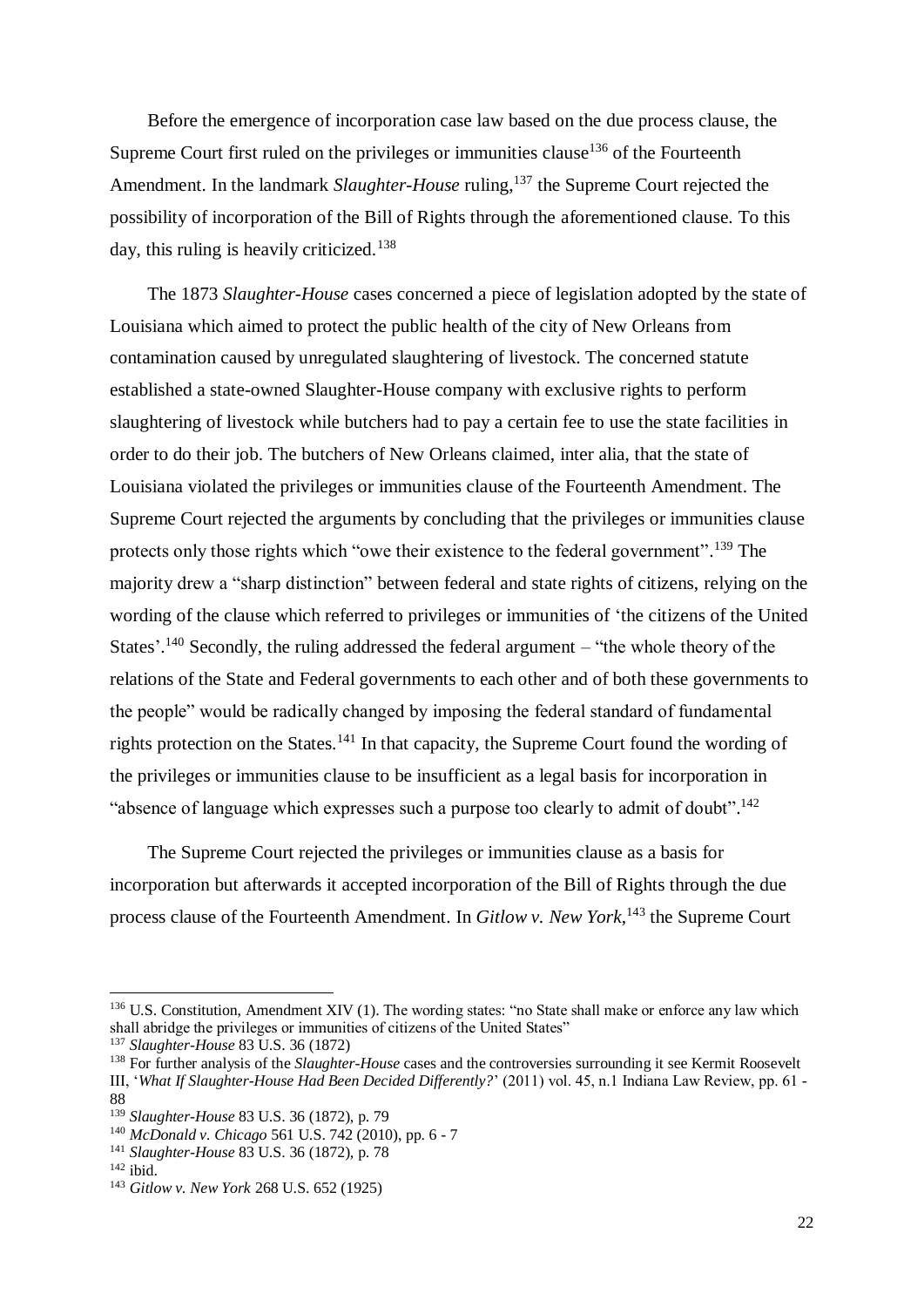held that the States must protect the freedom of speech protected by the First Amendment. This decision established a precedent for future case law based on the due process clause.

### <span id="page-29-0"></span>**4.2. Incorporation Case Law**

 This subchapter will study elements of incorporation case law which are most relevant to support the argument of this paper. The starting point of the analysis is the landmark case *Gitlow v. New York*. The second point will focus on the main dilemma of 'selective' approach to incorporation – which rights should be incorporated and based on which criteria. Thirdly, the reach of incorporation case law will be addressed.

#### <span id="page-29-1"></span>**4.2.1 Activating the 'Due Process' Clause**

 The case which laid foundation for incorporation doctrine is the aforementioned freedom of speech case *Gitlow v. New York* that was decided in 1925. The facts concerned criminal charges against Benjamin Gitlow, a socialist politician who was charged for violating criminal anarchy law of the state of New York. Gitlow published and distributed pamphlets which expressed his socialist beliefs, including the 'Left Wing Manifesto'.<sup>144</sup> According to the state of New York, this content advocated for a revolutionary overthrow of the government, directly prohibited by the State's criminal anarchy law.

 The ruling of the Supreme Court declared that the first amendment rights which guarantee freedom of speech and freedom of press "are among the fundamental personal rights and 'liberties' protected by the due process clause of the Fourteenth Amendment from impairment by the States".<sup>145</sup> For the present case, this shift in fundamental rights protection meant that Gitlow could enforce his rights to freedom of speech and freedom of press against the state of New York. The Court would then assess his criminal proceedings in light of his fundamental rights protected by the First Amendment to the US Constitution. After examining the New York criminal anarchy law in the frame of freedom of speech and freedom of press, the Supreme Court ruled that the First Amendment does not protect those individuals whose publications advocate the overthrow of government by force.<sup>146</sup> The outcome of the case was therefore not controversial but the constitutional doctrine introduced in the judgment would later on largely affect the development of the US legal system. In *Gitlow v. New York*, like in

<sup>&</sup>lt;sup>144</sup> For a more detailed account se[e https://law.jrank.org/pages/7160/Gitlow-v-New-York.html](https://law.jrank.org/pages/7160/Gitlow-v-New-York.html)\_last accessed 15 April 2021

<sup>145</sup> *Gitlow v. New York*, 268 U.S. 652 (1925), p. 666

<sup>146</sup> ibid., p. 668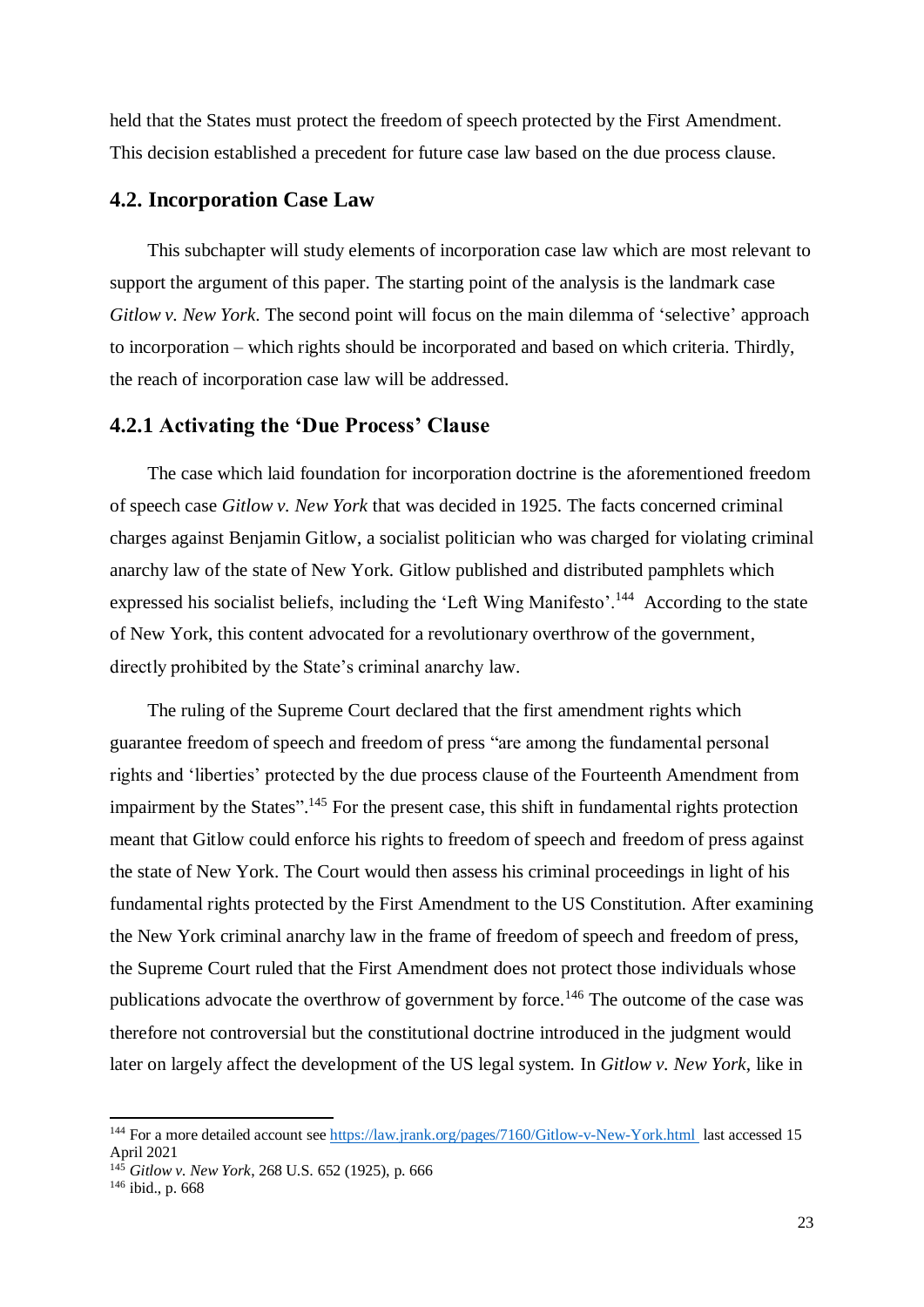other major constitutional cases, the Supreme Court prudently established a game-changing legal principle, but did not use the newly established competence.<sup>147</sup> The case which marks the judicial genesis of incorporation was decided in a non-conflicting and far-sighted manner. Despite its relevance, the ruling did not offer extensive argumentation.<sup>148</sup> It merely stipulated that the due process clause of the Fourteenth Amendment protects certain fundamental rights from violations by the States. The principle of incorporation was therefore established. The case did not clarify whether the Court opted for selective or total incorporation.<sup>149</sup> The consequent case law that built upon the precedent established in *Gitlow v. New York* accepted the doctrine of selective incorporation, a view that only certain rights protected by the Bill of Rights are applicable against the States.<sup>150</sup>

### <span id="page-30-0"></span>**4.2.2. Selective Incorporation: Which Rights?**

 The doctrine of selective incorporation empowers the courts to decide which rights protected by the Bill of Rights can be enforced against the States.<sup>151</sup> The question which arises is what are the criteria for deciding which rights are enforceable against the States and which are not. The 'double jeopardy cases' *Palko v. Connecticut<sup>152</sup>* and *Benton v. Maryland<sup>153</sup>* are suitable cases to explain the evolution of case law regarding this dilemma.

 The Fifth Amendment to the US Constitution protects individuals from double jeopardy. <sup>154</sup> In the 1935 case *Palko v. Connecticut* the Supreme Court rejected incorporation of the double jeopardy clause of the Fifth Amendment. The case involved Frank Palko, a man from Connecticut who robbed a music store and shot and killed two police officers who cornered him while fleeing from the scene of crime. Palko was first charged with first-degree murder but was convicted of second-degree murder and punished with life imprisonment. The

<sup>147</sup> For a further description of this method of constitutional adjudication see András Jakab, *'The EU Charter of Fundamental Rights as the Most Promising Way of Enforcing the Rule of Law against EU Member States*' in Carlos Closa, Dimitry Kochenov (eds) *'Reinforcing Rule of Law Oversight in the European Union*' (Cambridge University Press 2016), p. 203

<sup>148</sup> See Lee J.Strang, '*Incorporation Doctrine's Federalism Costs: A Cautionary Note for the European Union'* (2018) vol. 20, n.  $2 - 3$  European Journal of Law Reform, p. 134

 $149$  ibid.

<sup>150</sup> ibid., pp. 134 - 135

<sup>151</sup> See Jerold H. Israel, '*Selective Incorporation Revisited*' (1982) vol. 71, n.1 The Georgetown Law Journal, pp. 253-338

<sup>152</sup> *Palko v. Connecticut* 302 U.S. 319 (1937)

<sup>153</sup> *Benton v. Maryland*, 395 U.S. 784 (1969)

<sup>&</sup>lt;sup>154</sup> The principle of 'ne bis in idem'. In US Constitution, Amendment V the principle is articulated as "nor shall any person be subject for the same offence to be twice put in jeopardy of life or limb". See <https://www.nolo.com/legal-encyclopedia/the-prohibition-against-double-jeopardy.html> last accessed 28 May

<sup>2021</sup>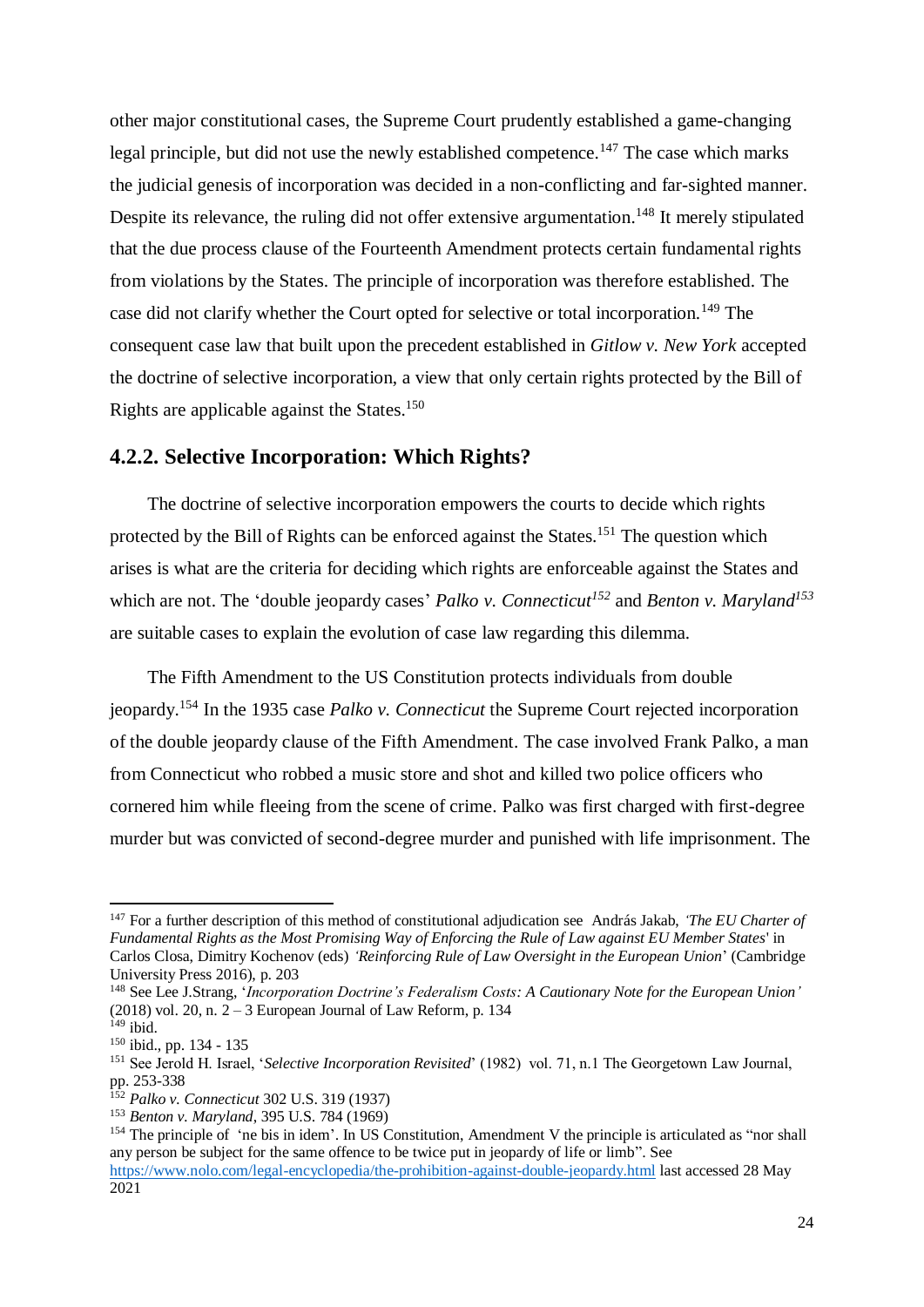prosecution appealed and won a new trial in which Palko was convicted of first-degree murder and sentenced to death. At the Supreme Court Palko argued that Connecticut violated his 'double jeopardy' rights which are among the rights that are incorporated through the due process clause of the Fourteenth Amendment and thus applicable against the States. More precisely, he argued that "what is forbidden by the Fifth is forbidden by the Fourteenth also" and convicting a defendant twice is "a denial of life or liberty without due process of law".<sup>155</sup> To sum up, the same standard of fundamental rights protection that is imposed on the federal government should be complied with by the States since the due process clause made the Bill of Rights enforceable against the States. 156

 The ruling explicitly rejected this position. The majority held that there was no "general rule" which would stipulate that "whatever would be a violation of the Bill of Rights by the federal government is equally unlawful by the force of the Fourteenth amendment". 157 Moreover, the decision tried to clarify the criterion for selective incorporation. The Supreme Court's reflection on the case concludes that protection against double jeopardy has "value and importance" but it is "not of the very essence of a scheme of ordered liberty".<sup>158</sup> The protection of double jeopardy found in the Fifth Amendment does not express "a principle of justice so rooted in the traditions and conscience of our people as to be ranked as fundamental".<sup>159</sup> The majority opinion held that Connecticut did not intend to accumulate trials against the accused "out of cruelty" – the State merely intended to secure "a trial free of substantial legal errors".<sup>160</sup> The Supreme Court went on to examine whether the double jeopardy rights are fundamental to the concept of due process.<sup>161</sup> The absorption of certain rights protected by the Bill of Rights through the Fourteenth Amendment's due process clause depends on whether "liberty and justice would exist if these were sacrificed".<sup>162</sup> The fundamental rights protection standard for the States should be different than the one for the federal government and therefore violations of certain rights by the States do not undermine the entire constitutional system.<sup>163</sup> The ruling in *Palko* therefore allowed the States to impose

- <sup>157</sup> ibid., p. 323
- <sup>158</sup> ibid., p. 325  $159$  ibid.
- 
- <sup>160</sup> ibid., p. 328  $161$  ibid., p. 323
- <sup>162</sup> ibid., p. 326
- <sup>163</sup> ibid., p. 328

<sup>155</sup> *Palko v. Connecticut* 302 U.S. 319 (1937), p. 322

<sup>156</sup> ibid.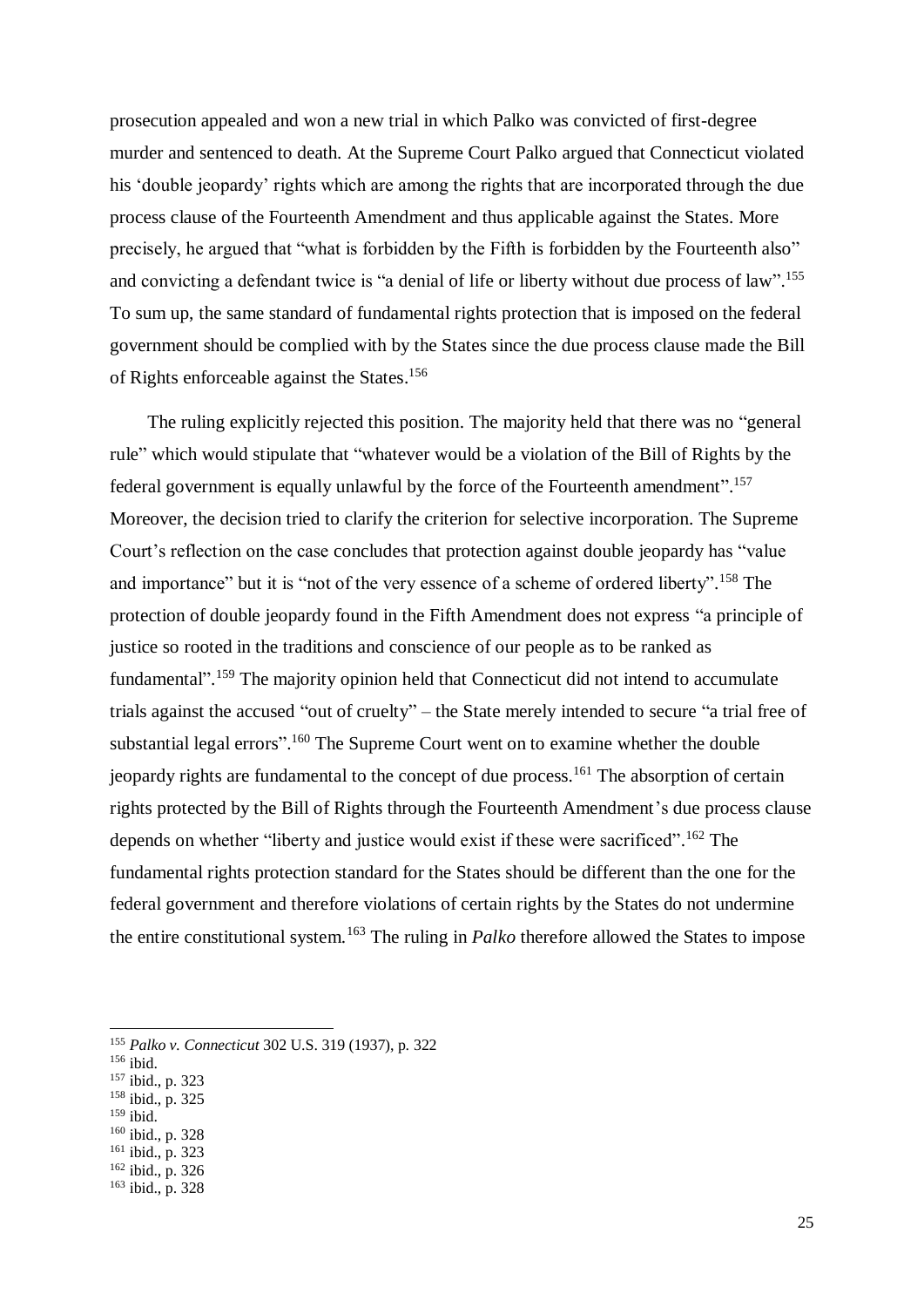their own standards on double jeopardy violations as long as these did not violate the 'test of fundamental fairness'. 164

 The 1969 decision in *Benton v. Maryland* overruled such a holding. John Benton was accused of burglary and larceny. He was acquitted for larceny and convicted of burglary. After the trial it was established that the jurors in the case were sworn in based on a provision that was ruled unconstitutional by the Supreme Court. Benton accepted the option of having a second trial in which he was convicted of both burglary and larceny. The case reached the Supreme Court and the ruling rejected the conclusion that was reached in *Palko v. Connecticut*. *Benton v. Maryland* "swept away the obstruction on the road to imposition of the federal double jeopardy standards upon the States".<sup>165</sup> The majority held that the protection against double jeopardy "represents a fundamental ideal in our constitutional heritage, and that it should apply to the States through the Fourteenth Amendment".<sup>166</sup> The Supreme Court emphasized that protection against double jeopardy traces back to Greek and Roman times, as well as to common law of England, and "it is fundamental to the American scheme of justice". <sup>167</sup> *Palko* has been overruled because the settled case law which emerged after *Palko* indicated that its "roots had thus been cut away years ago".<sup>168</sup> One of these cases which were decided after *Palko* was the case *Duncan v. Louisiana*<sup>169</sup> which expressed the idea that "once it is decided that a particular Bill of Rights guarantee is "fundamental to the *American* scheme of justice, the same constitutional standards apply against both the State and Federal Governments".<sup>170</sup> Therefore, it is not the question whether a right is considered as fundamental in any civilized legal system but whether it should be considered fundamental in the American scheme of justice.<sup>171</sup> The 'fundamental fairness' criterion was therefore relaxed in favour of incorporation of the double jeopardy clause. In other words, the protection against double jeopardy was, in essence, considered fundamental to the US legal system, whereas its denial could undermine the American scheme of justice.

 The majority in *Benton v. Maryland* thus incorporated the Fifth Amendment right through the Fourteenth Amendment's due process clause. The gradual evolution in case law

<sup>164</sup> Richard G. Larsen, *'State Double Jeopardy After Benton v. Maryland*' (1970) vol. 1, n.1 Loyola University Chicago Law Journal, p. 99

 $165$  ibid.

<sup>166</sup> *Benton v. Maryland* 395 U.S. 784 (1969), p. 794

<sup>167</sup> ibid., pp. 795 - 796

<sup>168</sup> ibid., p. 795

<sup>169</sup> *Duncan v. Louisiana* 391 U.S. 145 (1968). The case incorporated a Sixth Amendment right to a jury trial.

<sup>170</sup> *Benton v. Maryland* 395 U.S. 784 (1969), p. 795

<sup>171</sup> *Duncan v. Louisiana* 391 U.S. 145 (1968), p. 149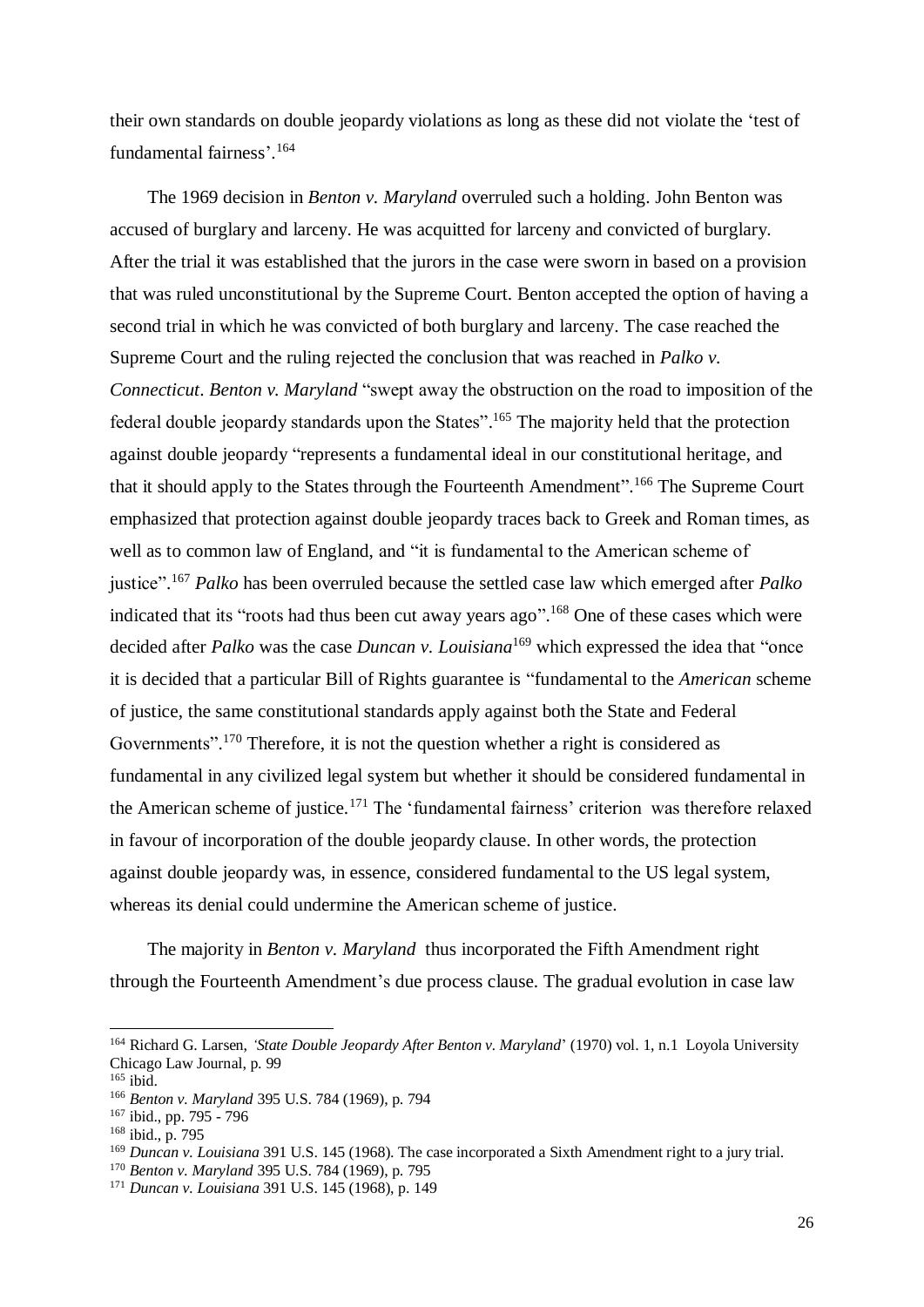established the following postulate – once a right contained in the Bill of Rights is defined as a right which is fundamental to the US legal order, the same standard applies both to the federal authorities and to the States.

 The doctrine of selective incorporation accepted by the Supreme Court holds that "most of the provisions of the Bill of Rights apply with full force to both the federal government and the States".<sup>172</sup> A right that is so fundamental to American scheme of ordered liberty or "deeply rooted in American history and tradition"<sup>173</sup> should be fully respected by the federal government and the States. Although the Supreme Court did not accept the total incorporation theory, the theory of selective incorporation which was embraced allowed the Supreme Court to incorporate almost every right guaranteed by the Bill of Rights.<sup>174</sup>

### <span id="page-33-0"></span>**4.2.3. The Reach of Incorporation Case Law**

 Selective incorporation hence resulted in "near-total" incorporation of the Bill of Rights.<sup>175</sup> Other rights which have been incorporated include free exercise of religion,<sup>176</sup> freedom of the press, <sup>177</sup> right against self-incrimination, <sup>178</sup> right to a speedy trial, <sup>179</sup> right to an impartial jury,  $180$  protection against cruel and unusual punishments,  $181$  etc. The Ninth Amendment which relates to retained rights of people not enumerated in the Constitution and the Tenth Amendment which contains the principle of retained powers of the States were not incorporated due to their content which simply does not require incorporation. 182

 In the 2010 case *McDonald v. Chicago*, Supreme Court ruled on incorporation of the Second Amendment right to keep and bear arms. That constitutional right is regarded as highly controversial and is severely criticized in the US society.<sup>183</sup> The ruling itself refers to

<sup>172</sup> *McDonald v. Chicago* 561 U.S. 742 (2010), Opinion of Justice Alito, p. 1

<sup>173</sup> *Washington v. Glucksberg* 521 U. S. 702, 721 (1997), p. 720 - 721

<sup>174</sup> *McDonald v. Chicago* 561 U.S. 742 (2010), Opinion of Justice Alito, p. 16. As described in *McDonald v. Chicago* 561 U.S. 742 (2010), Opinion of Justice Alito, p. 17, rights which have not been incorporated through the Due Process Clause are: "the Sixth Amendment's right to a unanimous jury verdict, the Third Amendment's protection of quartering of soldiers, the Fifth Amendment's grand jury indictment requirement, the Seventh Amendment right to a jury trial in civil cases and the Eighth Amendment's prohibition on excessive fines." <sup>175</sup> Lee J.Strang, '*Incorporation Doctrine's Federalism Costs: A Cautionary Note for the European Union*' (2018) vol. 20, n.  $2 - 3$  European Journal of Law Reform, p. 135

<sup>176</sup> *Cantwell v. Connecticut* 310 U.S. 296 (1940)

<sup>177</sup> *Near v. Minnesota* 283 U.S. 697 (1931)

<sup>178</sup> *Malloy v. Hogan* 378 U.S. 1 (1964)

<sup>179</sup> *Klopfer v. North Carolina* 386 U.S. 213 (1967)

<sup>180</sup> *Parker v. Gladden* 385 U.S. 363 (1966)

<sup>181</sup> *Robinson v. California* 370 U.S. 660 (1962)

<sup>182</sup> [https://www.law.cornell.edu/wex/incorporation\\_doctrine](https://www.law.cornell.edu/wex/incorporation_doctrine) last accessed 15 April 2021

<sup>183</sup> See [https://www.washingtonpost.com/news/made-by-history/wp/2018/02/22/what-the-second-amendment](https://www.washingtonpost.com/news/made-by-history/wp/2018/02/22/what-the-second-amendment-really-meant-to-the-founders/)[really-meant-to-the-founders/](https://www.washingtonpost.com/news/made-by-history/wp/2018/02/22/what-the-second-amendment-really-meant-to-the-founders/) last accessed 15 April 2021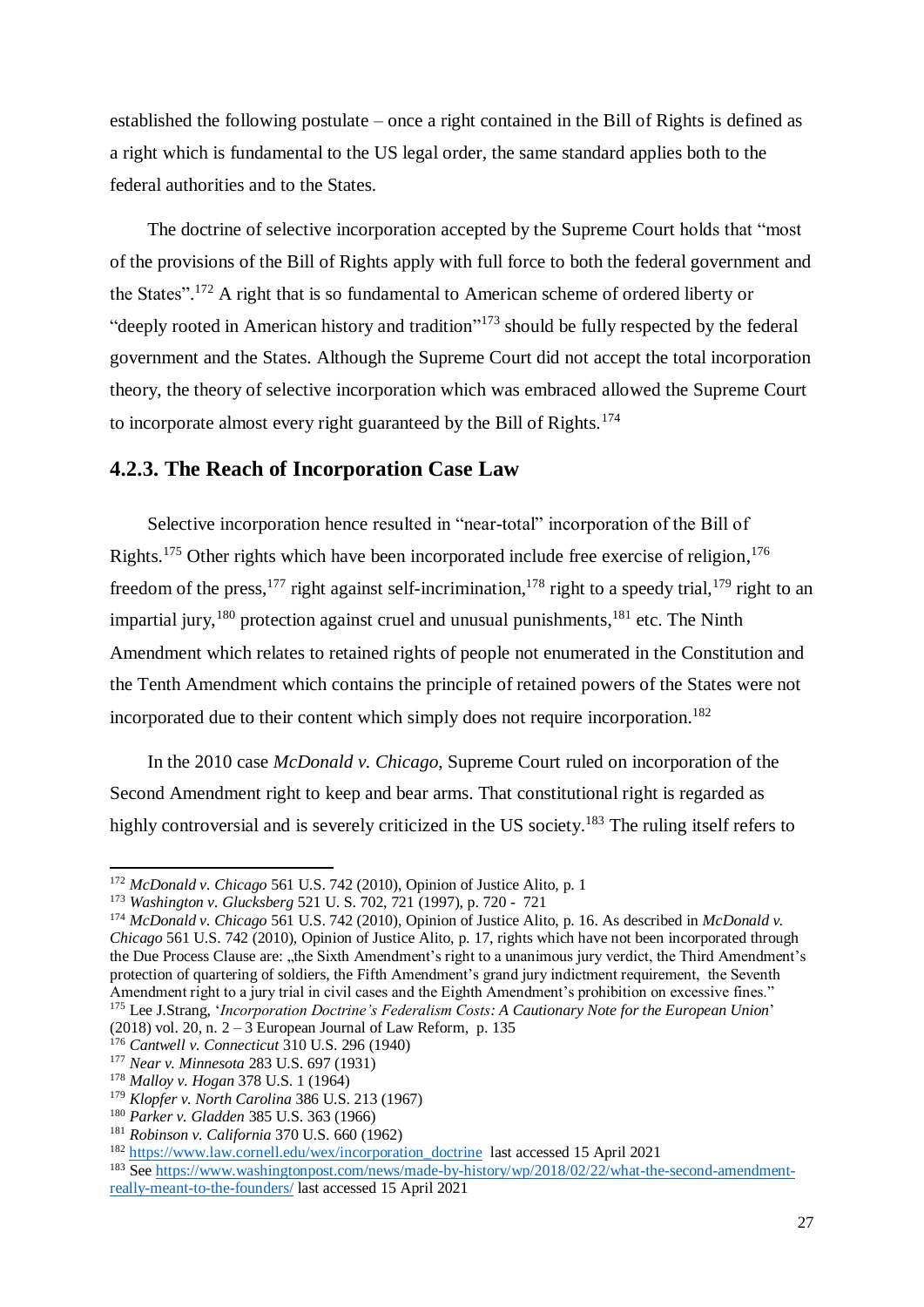the right as having "controversial public safety implications".<sup>184</sup> The majority of five out of nine justices decided that the right to keep and bear arms is incorporated through the due process clause. The Supreme Court first went to determine whether the right is fundamental to American scheme of ordered liberty or whether it is deeply rooted in history and tradition of the American nation.<sup>185</sup> The answer to both was affirmative.<sup>186</sup> Therefore this Second Amendment right is qualified to be absorbed by the Fourteenth Amendment and thus fully applicable against the States. By following the logic of previous incorporation cases, *McDonald v. Chicago* cemented the fact that even selective approach which is formally accepted by the Supreme Court managed to pave the way to almost total incorporation of the Bill of Rights.

#### <span id="page-34-0"></span>**4.3. Incorporation Doctrine's Effects on US Federalism**

 After outlining the key elements of case law on incorporation, it is necessary to examine the implications this doctrine had on US federalism. As it was explained throughout this chapter, incorporation of the Bill of Rights through the Fourteenth Amendment profoundly changed the system of fundamental rights protection in the US by imposing the federal standard of fundamental rights protection on the States. This development in US law is positive because it narrowed the States' power to blatantly violate the common standards of protecting fundamental rights of individuals. In other words, if the majority in *Palko* had reached the decision which was confirmed years later in *Benton*, Mr Palko would not have been sentenced to death and eventually electrocuted.

 However, the possibility of enforcing a large fund of fundamental rights protected by the federal constitution against the States meant that control over a significant range of areas which were originally State law is now taken over by the federal entity. One of the main arguments against the doctrine of incorporation was exactly the 'federal argument' which posits that imposing federal standard on the States will hurt the principle of federalism and halt State experimentation.<sup>187</sup>

<sup>184</sup> *McDonald v. Chicago* 561 U.S. 742 (2010), Opinion of Justice Alito, p. 36

<sup>185</sup> ibid., p. 19

<sup>186</sup> The ruling relied on the previous case *District of Columbia v. Heller* 554 U.S. 570 (2008) which decided that the right to keep and bear arms was immanent to the notion of self-defense as well as rooted in American history and tradition. See *McDonald v. Chicago* 561 U.S. 742 (2010), Opinion of Justice Alito, pp. 19 - 45 <sup>187</sup> *McDonald v. Chicago* 561 U.S. 742 (2010), Opinion of Justice Alito, p. 36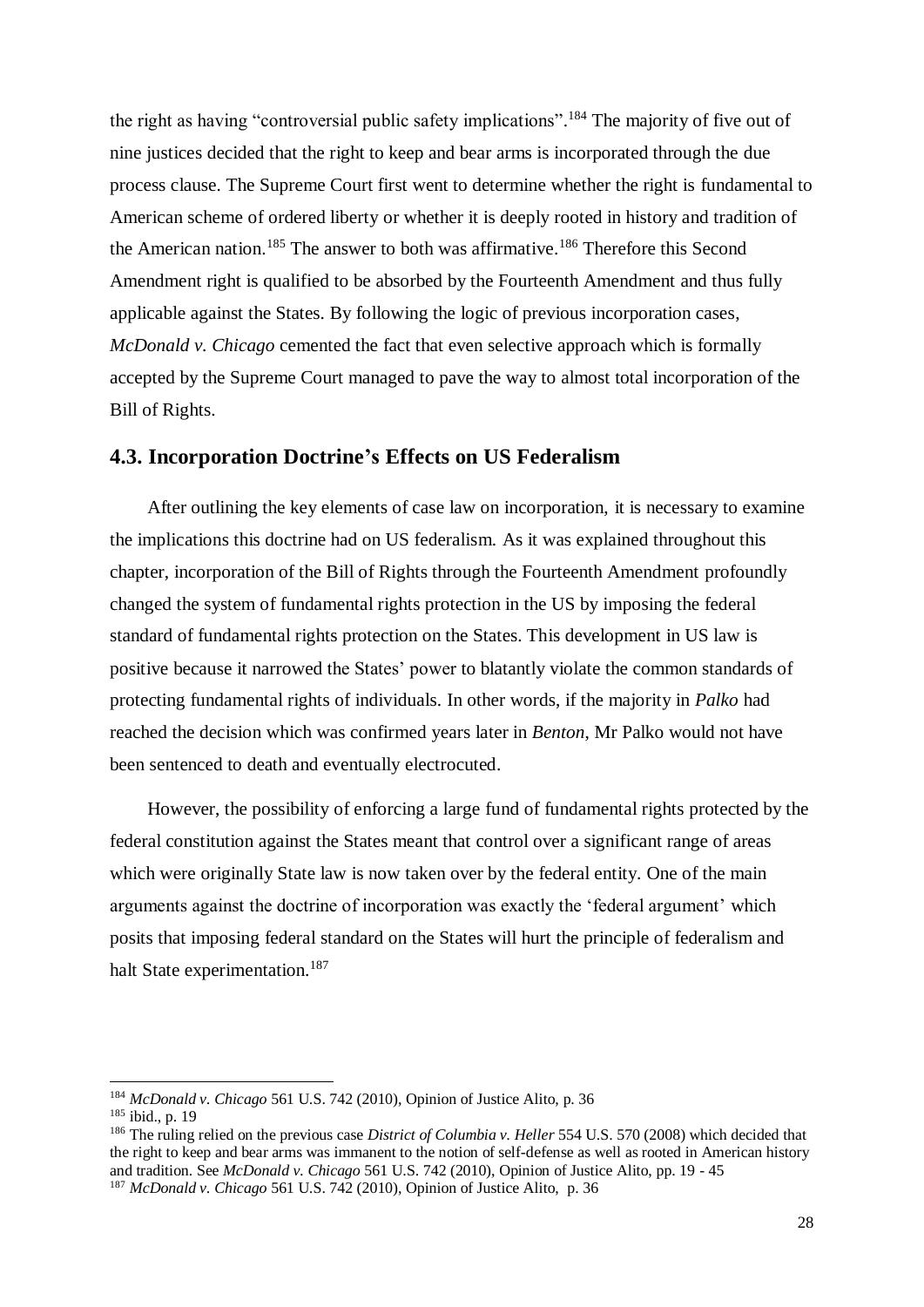Federalism stands in the centre of US constitutional law. Moreover, it is "a crucial structural principle of the U.S. Constitution,"<sup>188</sup> described as a "cornerstone of the Constitution".<sup>189</sup> The principle of federalism relates to the distribution of powers between the federal entity and the comprising states, with each reserving their sovereignty in certain areas. Generally, there are two theoretical models of federalism depending on the relationship between the federal and state areas of competence.<sup>190</sup> Dual federalism implies a federal structure functioning as a dichotomous system which clearly separates state authority from federal authority.<sup>191</sup> On the contrary, cooperative federalism rejects mutually exclusive division of competences and accepts overlapping spheres of authority between federal and state components.<sup>192</sup> The effects which the doctrine of incorporation had on the US legal system correspond to the vision of federalism supported by the Supreme Court in its case law during mid-twentieth century – a conception of cooperative federalism which "does not identify discrete spheres of power".<sup>193</sup>

 One of the main arguments against incorporation was the claim that enforcing federal fundamental rights protection standards on the States restricts state experimentation.<sup>194</sup> As Justice Alito articulated in the majority opinion in *McDonald v. Chicago*, incorporation "does limit state their ability to devise solutions to social problems that suit local needs and values".<sup>195</sup> In fact, incorporation always restricts experimentation and local variations in a federal context.<sup>196</sup> However, it does not eliminate them.<sup>197</sup> Restricting state regulatory choices in practice simply means that the choices are transferred from the States to the federal government.<sup>198</sup> On an institutional level, the authority to regulate is shifted from legislative

<sup>188</sup> See Lee J.Strang, '*Incorporation Doctrine's Federalism Costs A Cautionary Note for the European Union*' (2018) vol. 20, n.  $2 - 3$  European Journal of Law Reform, p. 130

<sup>189</sup> John McGinnis and Ilya Somin, '*Federalism Vs. States' Rights: A Defense of Judicial Review in a Federal System'* (2004) vol. 99, n.1 Northwestern University Law Review, p. 89

<sup>&</sup>lt;sup>190</sup> Robert Schütze, '*From Dual to Cooperative Federalism: The Changing Structure of European Law*' (Oxford University Press 2009), p. 4 - 5

<sup>191</sup> ibid., p. 5

 $192$  ibid.

<sup>193</sup> See Lee J.Strang, '*Incorporation Doctrine's Federalism Costs: A Cautionary Note for the European Union*' (2018) vol. 20, n.  $2 - 3$  European Journal of Law Reform, p. 136

<sup>194</sup> *McDonald v. Chicago* 561 U.S. 742 (2010), Opinion of Justice Alito, p. 37

<sup>195</sup> ibid., p. 38

<sup>196</sup> ibid., p. 44

<sup>197</sup> ibid., p. 38

<sup>198</sup> *McDonald v. Chicago* 561 U.S. 742 (2010), Opinion of Justice Breyer, dissenting, p. 2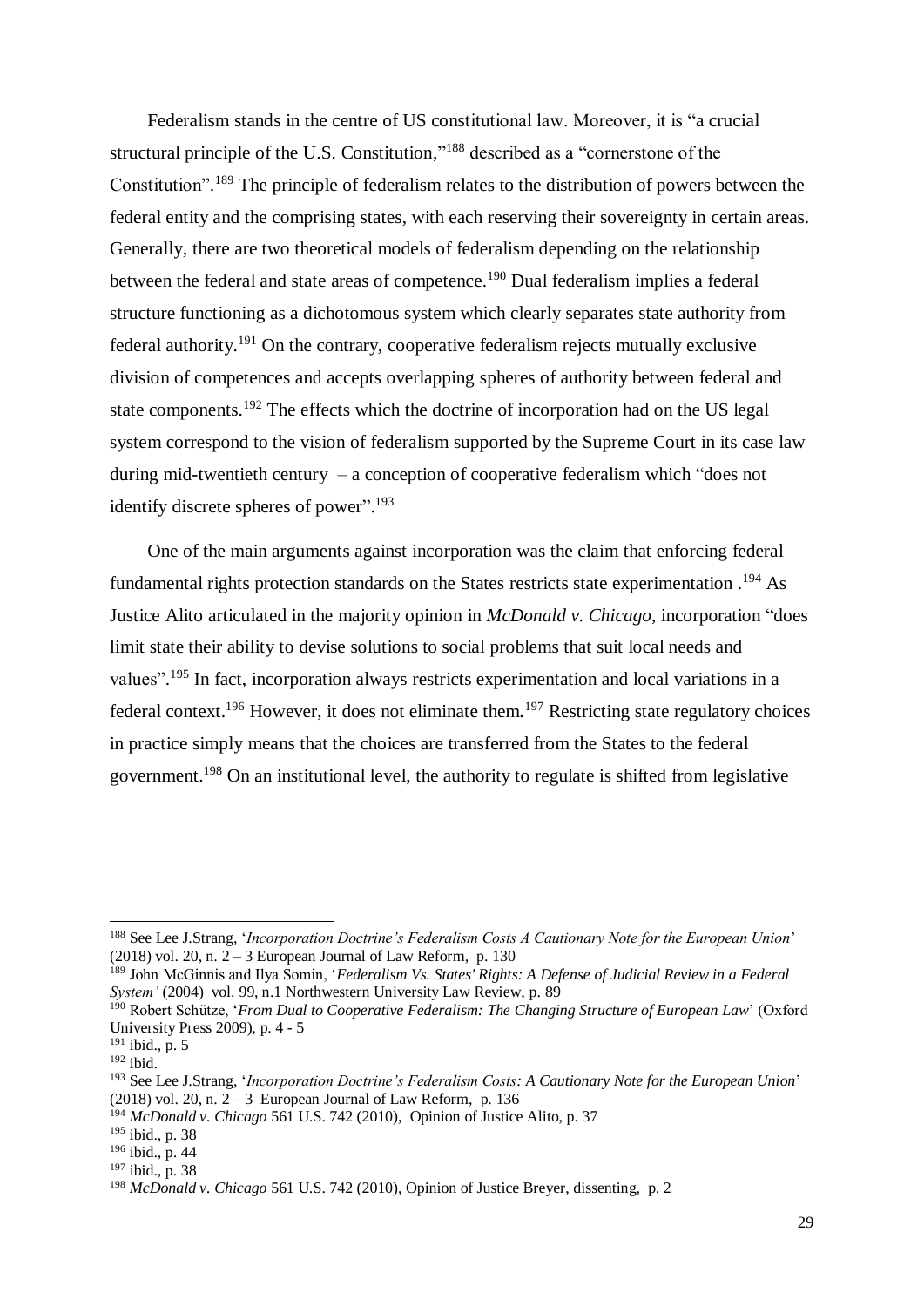bodies to courts.<sup>199</sup> To a certain extent, this relocation also enables concentration of powers in Congress due to Congress's power to enforce the Bill of Rights against the States.<sup>200</sup>

 Incorporating the Bill of Rights against the States significantly "altered the constitutional relationship between the States and the federal government".<sup>201</sup> Broadening the federal standard of fundamental rights protection strengthened equality of US citizens whose fundamental rights were violated. In the same time, its implications affected the core principle of American constitutional order in a significant manner.

 Before major incorporation cases were decided, US citizens were able to invoke the guarantees enshrined in the Bill of Rights only against the federal authorities. Incorporating most of the Bill of Rights into the Fourteenth Amendment brought a large portion of human rights protection under the control of federal government, creating a significant shift in the balance of powers. The inter-state movement was no longer a factual requirement for the States to be obliged to apply the Bill of Rights by their national courts. The States no more had wide discretion in defining their own standards of fundamental rights protection, owing to the fact that their legislative choices were largely limited by the federal Constitution.

### <span id="page-36-0"></span>**5. REVERSE DISCRIMINATION AS A PROBLEM OF NATIONAL LEGAL ORDERS**

 The previous chapter provided an analysis of the US constitutional doctrine of incorporation and its federalising effects. The main reason for the comparative approach was to support the position that the usage of EU citizenship as a legal basis for protecting fundamental rights of static EU citizens would be similar to the incorporation doctrine and difficult to reconcile with the current constitutional architecture of the EU. The Supreme Court developed a constitutional doctrine which served as a judicial tool to expand the application of the Bill of Rights against the States. The doctrinal shift was introduced in *Gitlow v. New York* and it was incrementally developed in subsequent case law. Incorporation doctrine held that the due process clause of the Fourteenth Amendment absorbed only those rights that are fundamental to the American legal system and its tradition. The Court of Justice similarly introduced the vague concept of 'deprivation of genuine enjoyment of

 $199$  ibid.

<sup>200</sup> As described in Lee J.Strang, '*Incorporation Doctrine's Federalism Costs: A Cautionary Note for the European Union*' (2018) vol. 20, n.  $2 - 3$  European Journal of Law Reform, p. 139

<sup>201</sup> *McDonald v. Chicago* 561 U.S. 742 (2010), Opinion of Justice Breyer, dissenting, p. 11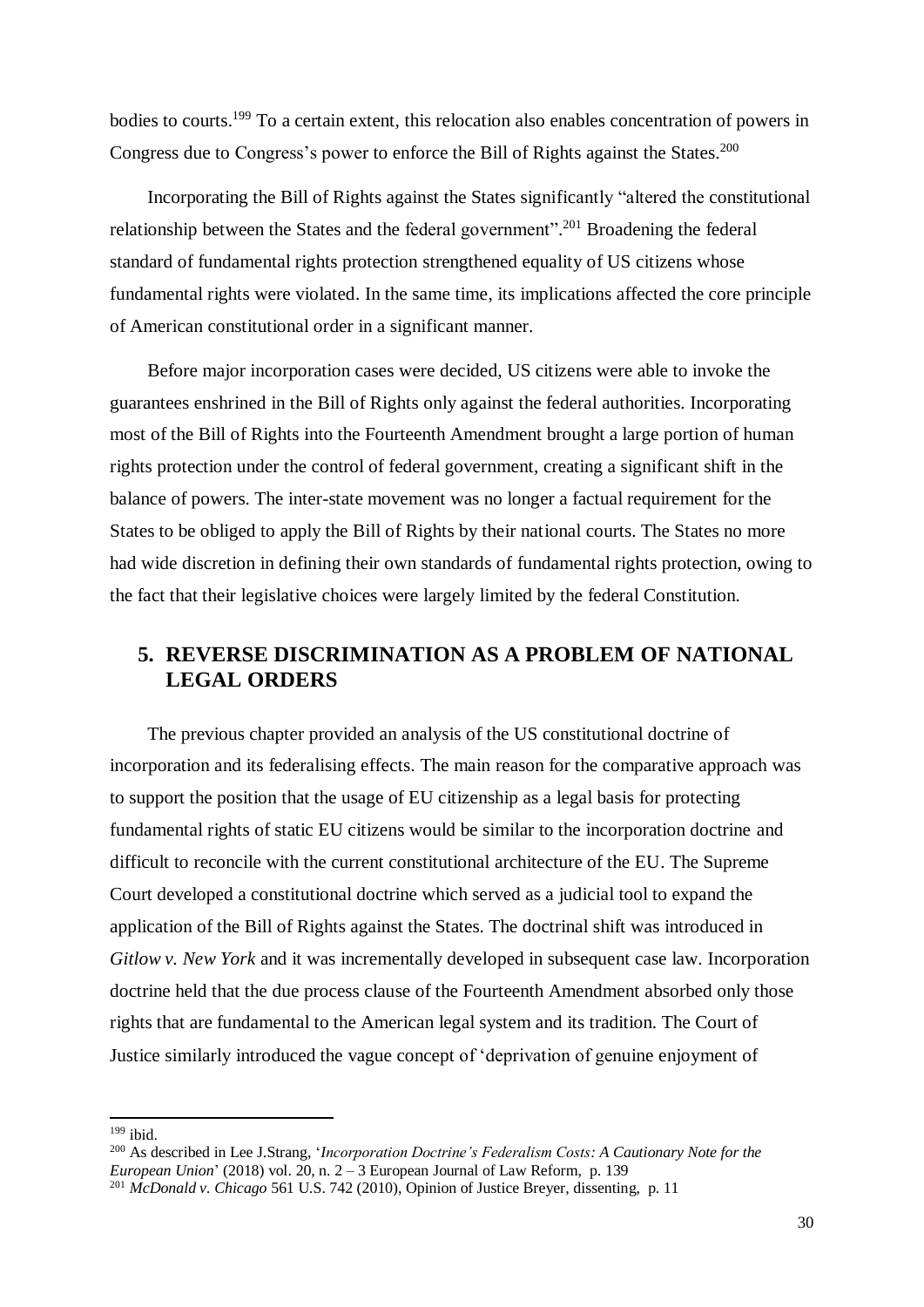substance of EU citizenship rights' in *Ruiz Zambrano*. The main constitutional significance of that ruling is the emergence of EU citizenship as a status that can protect EU citizens from Member State action even in purely internal situations. The abstract formulation 'substance of EU citizenship rights' empowers the Court to gradually identify what is 'the substance of rights' attached to the status of EU citizenship. The Court can rule on a case-by-case basis to decide which rights form the content of the sole 'substance' of EU citizenship, which is a framework quite similar to the one of selective incorporation. In that respect, EU citizenship definitely has the potential to tackle the issues of inequality in the EU. After all, the status of EU citizenship is envisaged as the fundamental status of Member State nationals.

 At the same time, the fundamental rights dimension of EU citizenship seems much more complex than it was with the incorporation. As it was argued in the previous chapter, a change in fundamental rights protection in the US through the doctrine of incorporation significantly altered the distribution of powers between the federal government and the States. In the EU context, a shift of that kind is hardly possible solely through the status of EU citizenship. As things are currently standing, the intended role for the protection of fundamental rights in the EU constitutional framework is not to expand the scope of EU law. Of course, a similar argument could have been made in the US regarding the doctrine of incorporation. Nevertheless, the Fourteenth Amendment, as the 'Reconstruction amendment' addressed directly to the States, which sought to unite a nation torn by structural misconceptions of civil rights resulting in a civil war, gave the Supreme Court a solid legal basis for further federalisation. The conception of 'liberty' as a fundamental value inherent to due process of law and as such protected by the federal Constitution triggered the application of the Bill of Rights against the States and fostered stronger federalisation. The legal setting in the EU is somewhat different. The scope of application of the EU Charter as defined in Art 51 of the Charter explicitly disqualifies the prospect of such "federal evolution" in EU law.<sup>202</sup> Moreover, Art 6 (1) TEU also precludes the transformation of the Charter into a federal catalyst by emphasizing once more that the Charter "shall not extend in any way the competences of the Union as defined in the Treaties". <sup>203</sup> The principle of conferral which governs the limits of EU competences cannot be ignored in this respect because the competence to protect fundamental rights in purely internal situations is left to the Member

<sup>202</sup> Xavier Groussot, Laurent Pech, Gunnar Thor .Petursson, *'The Reach of EU Fundamental Rights on Member State Action after Lisbon*' in Sybe de Vries, Ulf Bernitz, Stephen Weatherill (eds) *'The Protection of Fundamental Rights in the EU after Lisbo'*' (Hart Publishing 2013), p. 99  $203$  Art 6 (1) TEU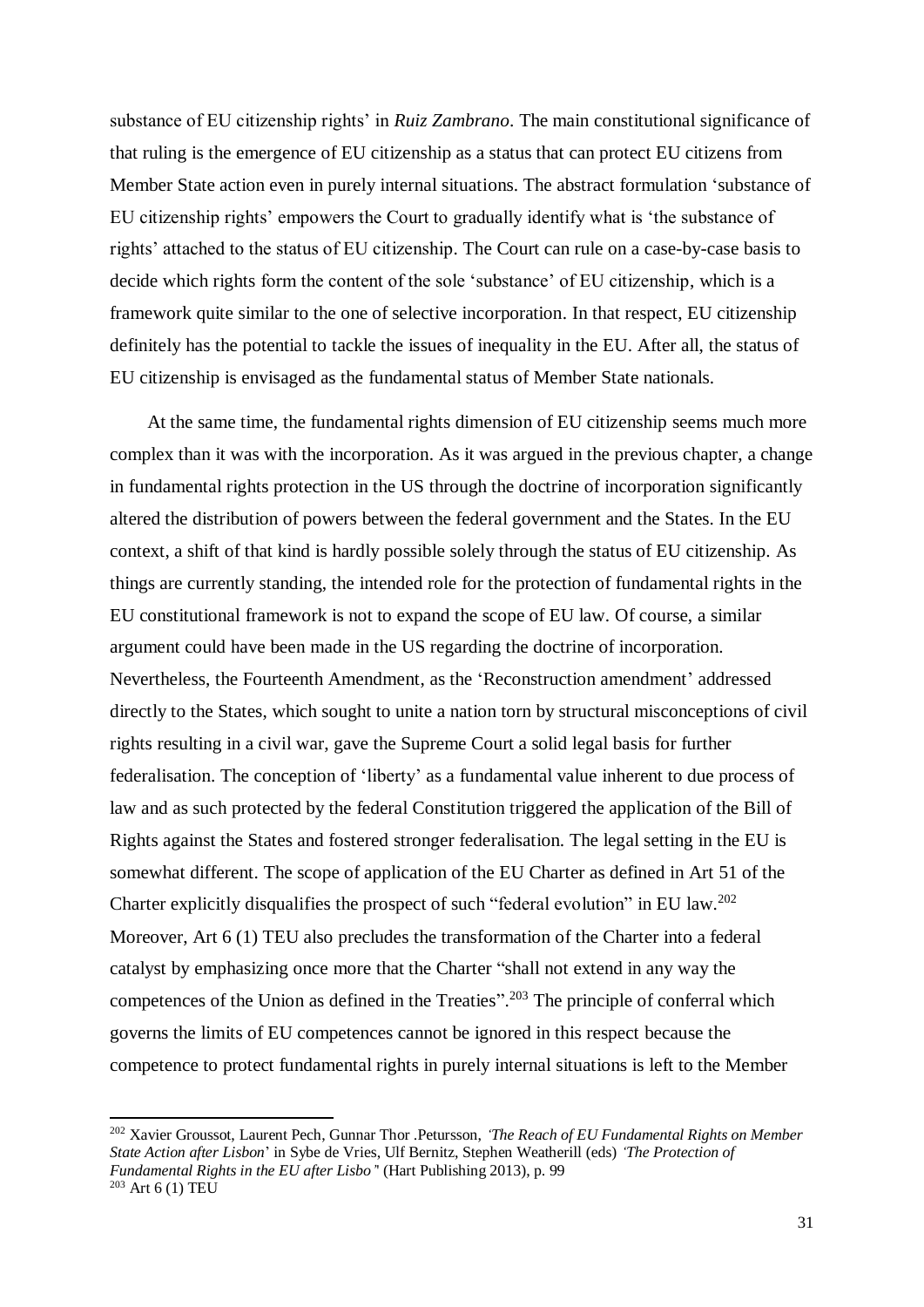States. The borders of EU law fundamental rights protection therefore could not be pushed significantly without the formal consensus of the constituent powers of the EU.<sup>204</sup> More precisely, the competences of the EU, as a top constitutional issue regulated by the Treaties, could be increased only through the ordinary revision procedure and only if all Member States ratify the proposed revision.<sup>205</sup> In that setting, it would be hard to interpret EU citizenship as a status which entails certain fundamental rights that could be invoked even in purely internal situations.

 Without disregarding that conclusion, it should nonetheless be emphasized that reverse discrimination should not be tolerated in any sense. Reverse discrimination occurs when EU law and national law interact, leaving a static group of citizens of a Member State in a less favourable position then the dynamic group of citizens. The whole legal situation may be perceived as if national law causes inequality and, consequently, it is national law that should fix it.<sup>206</sup> That perspective would allow EU citizens who are left without EU law protection in purely internal situations to seek protection in front of their national courts on the basis of their constitutional principle of equality.<sup>207</sup>

### <span id="page-38-0"></span>**5.1. National law and ECHR**

-

 All EU Member States should adhere to principles of equality and respect for rule of law.<sup>208</sup> That is evidently not the case. The very existence of reverse discrimination is a clear indication that Member States do not adhere to those principles. It would be hard to justify any interpretation of the principle of equality that substantially legitimizes this type of inequality. The EU Member States do not have to comply with the EU law standard of fundamental rights protection outside the scope of EU law. However, all EU Member States are parties to the ECHR and national judiciaries should apply its standards of fundamental rights protection.<sup>209</sup>

<sup>204</sup> Stanislas Adam and Peter Van Elsuwege, '*Citizenship rights and the federal balance between the European Union and its Member States: comment on Dereci'* (2012) vol. 37, n. 2 European Law Review, pp. 185 – 186 <sup>205</sup> Art 48 TEU

<sup>206</sup> Nathan Cambien, *'The scope of EU Law in recent ECJ case law: reversing 'reverse discrimination' or aggravating inequalities?*' (2012) n. 47 Cuadernos Europeos de Deusto, p. 145  $207$  ibid., p. 146 - 147

<sup>208</sup> See Monica Claes, *'Editorial Note: How Common are the Values of the European Union*?' (2019) vol. 15, n. 1 Croatian Yearbook of European Law and Policy, p. VII

<sup>209</sup> In Case C-127/08 *Metock* [2008] ECLI:EU:C:2008:449, paras. 78 - 79, the Court of Justice reiterated the purely internal rule and went on to say that all the Member States are parties to the ECHR and should apply its standards of fundamental rights protection in areas of their exclusive competence.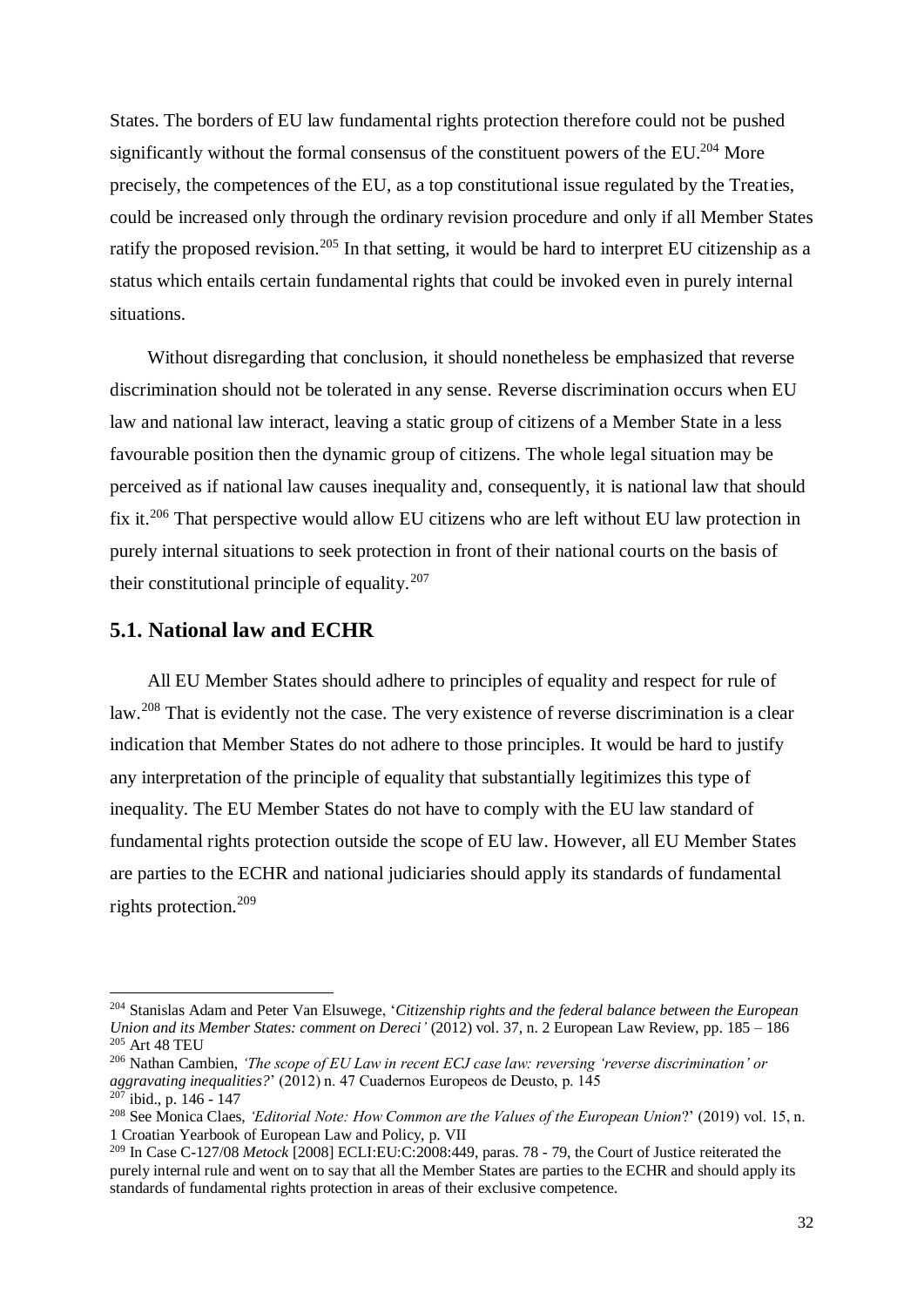Of course, lower courts and top courts of the Member States are not the end of the road. A possibility of lodging an application to ECtHR might currently be the most effective tool for preserving equality of citizens in respective Member States.<sup>210</sup> As AG Kokott stated in her opinion in *McCarthy*, EU citizens who find themselves in purely internal situations should invoke their ECHR rights in front of the national courts and, if necessary, at the ECtHR.<sup>211</sup> In her opinion, she acknowledges the difficulties arising from enforcement of the purely internal rule, but clearly states that this fundamental rights violation is not a matter of EU law. ECtHR, on the other hand, would have the competence to adjudicate whether a contested national measure is compatible with ECHR or not. In *Dereci*, the Court also instructed the national court to respect their obligation for protecting the right to respect for private and family life under ECHR law due to the fact of inapplicability of EU law in the case.<sup>212</sup> Current situation seems to indicate that national, EU and ECHR levels of fundamental rights protection "are partially overlapping and partially exclusive".<sup>213</sup> That setting does not offer an efficient protection of fundamental rights which should be in the centre of EU law, but it does provide options for those who are ignored by EU law to find an avenue to protect their individual rights.<sup>214</sup>

### <span id="page-39-0"></span>**6. CONCLUSION**

-

 This paper addressed the issues of inequality of EU citizens caused by their inability to point to a link with EU law. Reverse discrimination is directly stemming from the purely internal rule which is substantively incompatible with the notion of dignity-based citizenship. The Court's case law did not evolve from the assumption that EU citizenship should be driven by a purely economic aim. Instead, the Court's vision of EU citizenship moved in the direction of a status which is fundamental and can offer protection beyond the market rationale in form of the test of 'deprivation of substance of EU citizenship rights'. The subsequent case law interpreted this development in EU law quite restrictively, rejecting to

<sup>210</sup> See Dominik Hanf, '*Reverse Discrimination in EU Law: constitutional aberration, constitutional necessity or judicial choice'* (2011) vol. 18, n. 1 - 2 Maastricht Journal of European and Comparative Law, p. 55

<sup>211</sup> Opinion of AG Kokott in Case C-434/09 *McCarthy* [2011 ] ECLI:EU:C:2010:718, para. 60 <sup>212</sup> Case C-256/11 *Dereci* [2011] ECLI:EU:C:2011:734, paras. 72 - 73

<sup>213</sup> Erik Kotlárik, '*The EU Citizenship in Purely Internal Situations and Reverse Discrimination'* (2013), available at SSRN:<https://ssrn.com/abstract=2279861>or<http://dx.doi.org/10.2139/ssrn.2279861> , p. 9 last accessed 15 April 2021  $214$  ibid.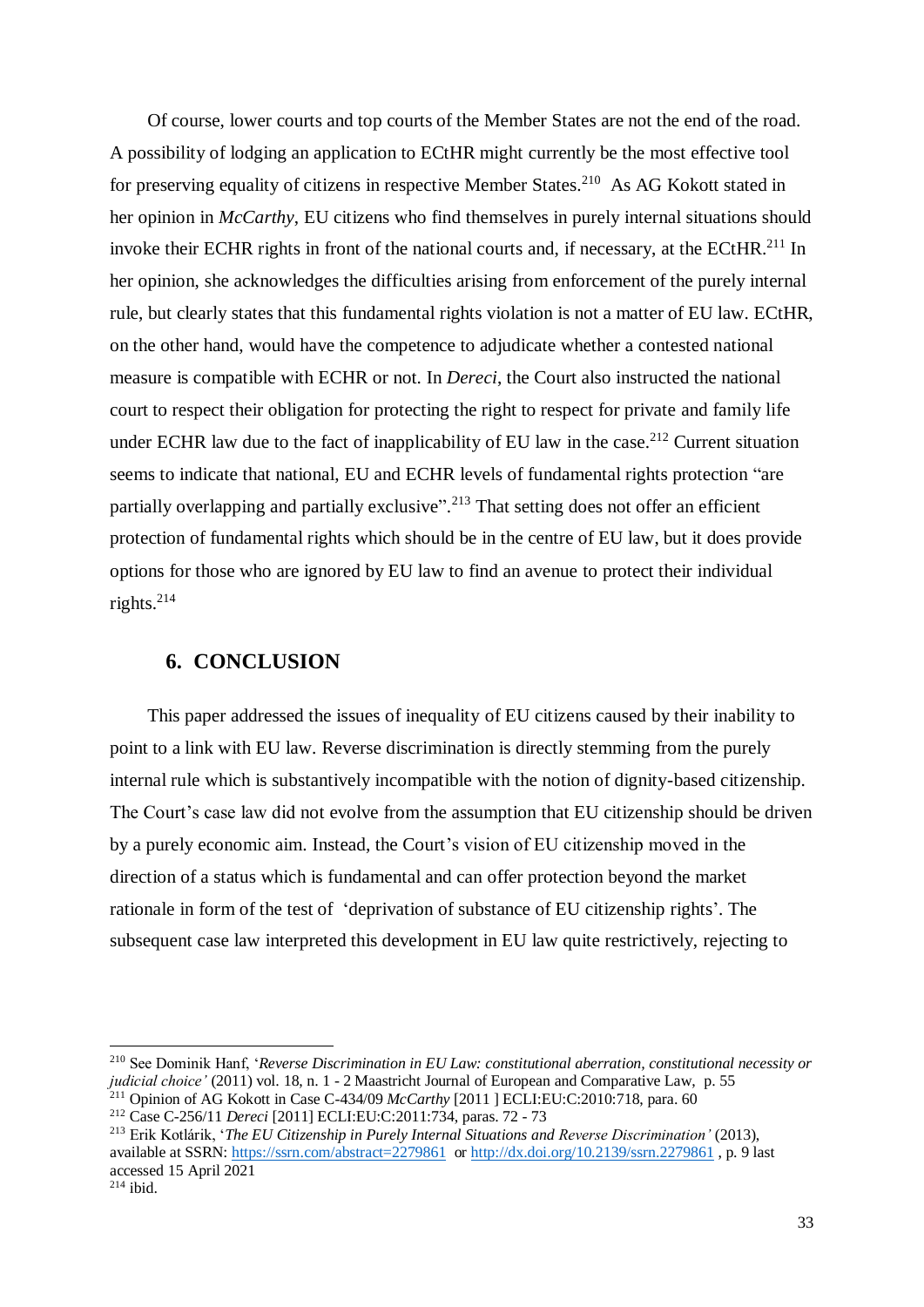broaden the conception of fundamental rights protection under the premise of equality of EU citizens.

 In the central part of the paper, a parallel was drawn with the constitutional doctrine of incorporation developed by the US Supreme Court. The comparative analysis of the incorporation case law backed up the position of the Court of Justice on fundamental rights protection and EU citizenship which is embodied in the application of the purely internal rule. Unlike in the US where the Fourteenth Amendment paved the way for applying fundamental rights inherent in due process against the States, in the EU the Charter explicitly rejects this option. The limitations posed in the Charter and also in the TEU are an expression of the principle of conferral, the basic principle governing the EU as a community of limited powers. Consequently, the protection of fundamental rights in EU law is confined to implementation of legislative acts of the EU institutions and cross-border movement between the Member States. Fundamental rights protection in purely internal situations amounts to 'retained powers of the Member States,'<sup>215</sup> which form an integral part of their sovereignty even after the Lisbon Treaty. In that light, under current constitutional setting which qualifies the competence of fundamental rights protection in purely internal situations as a retained competence of the Member States, the scope of EU law could not be expanded by constructing a basis for European incorporation only through EU citizenship. For fighting against inequality caused by the application of the purely internal rule, the proper legal forums are national courts and ECtHR.

 Nonetheless, the Court of Justice should continue insisting on EU citizenship as a fundamental status of Member State nationals. As AG Sharpston explained in her extensive opinion in *Ruiz Zambrano*, "developments in EU citizenship case law will sooner or later give the Court an opportunity to decide whether the Union is on cusp of constitutional change".<sup>216</sup> But, for this change to emerge two factors are necessary: "both an evolution in the case law and an unequivocal political statement from the constituent powers of the EU (its Member States), pointing at a new role for fundamental rights in the  $EU$ <sup>217</sup> A systemic question of such constitutional importance should be resolved by amending the EU primary law (the Treaties and the Charter) to establish a common framework for fundamental rights protection which transcends the existing scope of EU law. Because reverse discrimination is contrary to

 $215$  Art 4 (1) TEU

<sup>216</sup> Opinion of AG Sharpston in Case C-34/09 *Ruiz Zambrano* [2010] ECLI:EU:C:2010:560, para. 172

 $217$  ibid., para. 173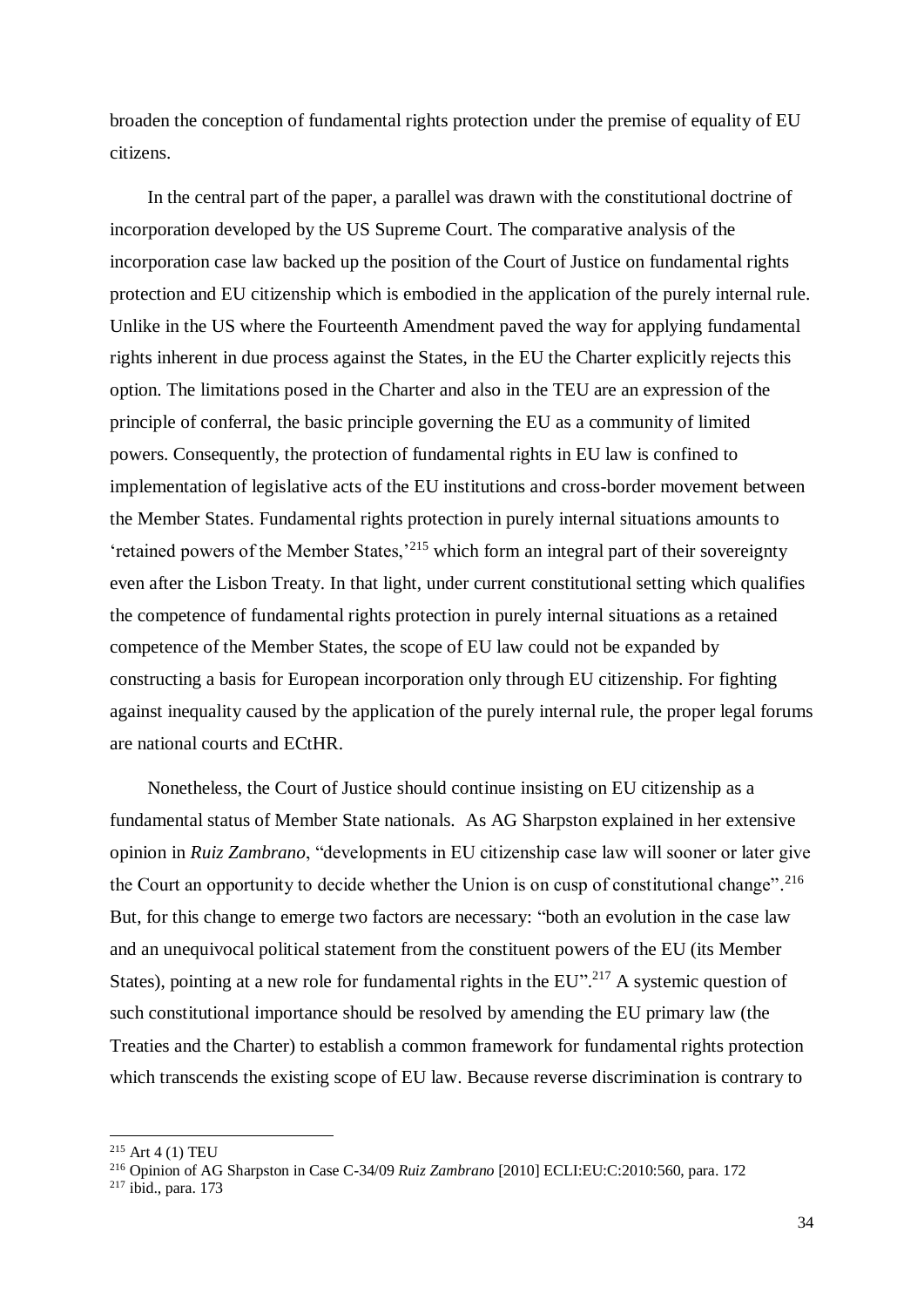the basic values upon which the Union is founded on, political action on EU level designed to effectively end reverse discrimination is more than welcome. After all, ignoring this type of inequality in long term is both damaging to preserving the EU as "not simply a free trade market but also a community of people,"<sup>218</sup> and a hindrance to achieving an ever closer Union based on true equality.

<sup>218</sup> Willem Maas, '*Creating European Citizens*' (Rowman and Littlefield 2007), preface, p. 8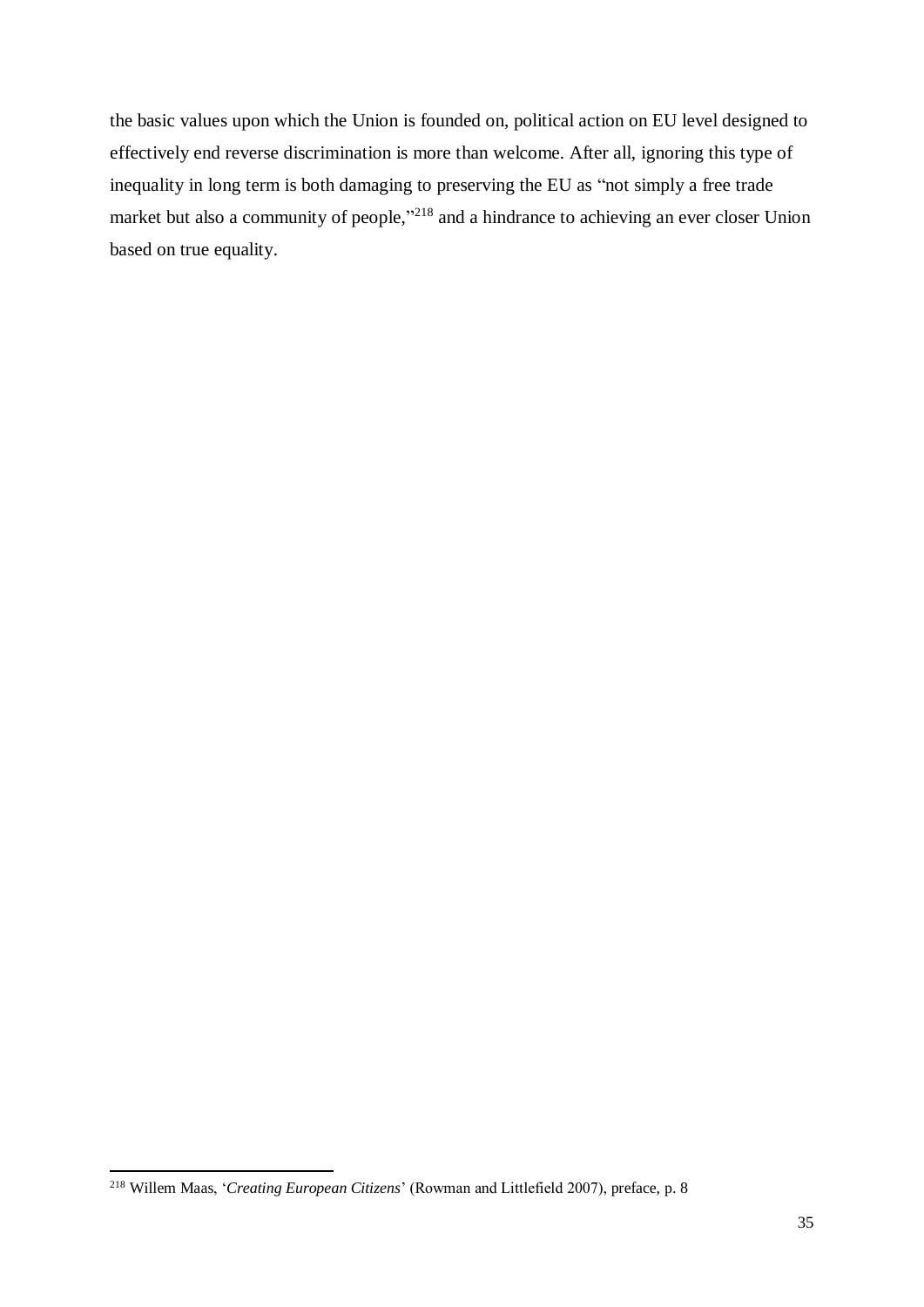### <span id="page-42-0"></span>**7. ACKNOWLEDGEMENTS**

First and foremost, I am extremely grateful to my mentor, dr. sc. Nika Bačić Selanec. Her immense efforts to provide constructive criticism and thought-provoking commentaries during the drafting of this paper were the most valuable part of my research. In addition, I have to mention her European Public Law seminar I took on my second year of studies. The seminar was a unique opportunity for me to discover which areas of law interest me the most and it also encouraged me to pursue academic writing.

I would also like to thank to all the Members of the Chair of European Public Law. Their creative approach to law as well as their individual approach to students was indeed a rewarding experience.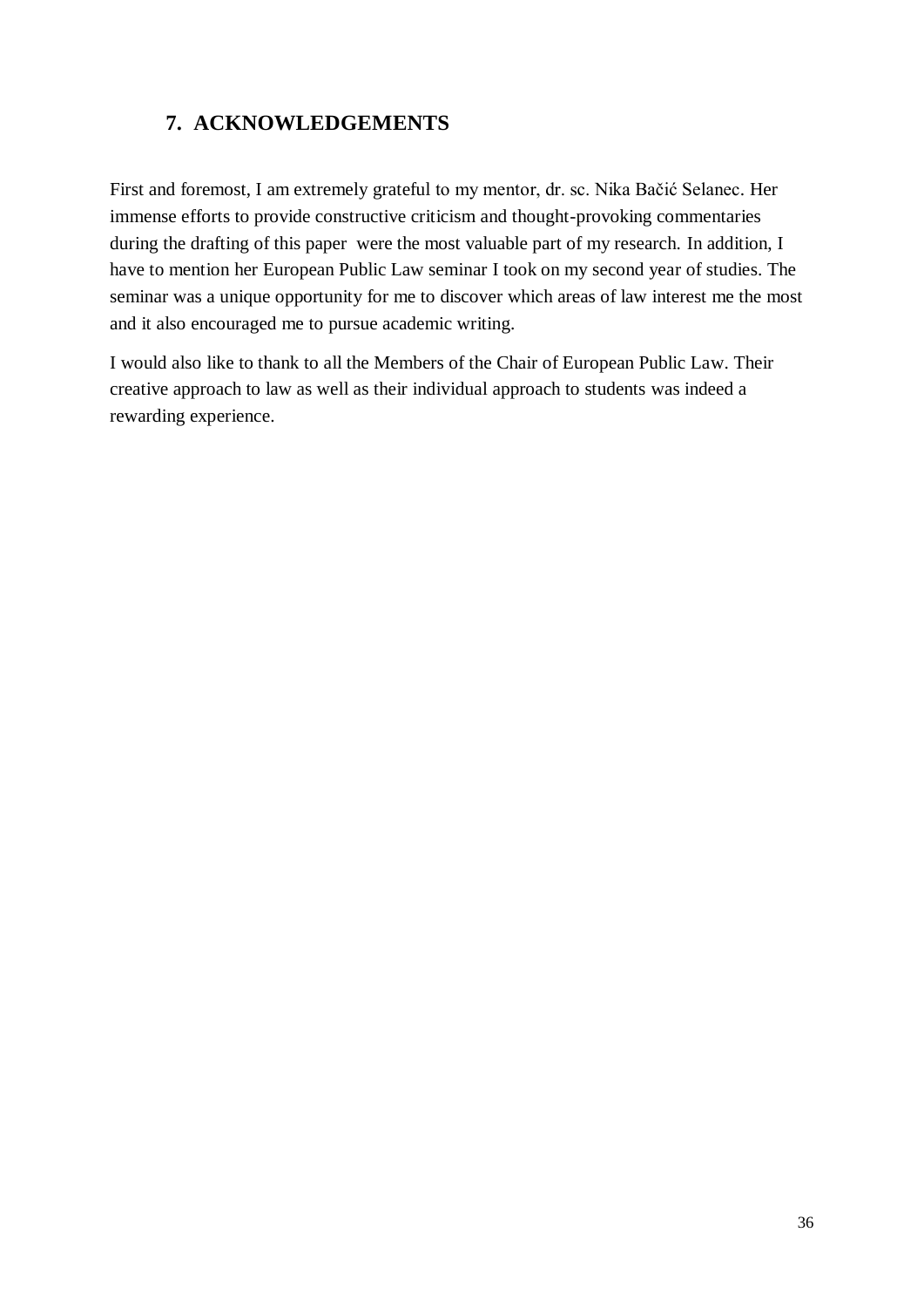### **8. LITERATURE**

#### **Scientific papers and books**

Alina Tryfonidou, 'Purely Internal Situations and Reverse Discrimination In a Citizens' Europe: Time to "Reverse" Reverse Discrimination' in Peter George Xuereb (ed) 'Issues in Social Policy: A New Agenda' Jean Monnet Seminar Series (Progress Press 2009)

Alina Tryfonidou, 'The outer limits of Article 28 EC: Purely internal situations and the development of the Court's approach through the years' in Catherine Barnard, Okeoghene Odudu (eds) 'The Outer Limits of European Union Law' (Hart Publishing 2009)

András Jakab, 'The EU Charter of Fundamental Rights as the Most Promising Way of Enforcing the Rule of Law against EU Member States' in Carlos Closa, Dimitry Kochenov (eds) 'Reinforcing Rule of Law Oversight in the European Union' (Cambridge University Press 2016)

Anja Wiesbrock, 'Union Citizenship and the Redefinition of the "Internal Situations" Rule: The Implications of Zambrano' (2011) vol. 12 German Law Journal

Dimitry Kochenov and Uladzislau Belavusau, 'After the celebration: Marriage equality in EU Law post-Coman in eight questions and some further thoughts' (2020) vol. 27, n. 5 Maastricht Journal of European and Comparative Law

Dimitry Kochenov, 'Equality across the Legal Orders; Or Voiding EU Citizenship of Content' in Elspeth Guild, Cristina Gortázar Rotaeche and Dora Kostakopoulou (eds) 'The Reconceptualisation of European Citizenship' (Martinus Nijhoff 2014)

Dimitry Kochenov, 'Ius Tractum of Many Faces: European citizenship and the difficult relationship between status and rights' (2009) vol. 15, n. 2 Columbia Journal of European Law

Dimitry Kochenov, 'On Tiles and Pillars: EU Citizenship as a Federal Denominator' in Dimitry Kochenov (ed) 'EU Citizenship and Federalism: The Role of Rights' (Cambridge University Press 2017)

Dimitry Kochenov, 'The Citizenship of Personal Circumstances in Europe' in Daniel Thym (ed) 'Questioning EU Citizenship Judges and the Limits of Free Movement and Solidarity in the EU' (Hart Publishing 2018)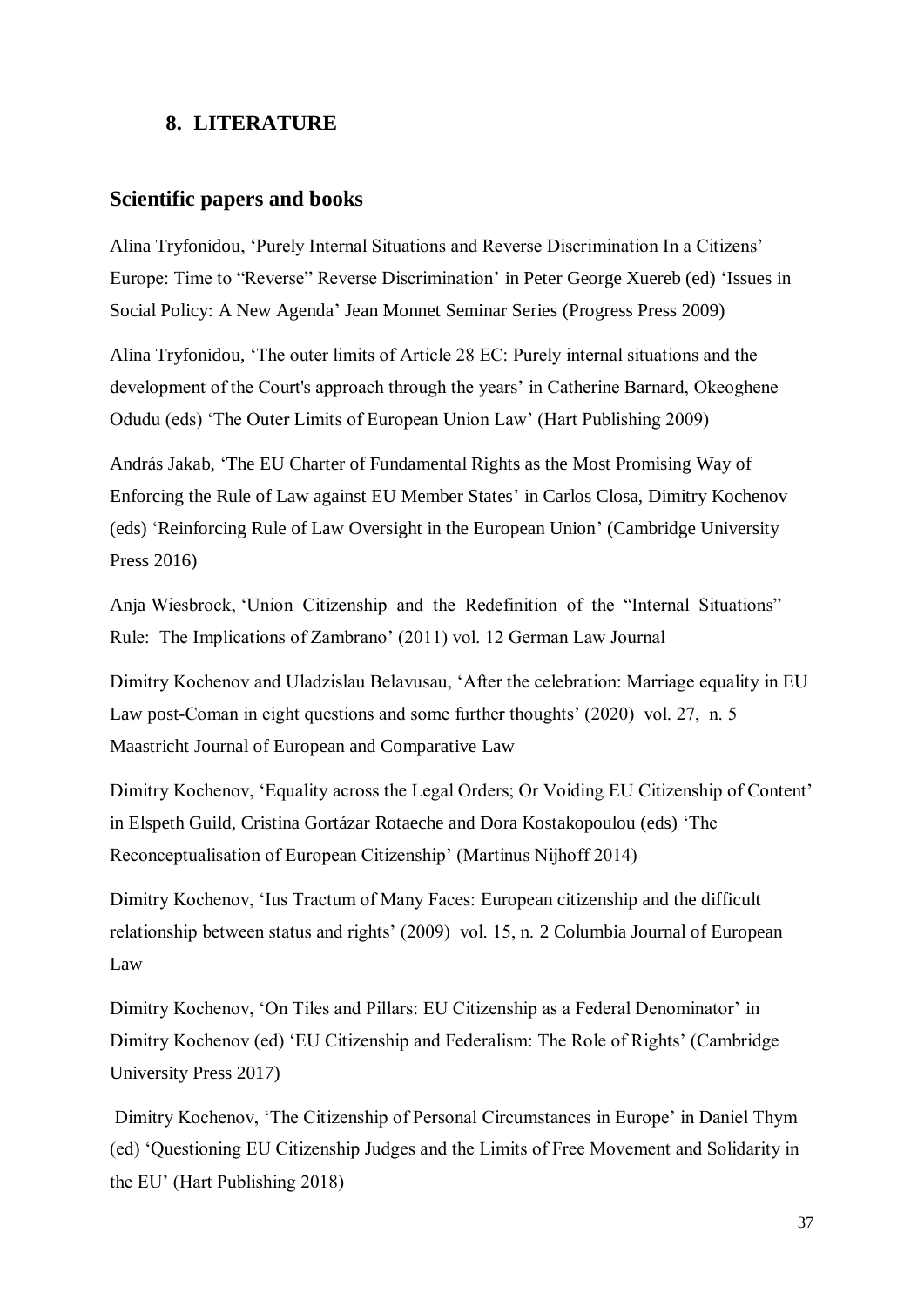Dimitry Kochenov, 'The Citizenship Paradigm' (2013) vol. 15 Cambridge Yearbook of European Legal Studies

Dimitry Kochenov, 'The Oxymoron of 'Market Citizenship' and the Future of the Union' in Fabian Amtenbrink, Gareth Davies, Dimitry Kochenov, Justin Lindeboom (eds) 'The Internal Market and the Future of European Integration: Essays in Honour of Laurence W. Gormley' (Cambridge University Press 2019)

Dominik Hanf, 'Reverse Discrimination in EU Law: constitutional aberration, constitutional necessity or judicial choice' (2011) vol. 18, n. 1 - 2 Maastricht Journal of European and Comparative Law

Eric Foner, 'The Second Founding: How the Civil War and Reconstruction Remade the Constitution' (W. W. Norton & Company 2019)

Eric Foner, 'The Strange Career of the Reconstruction Amendments' (1999) vol. 108, n. 2 The Yale Law Journal

Erik Kotlárik, 'The EU Citizenship in Purely Internal Situations and Reverse Discrimination' (2013), available at SSRN:<https://ssrn.com/abstract=2279861> or <http://dx.doi.org/10.2139/ssrn.2279861> 15 April 2021

Gareth Davies, 'The Family Rights of European Children: Expulsion of Non-European Parents' (February 10, 2012) EUI Working Paper No. RSCAS 2012/04

Hester Kroeze and Peter Van Elsuwege, 'Editorial: Revisiting Ruiz Zambrano: A Never Ending Story?' (2021) vol. 23, n. 1 European Journal of Migration and Law Volume

Iris Goldner Lang, 'The Reach of EU Citizenship Rights for "Static" EU Citizens: Time to Move On?' in Ana Paula Dourado (ed) 'Movement of Persons and Tax Mobility in the European Union: Changing Winds' (IBFD 2014)

Jacques Ziller, 'Separation of Powers in the European Union's Intertwined System of Government - A Treaty Based Analysis for the Use of Political Scientists and Constitutional Lawyers' (2008) vol. 73, n. 3 Il Politico

Jerold H. Israel, 'Selective Incorporation Revisited' (1982) vol. 71, n.1 The Georgetown Law Journal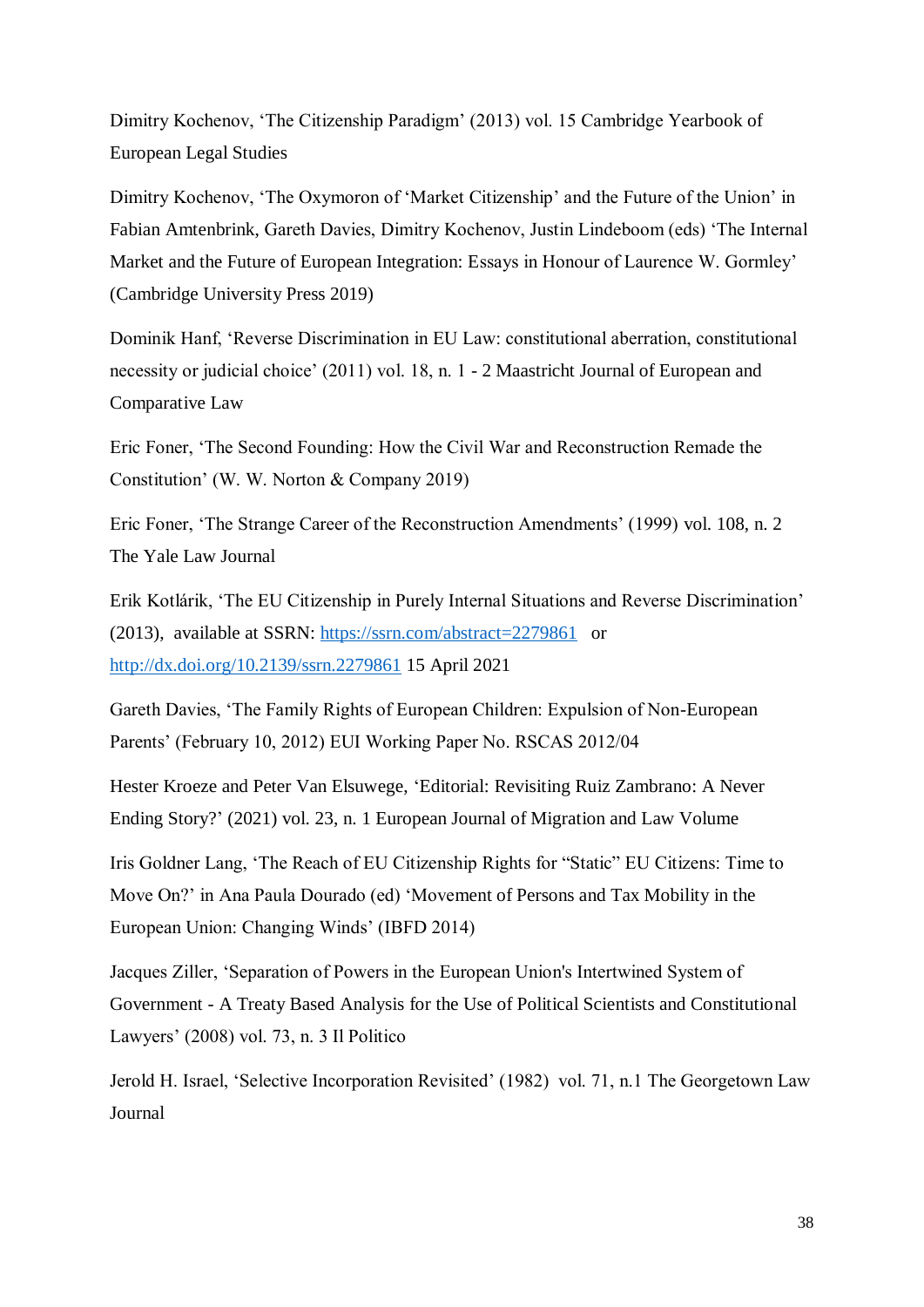John McGinnis and Ilya Somin, 'Federalism Vs. States' Rights: A Defense of Judicial Review in a Federal System' (2004) vol. 99, n.1 Northwestern University Law Review

Katerina Kalaitzaki, 'EU Citizenship as a Means of Broadening the Application of EU Fundamental Rights: Developments and Limits', in Nathan Cambien, Dimitry Kochenov, Elise Muir (eds) 'EU Citizenship Under Stress: Social Justice, Brexit and Other Challenges' Nijhoff Studies in European Union Law, vol.16 (Brill 2020)

Kermit Roosevelt III, 'What If Slaughter-House Had Been Decided Differently?' (2011) vol. 45, n.1 Indiana Law Review

Koen Lenaerts, 'EU citizenship and the European Court of Justice's 'stone-by-stone' approach' (2015) vol. 1, n. 1 International Comparative Jurisprudence

Lee J.Strang, 'Incorporation Doctrine's Federalism Costs: A Cautionary Note for the European Union' (2018) vol. 20, n.  $2-3$ , European Journal of Law Reform

Martijn van den Brink, 'The Origins and the Potential Federalising Effects of the Substance of Rights Test', in Dimitry Kochenov (ed) 'EU Citizenship and Federalism: The Role of Rights' (Cambridge University Press 2017)

Monica Claes, 'Editorial Note: How Common are the Values of the European Union?' (2019) vol. 15, n. 1 Croatian Yearbook of European Law and Policy

Nathan Cambien, 'The scope of EU Law in recent ECJ case law: reversing 'reverse discrimination' or aggravating inequalities?' (2012) n. 47 Cuadernos Europeos de Deusto

Nika Bačić Selanec, 'A Realist Account of European Union Citizenship' (Doctoral Dissertation, University of Zagreb 2019)

Paul Craig and Gráinne de Búrca, 'EU Law: Text, Cases and Materials' (6th Edition, Oxford University Press 2015)

Paul Finkelman, 'The Historical Context of the Fourteenth Amendment' (2004) vol. 13, n. 2 Temple Political & Civil Rights Law Review

Pedro Caro de Sousa, 'Quest for the Holy Grail—Is a Unified Approach to the Market Freedoms and European Citizenship Justified?' (2014) vol. 20, n. 4, European Law Journal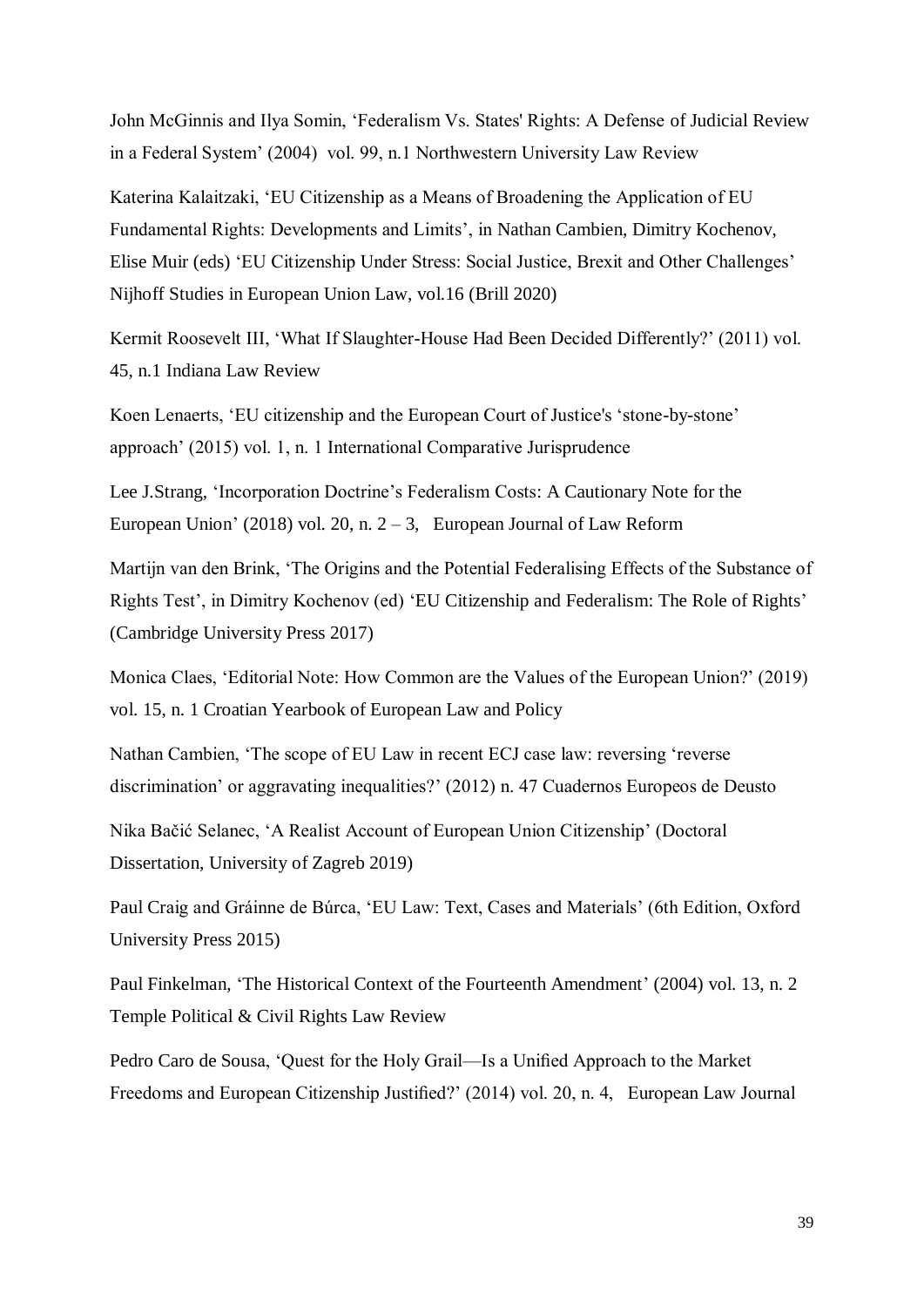Peter Van Elsuwege and Dimitry Kochenov, 'On Limits of Judicial Intervention: EU Citizenship and Family Reunification Rights' (2011) vol.13, n. 4 European Journal of Migration and Law

Peter Van Elsuwege, 'The Phenomenon of Reverse Discrimination: An Anomaly in the European Constitutional Order?', in Lucia Serena Rossi, Federico Casolari (eds) 'The EU after Lisbon: Amending or coping with the existing treaties?' (Springer 2014)

Richard G. Larsen, 'State Double Jeopardy After Benton v. Maryland' (1970) vol. 1, n.1 Loyola University Chicago Law Journal

Robert Schütze, 'From Dual to Cooperative Federalism: The Changing Structure of European Law' (Oxford University Press 2009)

Sandra Winkler, 'Pravo na osobno ime u praksi europskih sudova' in Aleksandra Korać Graovac, Irena Majstorović (eds) 'Europsko obiteljsko pravo' (Narodne Novine 2013)

Sara Iglesias Sánchez, 'Purely Internal Situations and the Limits of EU Law: A Consolidated Case Law or a Notion to be Abandoned?' (2018) vol. 14, n. 1 European Constitutional Law Review

Sergio Fabbrini (ed), 'Democracy and Federalism in the European Union and the United States: Exploring Post-National Governance' (Routledge 2004)

Stanislas Adam and Peter Van Elsuwege, 'Citizenship rights and the federal balance between the European Union and its Member States: comment on Dereci' (2012) vol. 37, n. 2 European Law Review

Willem Maas, 'Creating European Citizens' (Rowman and Littlefield 2007)

Xavier Groussot, Gunnar Thor Petursson, Nina Louisa Arold, 'The paradox of human rights protection in Europe: two courts, one goal?' in Oddný Mjöll Arnardóttir, Antoine Buyse (eds) 'Shifting Centres of Gravity in Human Rights Protection' (Routledge 2016)

Xavier Groussot, Laurent Pech, Gunnar Thor .Petursson, 'The Reach of EU Fundamental Rights on Member State Action after Lisbon' in Sybe de Vries, Ulf Bernitz, Stephen Weatherill (eds) 'The Protection of Fundamental Rights in the EU after Lisbon' (Hart Publishing 2013)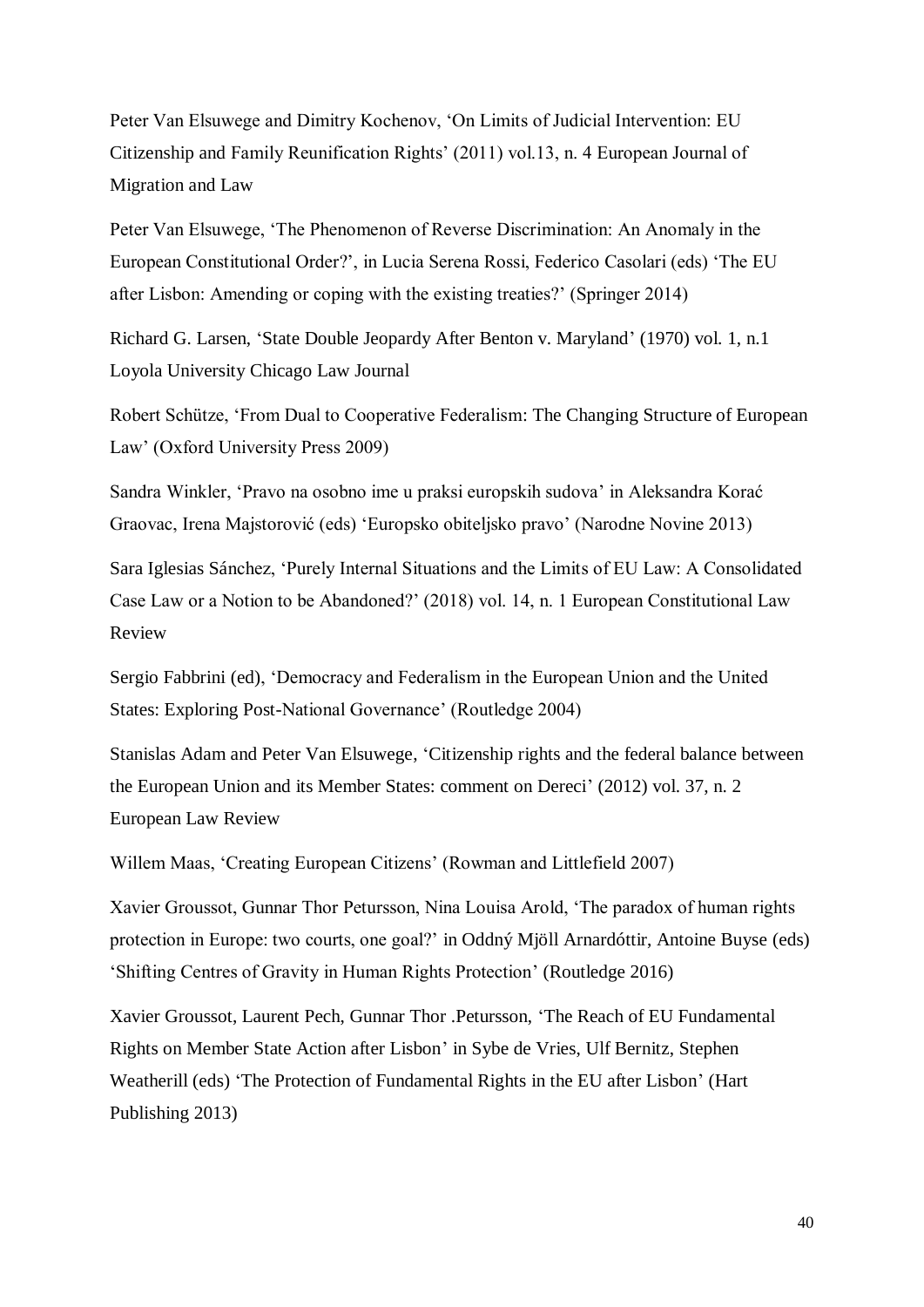### **Legal sources**

Charter of Fundamental Rights of the European Union [2010] OJ C83/02

Consolidated version of the Treaty on European Union [2012] OJ 326/13

Consolidated version of the Treaty on the Functioning of the European Union [2012] OJ C326/01

Directive 2004/38/EC of the European Parliament and of the Council of 29 Apr. on the right of citizens of the Union and their family members to move and reside freely within the territory of the Member States amending Regulation 1612/68 and repealing Directives 64/221, 68/360, 73/148, 75/34, 75/35, 90/364, 90/365 and 93/96 [2004] OJ L158/77

The Constitution of the United States: A Transcription, available at <https://www.archives.gov/founding-docs/constitution-transcript> 18 June 2021

### **Case law**

Court of Justice of the European Union: Case C-60/00 *Carpenter* [2002] ECLI:EU:C:2002:434 Case C-673/16 *Coman* [2018] ECLI:EU:C:2018:385 Case 6-64 *Costa v E.N.E.L.* [1964] ECLI:EU:C:1964:66 Case C-256/11 *Dereci* [2011] ECLI:EU:C:2011:734 Case C‑148/02 *García Avello* [2003] ECLI:EU:C:2003:539 Case C‑353/06 *Grunkin and Paul* [2008] ECLI:EU:C:2008:559 Case C‑184/99 *Grzelczyk* [2001] ECLI:EU:C:2001:458 Case 294/83 *Les Verts* [1986] ECLI:EU:C:1986:166 Case C-434/09 *McCarthy* [2011] ECLI:EU:C:2011:277 Case C-127/08 *Metock* [2008] ECLI:EU:C:2008:449 Case C-135/08 *Rottmann* [2010] ECLI:EU:C:2010:104 Case C-34/09 *Ruiz Zambrano* [2011] ECLI:EU:C:2011:124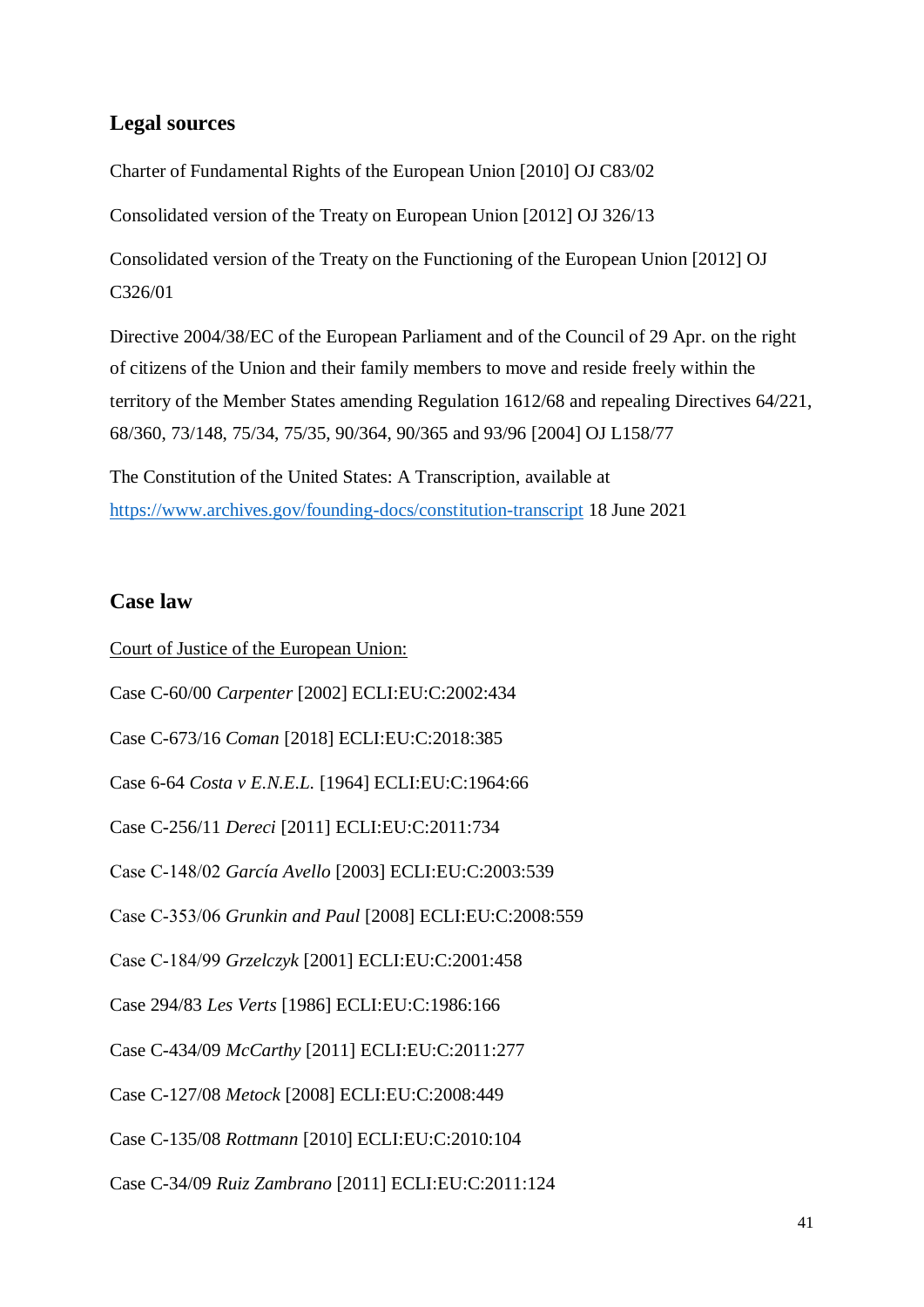Case C-370/90 *Surrinder Singh* [1992] ECLI:EU:C:1992:296.

Case 175/78 [1979] *The Queen v Vera Ann Saunders* ECLI:EU:C:1979:88 Opinion of AG Kokott in Case C-434/09 *McCarthy* [2011] ECLI:EU:C:2010:718 Opinion of AG Mischo in Joint Cases C-80/85 and C-159/85 *Edah* [1986] ECLI:EU:C:1986:333

Opinion of AG Sharpston in Case C-34/09 *Ruiz Zambrano* [2010] ECLI:EU:C:2010:560

Supreme Court of the United States:

*Barron v. Baltimore* 32 U.S. 243 (1833)

*Benton v. Maryland* 395 U.S. 784 (1969)

*Cantwell v. Connecticut* 310 U.S. 296 (1940)

*District of Columbia v. Heller* 554 U.S. 570 (2008)

*Duncan v. Louisiana* 391 U.S. 145 (1968)

*Gitlow v. New York* 268 U.S. 652 (1925)

*Klopfer v. North Carolina* 386 U.S. 213 (1967)

*Malloy v. Hogan* 378 U.S. 1 (1964)

*McDonald v. Chicago* 561 U.S. 742 (2010)

*Near v. Minnesota* 283 U.S. 697 (1931)

*Palko v. Connecticut* 302 U.S. 319 (1937)

*Parker v. Gladden* 385 U.S. 363 (1966)

*Robinson v. California* 370 U.S. 660 (1962)

*Slaughter-House* 83 U.S. 36 (1872)

*Washington v. Glucksberg* 521 U. S. (1997)

### **Web sources**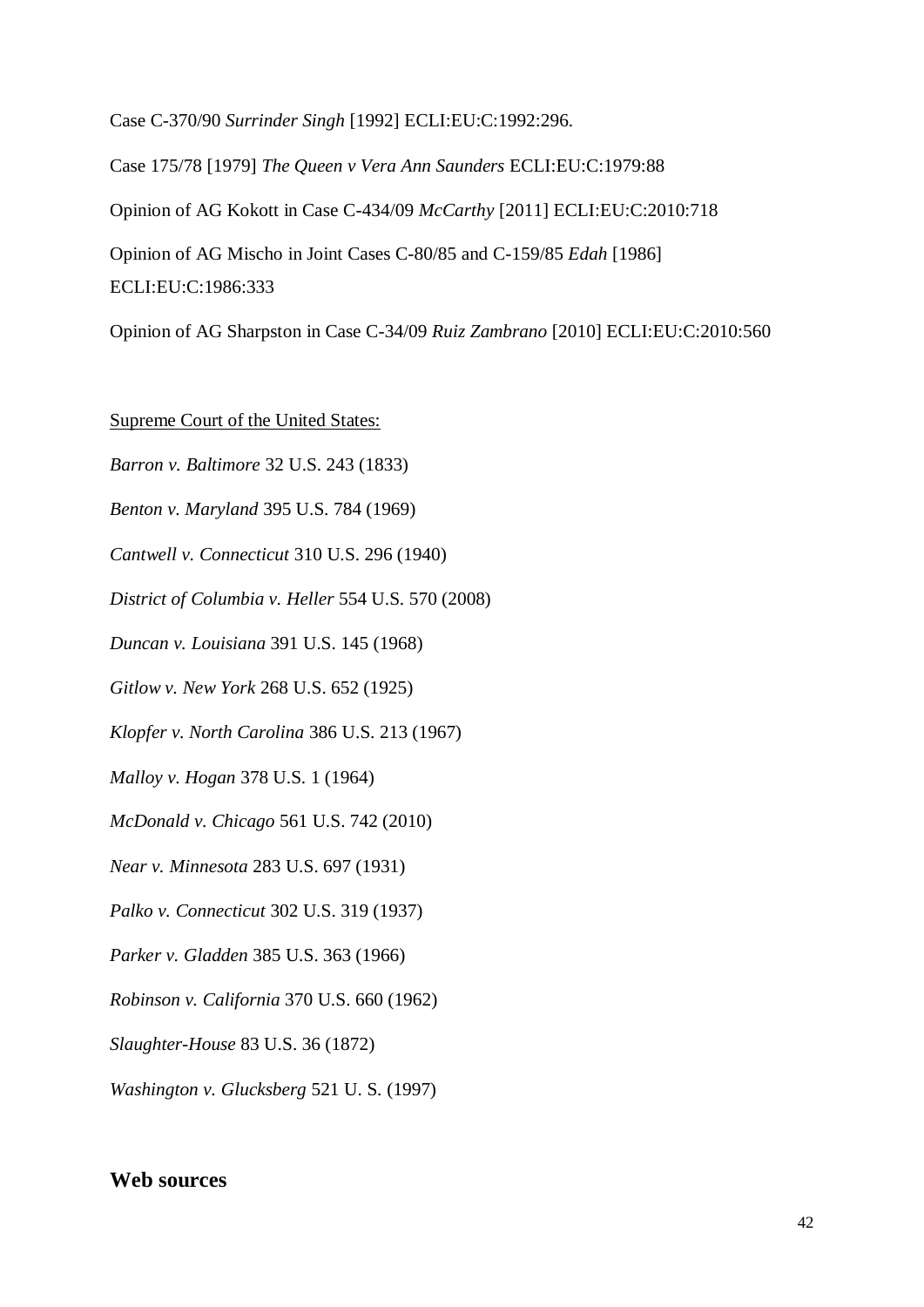Alina Tryfonidou, 'An analysis of the ECJ ruling in case C-673/16 Coman - The right of Same-Sex Spouses Under EU Law to move freely between EU Member States' – a report for NELFA (January 2019)

[http://nelfa.org/inprogress/wp-content/uploads/2019/01/NELFA-Tryfonidou-report-Coman](http://nelfa.org/inprogress/wp-content/uploads/2019/01/NELFA-Tryfonidou-report-Coman-final-NEW.pdf)[final-NEW.pdf](http://nelfa.org/inprogress/wp-content/uploads/2019/01/NELFA-Tryfonidou-report-Coman-final-NEW.pdf) 15 April 2021

Bill of Rights Institute: Bill of Rights (1791)

<https://billofrightsinstitute.org/primary-sources/bill-of-rights> 15 April 2021

Britannica: Confederate States of America

<https://www.britannica.com/topic/Confederate-States-of-America> 28 May 2021

Colin Yeo: The Surinder Singh immigration route: how does it work?

<https://www.freemovement.org.uk/surinder-singh-immigration-route/> 15 April 2021

Cornell Law School: Incorporation Doctrine

[https://www.law.cornell.edu/wex/incorporation\\_doctrine](https://www.law.cornell.edu/wex/incorporation_doctrine) 15 April 2021

European Union Agency for Fundamental Rights: EU Charter of Fundamental Rights (Article 51) 15 April 2021

<https://fra.europa.eu/en/eu-charter/article/51-field-application>

History: Reconstruction

<https://www.history.com/topics/american-civil-war/reconstruction> 15 April 2021

Law Library: Gitlow v. New York

<https://law.jrank.org/pages/7160/Gitlow-v-New-York.html> 15 April 2021

Legal Encyclopedia: Prohibition Against Double Jeopardy

<https://www.nolo.com/legal-encyclopedia/the-prohibition-against-double-jeopardy.html> 28 May 2021

Merriam Webster: Total Incorporation

<https://www.merriam-webster.com/legal/total%20incorporation>